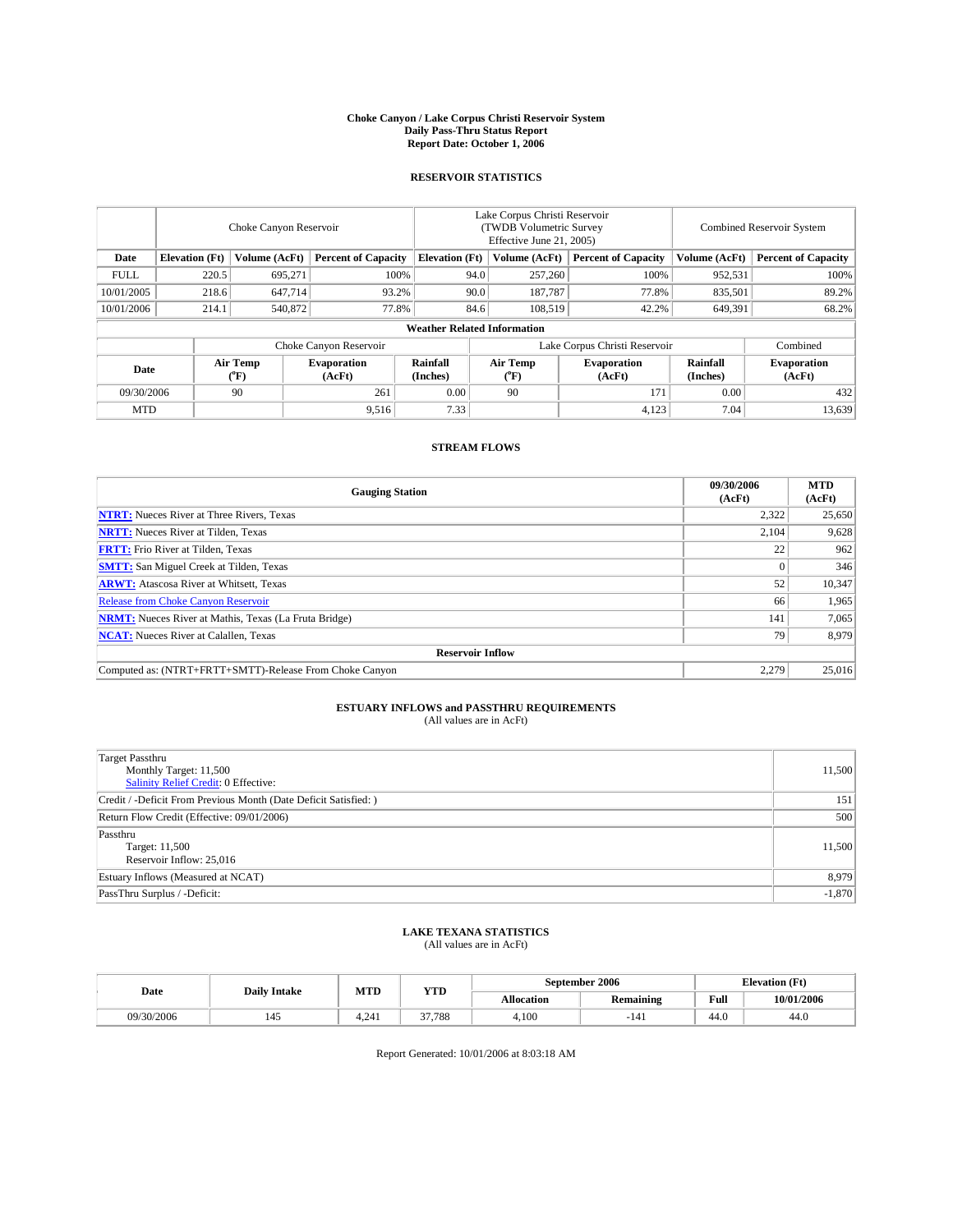#### **Choke Canyon / Lake Corpus Christi Reservoir System Daily Pass-Thru Status Report Report Date: October 2, 2006**

### **RESERVOIR STATISTICS**

|             | Choke Canyon Reservoir             |                  |                              |                               | Lake Corpus Christi Reservoir<br>(TWDB Volumetric Survey<br>Effective June 21, 2005) |                  |                              |                      | <b>Combined Reservoir System</b> |  |  |  |  |
|-------------|------------------------------------|------------------|------------------------------|-------------------------------|--------------------------------------------------------------------------------------|------------------|------------------------------|----------------------|----------------------------------|--|--|--|--|
| Date        | <b>Elevation</b> (Ft)              | Volume (AcFt)    | <b>Percent of Capacity</b>   | <b>Elevation</b> (Ft)         |                                                                                      | Volume (AcFt)    | <b>Percent of Capacity</b>   | Volume (AcFt)        | <b>Percent of Capacity</b>       |  |  |  |  |
| <b>FULL</b> | 220.5                              | 695,271          |                              | 100%                          | 94.0                                                                                 | 257,260          | 100%                         | 952,531              | 100%                             |  |  |  |  |
| 10/02/2005  | 218.6                              | 647,218          | 93.1%                        |                               | 90.0                                                                                 | 187,454          | 77.7%                        | 834.672              | 89.1%                            |  |  |  |  |
| 10/02/2006  | 214.1                              | 540,647          | 77.8%                        |                               | 84.8                                                                                 | 110.363          | 42.9%                        | 651.010              | 68.3%                            |  |  |  |  |
|             | <b>Weather Related Information</b> |                  |                              |                               |                                                                                      |                  |                              |                      |                                  |  |  |  |  |
|             |                                    |                  |                              | Lake Corpus Christi Reservoir |                                                                                      | Combined         |                              |                      |                                  |  |  |  |  |
| Date        |                                    | Air Temp<br>(°F) | <b>Evaporation</b><br>(AcFt) | Rainfall<br>(Inches)          |                                                                                      | Air Temp<br>("F) | <b>Evaporation</b><br>(AcFt) | Rainfall<br>(Inches) | <b>Evaporation</b><br>(AcFt)     |  |  |  |  |
| 10/01/2006  |                                    | 90               | 352                          | 0.00                          |                                                                                      | 90               | 158                          | 0.00                 | 510                              |  |  |  |  |
| <b>MTD</b>  |                                    |                  | 352                          | 0.00                          |                                                                                      |                  | 158                          | 0.00                 | 510                              |  |  |  |  |

## **STREAM FLOWS**

| <b>Gauging Station</b>                                       | 10/01/2006<br>(AcFt) | <b>MTD</b><br>(AcFt) |
|--------------------------------------------------------------|----------------------|----------------------|
| <b>NTRT:</b> Nueces River at Three Rivers, Texas             | 2,243                | 2,243                |
| <b>NRTT:</b> Nueces River at Tilden, Texas                   | 2,164                | 2,164                |
| <b>FRTT:</b> Frio River at Tilden, Texas                     | 12                   | 12                   |
| <b>SMTT:</b> San Miguel Creek at Tilden, Texas               |                      | $\Omega$             |
| <b>ARWT:</b> Atascosa River at Whitsett, Texas               | 46                   | 46                   |
| Release from Choke Canyon Reservoir                          | 66                   | 66                   |
| <b>NRMT:</b> Nueces River at Mathis, Texas (La Fruta Bridge) | 167                  | 167                  |
| <b>NCAT:</b> Nueces River at Calallen, Texas                 | 71                   | 71                   |
| <b>Reservoir Inflow</b>                                      |                      |                      |
| Computed as: (NTRT+FRTT+SMTT)-Release From Choke Canyon      | 2.190                | 2,190                |

# **ESTUARY INFLOWS and PASSTHRU REQUIREMENTS**<br>(All values are in AcFt)

| <b>Target Passthru</b><br>Monthly Target: 9,000<br>Salinity Relief Credit: 0 Effective: | 9,000           |
|-----------------------------------------------------------------------------------------|-----------------|
| Credit / -Deficit From Previous Month (Date Deficit Satisfied: )                        | $-1,870$        |
| Return Flow Credit (Effective: )                                                        | 0               |
| Passthru<br>Target: 9,000<br>Reservoir Inflow: 2,190                                    | 2,190           |
| Estuary Inflows (Measured at NCAT)                                                      | 71 <sup>1</sup> |
| PassThru Surplus / -Deficit:                                                            | $-3,988$        |

## **LAKE TEXANA STATISTICS** (All values are in AcFt)

|  | Date       | <b>Daily Intake</b> | MTD | <b>YTD</b> |                   | October 2006 |      | <b>Elevation</b> (Ft) |
|--|------------|---------------------|-----|------------|-------------------|--------------|------|-----------------------|
|  |            |                     |     |            | <b>Allocation</b> | Remaining    | Full | 10/02/2006            |
|  | 10/01/2006 | 145                 | 145 | 37,933     | 3,050             | 2,905        | 44.0 | 44.U                  |

Report Generated: 10/02/2006 at 8:28:44 AM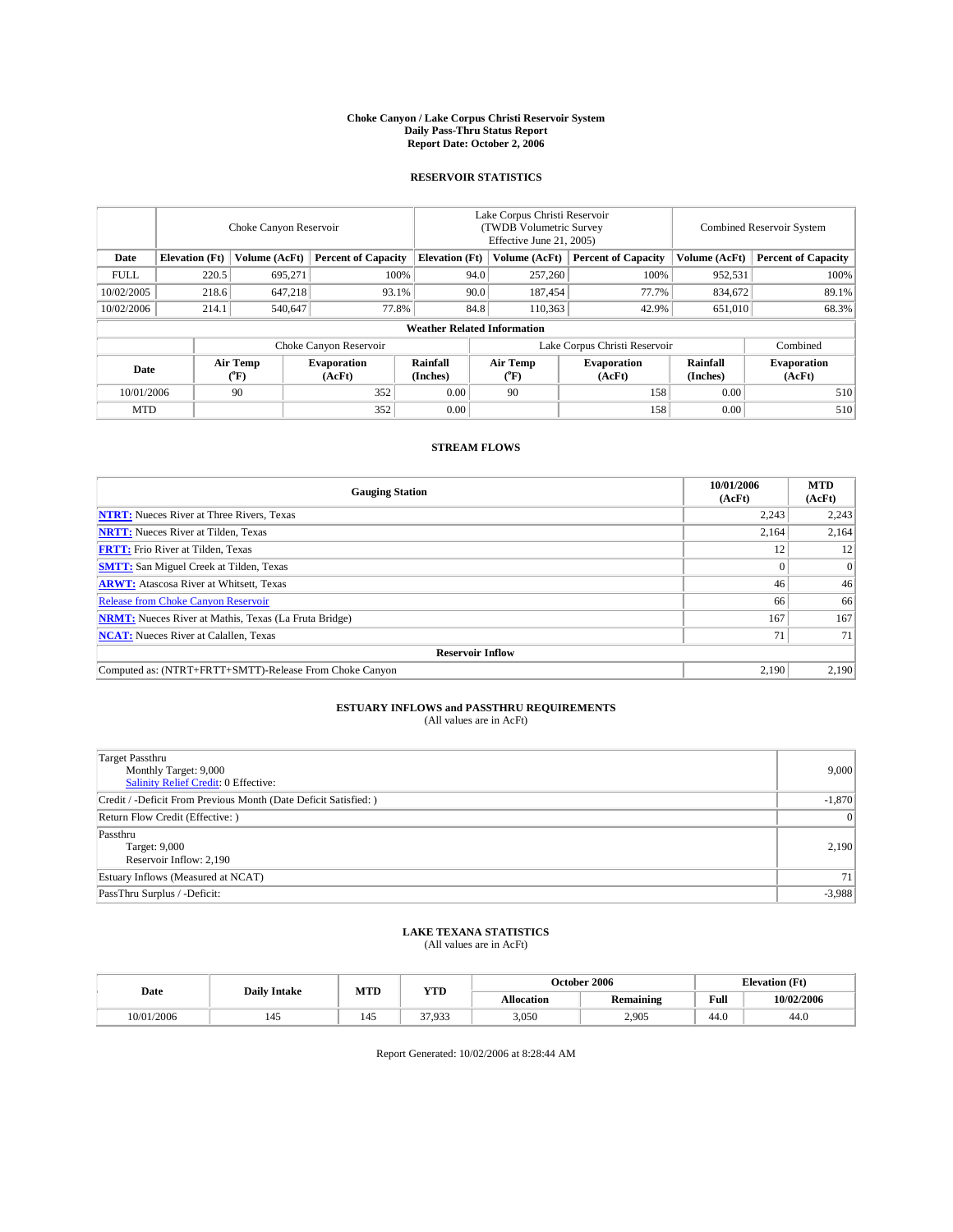#### **Choke Canyon / Lake Corpus Christi Reservoir System Daily Pass-Thru Status Report Report Date: October 3, 2006**

### **RESERVOIR STATISTICS**

|             | Choke Canyon Reservoir             |                  |                              |                       | Lake Corpus Christi Reservoir<br>(TWDB Volumetric Survey<br>Effective June 21, 2005) |                  |                               |                      | <b>Combined Reservoir System</b> |  |  |  |  |
|-------------|------------------------------------|------------------|------------------------------|-----------------------|--------------------------------------------------------------------------------------|------------------|-------------------------------|----------------------|----------------------------------|--|--|--|--|
| Date        | <b>Elevation</b> (Ft)              | Volume (AcFt)    | <b>Percent of Capacity</b>   | <b>Elevation</b> (Ft) |                                                                                      | Volume (AcFt)    | <b>Percent of Capacity</b>    | Volume (AcFt)        | <b>Percent of Capacity</b>       |  |  |  |  |
| <b>FULL</b> | 220.5                              | 695,271          |                              | 100%                  | 94.0                                                                                 | 257,260          | 100%                          | 952,531              | 100%                             |  |  |  |  |
| 10/03/2005  | 218.6                              | 646,720          | 93.0%                        |                       | 90.0                                                                                 | 187.120          | 77.6%                         | 833,840              | 89.0%                            |  |  |  |  |
| 10/03/2006  | 214.1                              | 540,422          | 77.7%                        |                       | 84.9                                                                                 | 111.977          | 43.5%                         | 652,399              | 68.5%                            |  |  |  |  |
|             | <b>Weather Related Information</b> |                  |                              |                       |                                                                                      |                  |                               |                      |                                  |  |  |  |  |
|             |                                    |                  | Choke Canyon Reservoir       |                       |                                                                                      |                  | Lake Corpus Christi Reservoir |                      | Combined                         |  |  |  |  |
| Date        |                                    | Air Temp<br>(°F) | <b>Evaporation</b><br>(AcFt) | Rainfall<br>(Inches)  |                                                                                      | Air Temp<br>("F) | <b>Evaporation</b><br>(AcFt)  | Rainfall<br>(Inches) | <b>Evaporation</b><br>(AcFt)     |  |  |  |  |
| 10/02/2006  |                                    | 89               | 352                          | 0.00                  |                                                                                      | 91               | 196                           | 0.00                 | 548                              |  |  |  |  |
| <b>MTD</b>  |                                    |                  | 704                          | 0.00                  |                                                                                      |                  | 354                           | 0.00                 | 1,058                            |  |  |  |  |

## **STREAM FLOWS**

| <b>Gauging Station</b>                                       | 10/02/2006<br>(AcFt) | <b>MTD</b><br>(AcFt) |
|--------------------------------------------------------------|----------------------|----------------------|
| <b>NTRT:</b> Nueces River at Three Rivers, Texas             | 2,263                | 4,506                |
| <b>NRTT:</b> Nueces River at Tilden, Texas                   | 921                  | 3,085                |
| <b>FRTT:</b> Frio River at Tilden, Texas                     |                      | 21                   |
| <b>SMTT:</b> San Miguel Creek at Tilden, Texas               |                      | $\Omega$             |
| <b>ARWT:</b> Atascosa River at Whitsett, Texas               | 38                   | 83                   |
| <b>Release from Choke Canyon Reservoir</b>                   | 66                   | 131                  |
| <b>NRMT:</b> Nueces River at Mathis, Texas (La Fruta Bridge) | 347                  | 514                  |
| <b>NCAT:</b> Nueces River at Calallen, Texas                 | 56                   | 127                  |
| <b>Reservoir Inflow</b>                                      |                      |                      |
| Computed as: (NTRT+FRTT+SMTT)-Release From Choke Canyon      | 2,206                | 4,396                |

# **ESTUARY INFLOWS and PASSTHRU REQUIREMENTS**<br>(All values are in AcFt)

| <b>Target Passthru</b><br>Monthly Target: 9,000<br>Salinity Relief Credit: 0 Effective: | 9,000           |
|-----------------------------------------------------------------------------------------|-----------------|
| Credit / -Deficit From Previous Month (Date Deficit Satisfied: )                        | $-1,870$        |
| Return Flow Credit (Effective: )                                                        | $\vert 0 \vert$ |
| Passthru<br>Target: 9,000<br>Reservoir Inflow: 4,396                                    | 4,396           |
| Estuary Inflows (Measured at NCAT)                                                      | 127             |
| PassThru Surplus / -Deficit:                                                            | $-6,139$        |

## **LAKE TEXANA STATISTICS** (All values are in AcFt)

|  | Date       | <b>Daily Intake</b> | MTD | <b>YTD</b> | October 2006      |                      |      | <b>Elevation</b> (Ft) |
|--|------------|---------------------|-----|------------|-------------------|----------------------|------|-----------------------|
|  |            |                     |     |            | <b>Allocation</b> | Remaining            | Full | 10/03/2006            |
|  | 10/02/2006 |                     | 291 | 38,078     | 3,050             | 2750<br><u>2.IJJ</u> | 44.0 | 44.0                  |

Report Generated: 10/03/2006 at 8:42:37 AM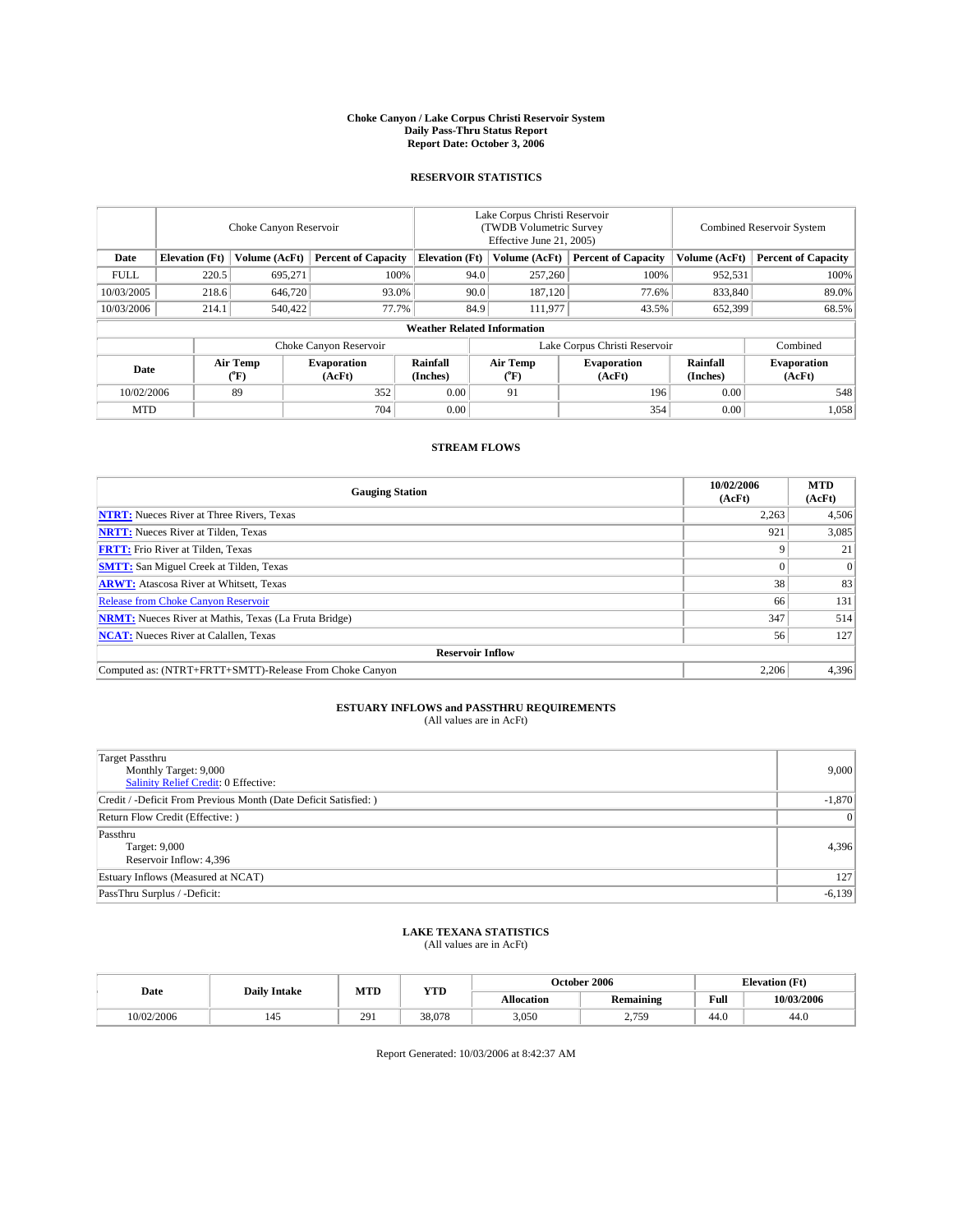#### **Choke Canyon / Lake Corpus Christi Reservoir System Daily Pass-Thru Status Report Report Date: October 4, 2006**

### **RESERVOIR STATISTICS**

|             | Choke Canyon Reservoir                                               |                  |                              |                      | Lake Corpus Christi Reservoir<br>(TWDB Volumetric Survey<br>Effective June 21, 2005) |                            |                               | <b>Combined Reservoir System</b> |                              |  |  |  |
|-------------|----------------------------------------------------------------------|------------------|------------------------------|----------------------|--------------------------------------------------------------------------------------|----------------------------|-------------------------------|----------------------------------|------------------------------|--|--|--|
| Date        | <b>Elevation</b> (Ft)<br><b>Percent of Capacity</b><br>Volume (AcFt) |                  | <b>Elevation</b> (Ft)        |                      | Volume (AcFt)                                                                        | <b>Percent of Capacity</b> | Volume (AcFt)                 | <b>Percent of Capacity</b>       |                              |  |  |  |
| <b>FULL</b> | 220.5                                                                | 695,271          | 100%                         |                      | 94.0                                                                                 | 257,260                    | 100%                          | 952,531                          | 100%                         |  |  |  |
| 10/04/2005  | 218.6                                                                | 646,219          | 92.9%                        |                      | 90.0                                                                                 | 186,953                    | 77.5%                         | 833,172                          | 89.0%                        |  |  |  |
| 10/04/2006  | 214.1                                                                | 539,752          | 77.6%                        |                      | 85.0                                                                                 | 113.103                    | 44.0%                         | 652,855                          | 68.5%                        |  |  |  |
|             | <b>Weather Related Information</b>                                   |                  |                              |                      |                                                                                      |                            |                               |                                  |                              |  |  |  |
|             |                                                                      |                  | Choke Canyon Reservoir       |                      |                                                                                      |                            | Lake Corpus Christi Reservoir |                                  | Combined                     |  |  |  |
| Date        |                                                                      | Air Temp<br>(°F) | <b>Evaporation</b><br>(AcFt) | Rainfall<br>(Inches) |                                                                                      | Air Temp<br>("F)           | <b>Evaporation</b><br>(AcFt)  | Rainfall<br>(Inches)             | <b>Evaporation</b><br>(AcFt) |  |  |  |
| 10/03/2006  |                                                                      | 88               | 222                          | 0.00                 |                                                                                      | 88                         | 175                           | 0.00                             | 397                          |  |  |  |
| <b>MTD</b>  |                                                                      |                  | 926                          | 0.00                 |                                                                                      |                            | 529                           | 0.00                             | 1,455                        |  |  |  |

## **STREAM FLOWS**

| <b>Gauging Station</b>                                       | 10/03/2006<br>(AcFt) | <b>MTD</b><br>(AcFt) |
|--------------------------------------------------------------|----------------------|----------------------|
| <b>NTRT:</b> Nueces River at Three Rivers, Texas             | 1,167                | 5,673                |
| <b>NRTT:</b> Nueces River at Tilden, Texas                   | 167                  | 3,251                |
| <b>FRTT:</b> Frio River at Tilden, Texas                     |                      | 28                   |
| <b>SMTT:</b> San Miguel Creek at Tilden, Texas               |                      | $\Omega$             |
| <b>ARWT:</b> Atascosa River at Whitsett, Texas               | 32                   | 115                  |
| Release from Choke Canyon Reservoir                          | 66                   | 197                  |
| <b>NRMT:</b> Nueces River at Mathis, Texas (La Fruta Bridge) | 389                  | 903                  |
| <b>NCAT:</b> Nueces River at Calallen, Texas                 | 165                  | 292                  |
| <b>Reservoir Inflow</b>                                      |                      |                      |
| Computed as: (NTRT+FRTT+SMTT)-Release From Choke Canyon      | 1.108                | 5,504                |

# **ESTUARY INFLOWS and PASSTHRU REQUIREMENTS**<br>(All values are in AcFt)

| Target Passthru<br>Monthly Target: 9,000<br>Salinity Relief Credit: 0 Effective: | 9,000           |
|----------------------------------------------------------------------------------|-----------------|
| Credit / -Deficit From Previous Month (Date Deficit Satisfied: )                 | $-1,870$        |
| Return Flow Credit (Effective: )                                                 | $\vert 0 \vert$ |
| Passthru<br>Target: 9,000<br>Reservoir Inflow: 5,504                             | 5,504           |
| Estuary Inflows (Measured at NCAT)                                               | 292             |
| PassThru Surplus / -Deficit:                                                     | $-7,082$        |

## **LAKE TEXANA STATISTICS** (All values are in AcFt)

|  | Date       | <b>Daily Intake</b> | MTL | <b>YTD</b>        | October 2006      |                  |                                         | <b>Elevation</b> (Ft) |
|--|------------|---------------------|-----|-------------------|-------------------|------------------|-----------------------------------------|-----------------------|
|  |            |                     |     |                   | <b>Allocation</b> | <b>Remaining</b> | Full<br>the contract of the contract of | 10/04/2006            |
|  | 10/03/2006 | 145                 | 436 | 38.22<br>$\gamma$ | 3.050             | 2.614            | 44.0                                    | 44.V                  |

Report Generated: 10/04/2006 at 8:29:03 AM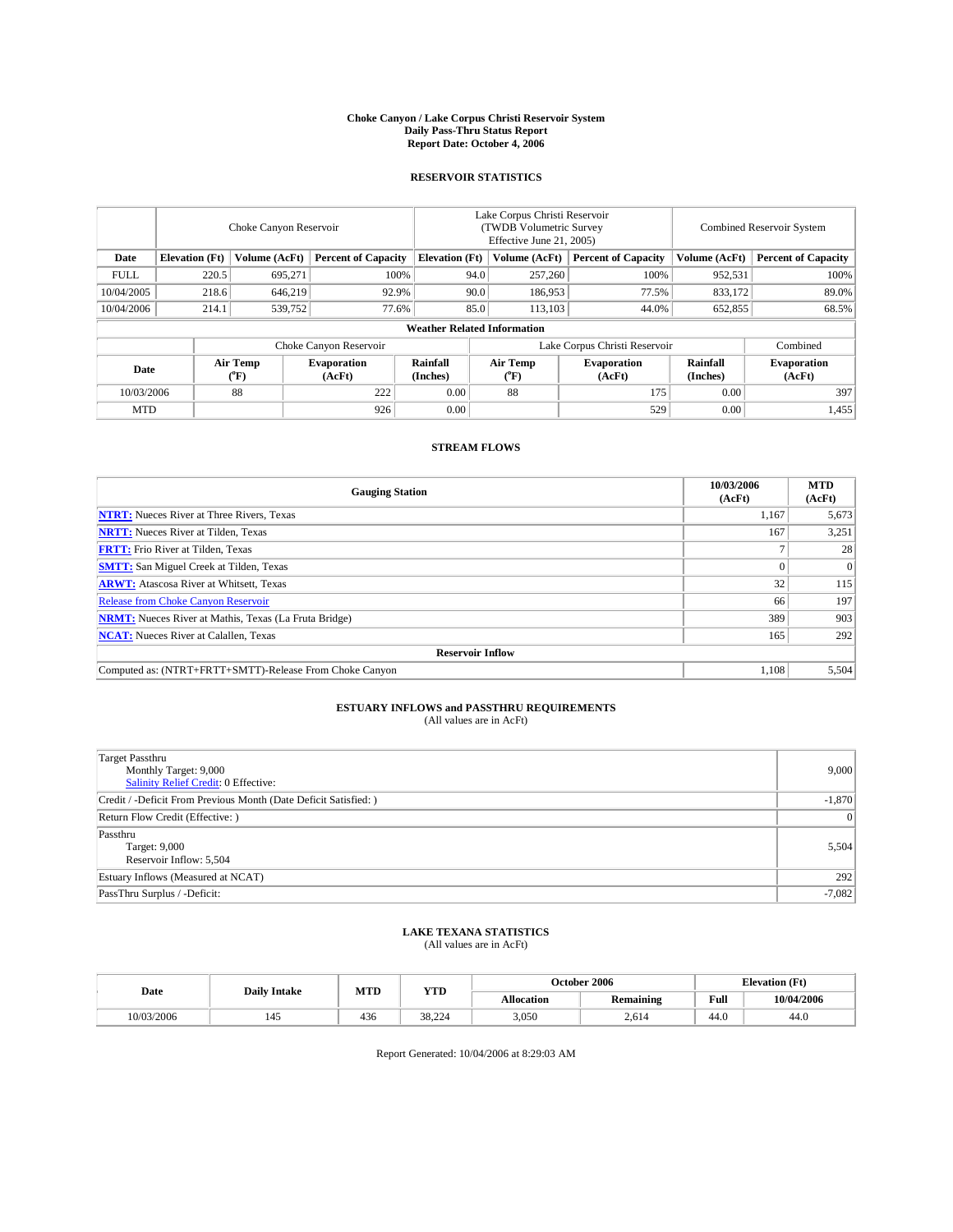#### **Choke Canyon / Lake Corpus Christi Reservoir System Daily Pass-Thru Status Report Report Date: October 5, 2006**

### **RESERVOIR STATISTICS**

|             | Choke Canyon Reservoir             |                         |                              |                       | Lake Corpus Christi Reservoir<br>(TWDB Volumetric Survey<br>Effective June 21, 2005) |                              |                               | Combined Reservoir System |                              |  |  |  |
|-------------|------------------------------------|-------------------------|------------------------------|-----------------------|--------------------------------------------------------------------------------------|------------------------------|-------------------------------|---------------------------|------------------------------|--|--|--|
| Date        | <b>Elevation</b> (Ft)              | Volume (AcFt)           | <b>Percent of Capacity</b>   | <b>Elevation</b> (Ft) |                                                                                      | Volume (AcFt)                | <b>Percent of Capacity</b>    | Volume (AcFt)             | <b>Percent of Capacity</b>   |  |  |  |
| <b>FULL</b> | 220.5                              | 695,271                 |                              | 100%                  | 94.0                                                                                 | 257,260                      | 100%                          | 952,531                   | $100\%$                      |  |  |  |
| 10/05/2005  | 218.6                              | 645,969                 | 92.9%                        |                       | 90.0                                                                                 | 186,620                      | 77.4%                         | 832,589                   | 88.9%                        |  |  |  |
| 10/05/2006  | 214.1                              | 539,752                 | 77.6%                        |                       | 85.0                                                                                 | 112,852                      | 43.9%                         | 652,604                   | 68.5%                        |  |  |  |
|             | <b>Weather Related Information</b> |                         |                              |                       |                                                                                      |                              |                               |                           |                              |  |  |  |
|             |                                    |                         | Choke Canyon Reservoir       |                       |                                                                                      |                              | Lake Corpus Christi Reservoir |                           | Combined                     |  |  |  |
| Date        |                                    | <b>Air Temp</b><br>(°F) | <b>Evaporation</b><br>(AcFt) | Rainfall<br>(Inches)  |                                                                                      | Air Temp<br>$\rm ^{(^o}\!F)$ | <b>Evaporation</b><br>(AcFt)  | Rainfall<br>(Inches)      | <b>Evaporation</b><br>(AcFt) |  |  |  |
| 10/04/2006  |                                    | 88                      | 196                          | 0.00                  |                                                                                      | 88                           | 161                           | 0.10                      | 357                          |  |  |  |
| <b>MTD</b>  |                                    |                         | 1,122                        | 0.00                  |                                                                                      |                              | 690                           | 0.10                      | 1,812                        |  |  |  |

## **STREAM FLOWS**

| <b>Gauging Station</b>                                       | 10/04/2006<br>(AcFt) | <b>MTD</b><br>(AcFt) |
|--------------------------------------------------------------|----------------------|----------------------|
| <b>NTRT:</b> Nueces River at Three Rivers, Texas             | 256                  | 5,929                |
| <b>NRTT:</b> Nueces River at Tilden, Texas                   | 83                   | 3,335                |
| <b>FRTT:</b> Frio River at Tilden, Texas                     |                      | 32                   |
| <b>SMTT:</b> San Miguel Creek at Tilden, Texas               |                      | $\Omega$             |
| <b>ARWT:</b> Atascosa River at Whitsett, Texas               | 22                   | 137                  |
| <b>Release from Choke Canyon Reservoir</b>                   | 66                   | 262                  |
| <b>NRMT:</b> Nueces River at Mathis, Texas (La Fruta Bridge) | 415                  | 1,318                |
| <b>NCAT:</b> Nueces River at Calallen, Texas                 | 214                  | 506                  |
| <b>Reservoir Inflow</b>                                      |                      |                      |
| Computed as: (NTRT+FRTT+SMTT)-Release From Choke Canyon      | 195                  | 5,700                |

# **ESTUARY INFLOWS and PASSTHRU REQUIREMENTS**<br>(All values are in AcFt)

| Target Passthru<br>Monthly Target: 9,000<br>Salinity Relief Credit: 0 Effective: | 9,000           |
|----------------------------------------------------------------------------------|-----------------|
| Credit / -Deficit From Previous Month (Date Deficit Satisfied: )                 | $-1,870$        |
| Return Flow Credit (Effective: )                                                 | $\vert 0 \vert$ |
| Passthru<br>Target: 9,000<br>Reservoir Inflow: 5,700                             | 5,700           |
| Estuary Inflows (Measured at NCAT)                                               | 506             |
| PassThru Surplus / -Deficit:                                                     | $-7,063$        |

## **LAKE TEXANA STATISTICS** (All values are in AcFt)

| Date       | <b>Daily Intake</b> | MTD | <b>YTD</b> | October 2006 |           |      | <b>Elevation</b> (Ft) |
|------------|---------------------|-----|------------|--------------|-----------|------|-----------------------|
|            |                     |     |            | Allocation   | Remaining | Full | 10/05/2006            |
| 10/04/2006 | 146                 | 581 | 38.369     | 3,050        | 2,469     | 44.0 | 44.0                  |

Report Generated: 10/05/2006 at 7:52:52 AM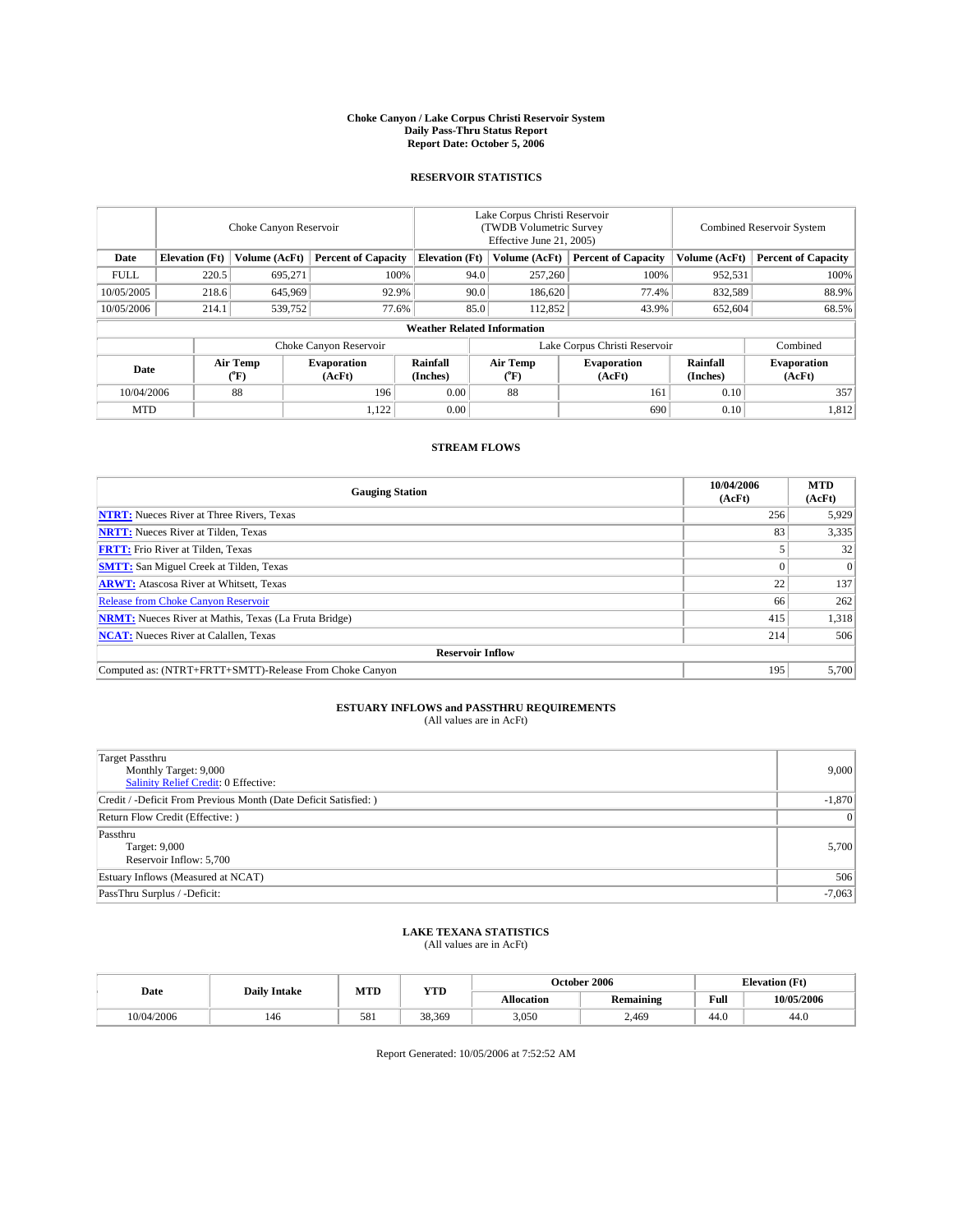#### **Choke Canyon / Lake Corpus Christi Reservoir System Daily Pass-Thru Status Report Report Date: October 6, 2006**

### **RESERVOIR STATISTICS**

|             | Choke Canyon Reservoir             |                  |                              |                      | Lake Corpus Christi Reservoir<br>(TWDB Volumetric Survey<br>Effective June 21, 2005) |                  |                               |                      | <b>Combined Reservoir System</b> |  |  |  |
|-------------|------------------------------------|------------------|------------------------------|----------------------|--------------------------------------------------------------------------------------|------------------|-------------------------------|----------------------|----------------------------------|--|--|--|
| Date        | <b>Elevation</b> (Ft)              | Volume (AcFt)    | <b>Percent of Capacity</b>   |                      | <b>Elevation</b> (Ft)                                                                | Volume (AcFt)    | <b>Percent of Capacity</b>    | Volume (AcFt)        | <b>Percent of Capacity</b>       |  |  |  |
| <b>FULL</b> | 220.5                              | 695,271          |                              | 100%                 | 94.0                                                                                 | 257,260          | 100%                          | 952,531              | 100%                             |  |  |  |
| 10/06/2005  | 218.6                              | 645,719          | 92.9%                        |                      | 90.0                                                                                 | 186,453          | 77.3%                         | 832.172              | 88.9%                            |  |  |  |
| 10/06/2006  | 214.1                              | 539,084          | 77.5%                        |                      | 84.9                                                                                 | 112,477          | 43.7%                         | 651,561              | 68.4%                            |  |  |  |
|             | <b>Weather Related Information</b> |                  |                              |                      |                                                                                      |                  |                               |                      |                                  |  |  |  |
|             |                                    |                  | Choke Canyon Reservoir       |                      |                                                                                      |                  | Lake Corpus Christi Reservoir |                      | Combined                         |  |  |  |
| Date        |                                    | Air Temp<br>(°F) | <b>Evaporation</b><br>(AcFt) | Rainfall<br>(Inches) |                                                                                      | Air Temp<br>("F) | <b>Evaporation</b><br>(AcFt)  | Rainfall<br>(Inches) | <b>Evaporation</b><br>(AcFt)     |  |  |  |
| 10/05/2006  |                                    | 88               | 234                          | 0.00                 |                                                                                      | 88               | 146                           | 0.00                 | 380                              |  |  |  |
| <b>MTD</b>  |                                    |                  | 1,356                        | 0.00                 |                                                                                      |                  | 836                           | 0.10                 | 2,192                            |  |  |  |

## **STREAM FLOWS**

| <b>Gauging Station</b>                                       | 10/05/2006<br>(AcFt) | <b>MTD</b><br>(AcFt) |
|--------------------------------------------------------------|----------------------|----------------------|
| <b>NTRT:</b> Nueces River at Three Rivers, Texas             | 157                  | 6,086                |
| <b>NRTT:</b> Nueces River at Tilden, Texas                   | 52                   | 3,386                |
| <b>FRTT:</b> Frio River at Tilden, Texas                     |                      | 36                   |
| <b>SMTT:</b> San Miguel Creek at Tilden, Texas               |                      | $\Omega$             |
| <b>ARWT:</b> Atascosa River at Whitsett, Texas               | 11                   | 148                  |
| <b>Release from Choke Canyon Reservoir</b>                   | 66                   | 328                  |
| <b>NRMT:</b> Nueces River at Mathis, Texas (La Fruta Bridge) | 463                  | 1,781                |
| <b>NCAT:</b> Nueces River at Calallen, Texas                 | 218                  | 725                  |
| <b>Reservoir Inflow</b>                                      |                      |                      |
| Computed as: (NTRT+FRTT+SMTT)-Release From Choke Canyon      | 95                   | 5,794                |

# **ESTUARY INFLOWS and PASSTHRU REQUIREMENTS**<br>(All values are in AcFt)

| Target Passthru<br>Monthly Target: 9,000<br>Salinity Relief Credit: 0 Effective: | 9,000    |
|----------------------------------------------------------------------------------|----------|
| Credit / -Deficit From Previous Month (Date Deficit Satisfied: )                 | $-1,870$ |
| Return Flow Credit (Effective: )                                                 | 0        |
| Passthru<br>Target: 9,000<br>Reservoir Inflow: 5,794                             | 5,794    |
| Estuary Inflows (Measured at NCAT)                                               | 725      |
| PassThru Surplus / -Deficit:                                                     | $-6,940$ |

## **LAKE TEXANA STATISTICS** (All values are in AcFt)

|  | Date       | <b>Daily Intake</b> | MTD                             | <b>YTD</b> | October 2006      |             |      | <b>Elevation</b> (Ft) |
|--|------------|---------------------|---------------------------------|------------|-------------------|-------------|------|-----------------------|
|  |            |                     |                                 |            | <b>Allocation</b> | Remaining   | Full | 10/06/2006            |
|  | 10/05/2006 | 146                 | 727<br>$\overline{\phantom{a}}$ | 38.515     | 3,050             | 22<br>رے دے | 44.0 | TJ.                   |

Report Generated: 10/06/2006 at 8:18:27 AM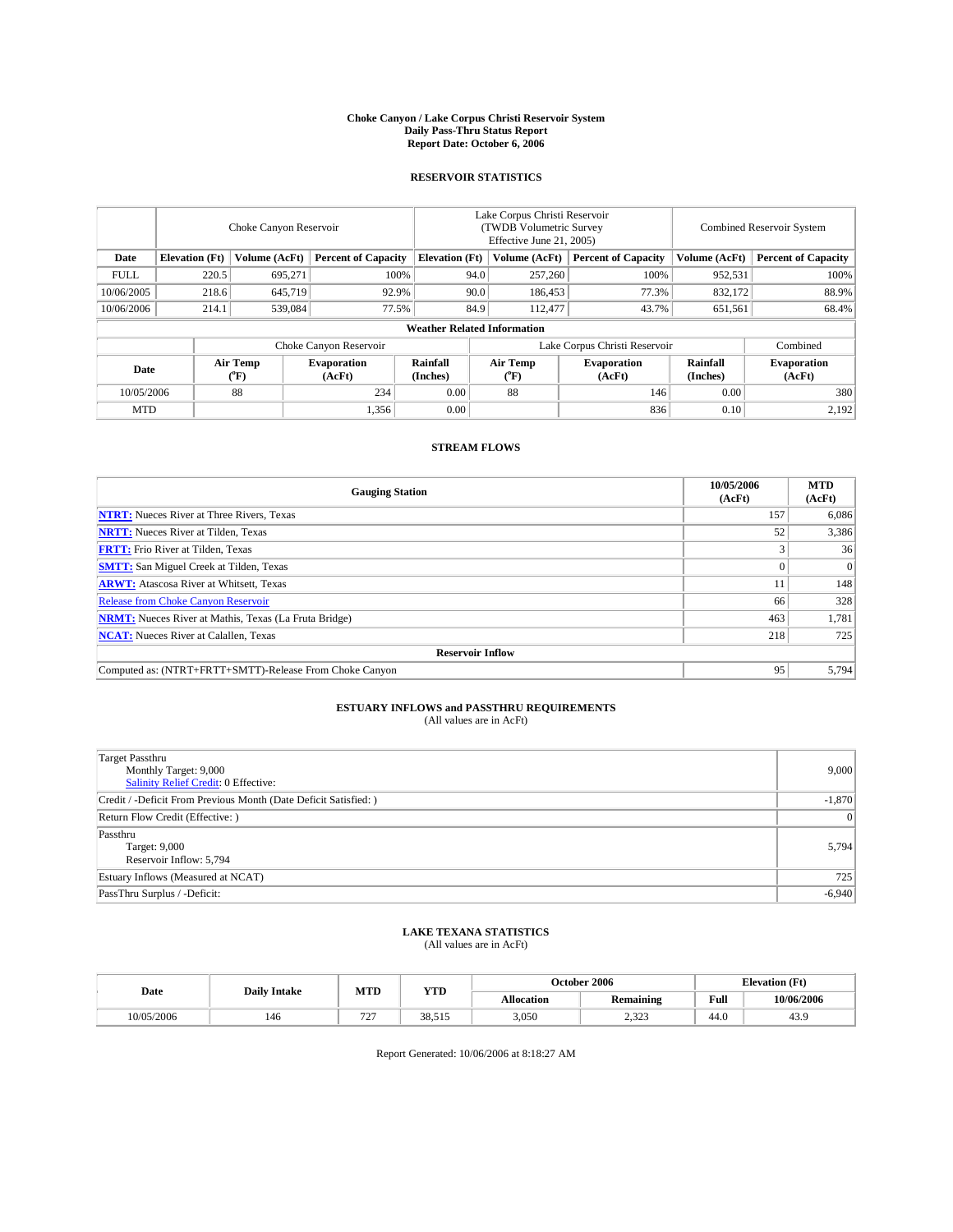#### **Choke Canyon / Lake Corpus Christi Reservoir System Daily Pass-Thru Status Report Report Date: October 7, 2006**

### **RESERVOIR STATISTICS**

|             | Choke Canyon Reservoir             |                  |                              |                      | Lake Corpus Christi Reservoir<br>(TWDB Volumetric Survey<br>Effective June 21, 2005) |                  |                               | <b>Combined Reservoir System</b> |                              |  |  |  |
|-------------|------------------------------------|------------------|------------------------------|----------------------|--------------------------------------------------------------------------------------|------------------|-------------------------------|----------------------------------|------------------------------|--|--|--|
| Date        | <b>Elevation</b> (Ft)              | Volume (AcFt)    | <b>Percent of Capacity</b>   |                      | <b>Elevation</b> (Ft)                                                                | Volume (AcFt)    | <b>Percent of Capacity</b>    | Volume (AcFt)                    | <b>Percent of Capacity</b>   |  |  |  |
| <b>FULL</b> | 220.5                              | 695,271          |                              | 100%                 | 94.0                                                                                 | 257,260          | 100%                          | 952,531                          | 100%                         |  |  |  |
| 10/07/2005  | 218.5                              | 645,218          | 92.8%                        |                      | 90.0                                                                                 | 187.120          | 77.6%                         | 832,338                          | 88.9%                        |  |  |  |
| 10/07/2006  | 214.1                              | 539,084          | 77.5%                        |                      | 84.9                                                                                 | 111.728          | 43.4%                         | 650,812                          | 68.3%                        |  |  |  |
|             | <b>Weather Related Information</b> |                  |                              |                      |                                                                                      |                  |                               |                                  |                              |  |  |  |
|             |                                    |                  | Choke Canyon Reservoir       |                      |                                                                                      |                  | Lake Corpus Christi Reservoir |                                  | Combined                     |  |  |  |
| Date        |                                    | Air Temp<br>(°F) | <b>Evaporation</b><br>(AcFt) | Rainfall<br>(Inches) |                                                                                      | Air Temp<br>("F) | <b>Evaporation</b><br>(AcFt)  | Rainfall<br>(Inches)             | <b>Evaporation</b><br>(AcFt) |  |  |  |
| 10/06/2006  |                                    | 91               | 234                          | 0.00                 |                                                                                      | 90               | 167                           | 0.00                             | 401                          |  |  |  |
| <b>MTD</b>  |                                    |                  | 1,590                        | 0.00                 |                                                                                      |                  | 1,003                         | 0.10                             | 2,593                        |  |  |  |

## **STREAM FLOWS**

| <b>Gauging Station</b>                                       | 10/06/2006<br>(AcFt) | <b>MTD</b><br>(AcFt) |
|--------------------------------------------------------------|----------------------|----------------------|
| <b>NTRT:</b> Nueces River at Three Rivers, Texas             | 121                  | 6,207                |
| <b>NRTT:</b> Nueces River at Tilden, Texas                   | 40                   | 3,426                |
| <b>FRTT:</b> Frio River at Tilden, Texas                     |                      | 38                   |
| <b>SMTT:</b> San Miguel Creek at Tilden, Texas               |                      | $\Omega$             |
| <b>ARWT:</b> Atascosa River at Whitsett, Texas               | 10                   | 158                  |
| <b>Release from Choke Canyon Reservoir</b>                   | 66                   | 393                  |
| <b>NRMT:</b> Nueces River at Mathis, Texas (La Fruta Bridge) | 461                  | 2,241                |
| <b>NCAT:</b> Nueces River at Calallen, Texas                 | 316                  | 1,040                |
| <b>Reservoir Inflow</b>                                      |                      |                      |
| Computed as: (NTRT+FRTT+SMTT)-Release From Choke Canyon      | 58                   | 5,852                |

# **ESTUARY INFLOWS and PASSTHRU REQUIREMENTS**<br>(All values are in AcFt)

| <b>Target Passthru</b><br>Monthly Target: 9,000<br>Salinity Relief Credit: 0 Effective: | 9,000    |
|-----------------------------------------------------------------------------------------|----------|
| Credit / -Deficit From Previous Month (Date Deficit Satisfied: )                        | $-1,870$ |
| Return Flow Credit (Effective: )                                                        | 0        |
| Passthru<br>Target: 9,000<br>Reservoir Inflow: 5,852                                    | 5,852    |
| Estuary Inflows (Measured at NCAT)                                                      | 1,040    |
| PassThru Surplus / -Deficit:                                                            | $-6,682$ |

## **LAKE TEXANA STATISTICS** (All values are in AcFt)

|  | Date       | <b>Daily Intake</b> | MTL |            |                   | October 2006     |                                         | <b>Elevation</b> (Ft) |
|--|------------|---------------------|-----|------------|-------------------|------------------|-----------------------------------------|-----------------------|
|  |            |                     |     | <b>YTD</b> | <b>Allocation</b> | <b>Remaining</b> | Full<br>the contract of the contract of | 10/07/2006            |
|  | 10/06/2006 | 45                  | 872 | 38,660     | 3.050             | 170<br>2.110     | 44.0                                    | TJ.                   |

Report Generated: 10/07/2006 at 8:12:39 AM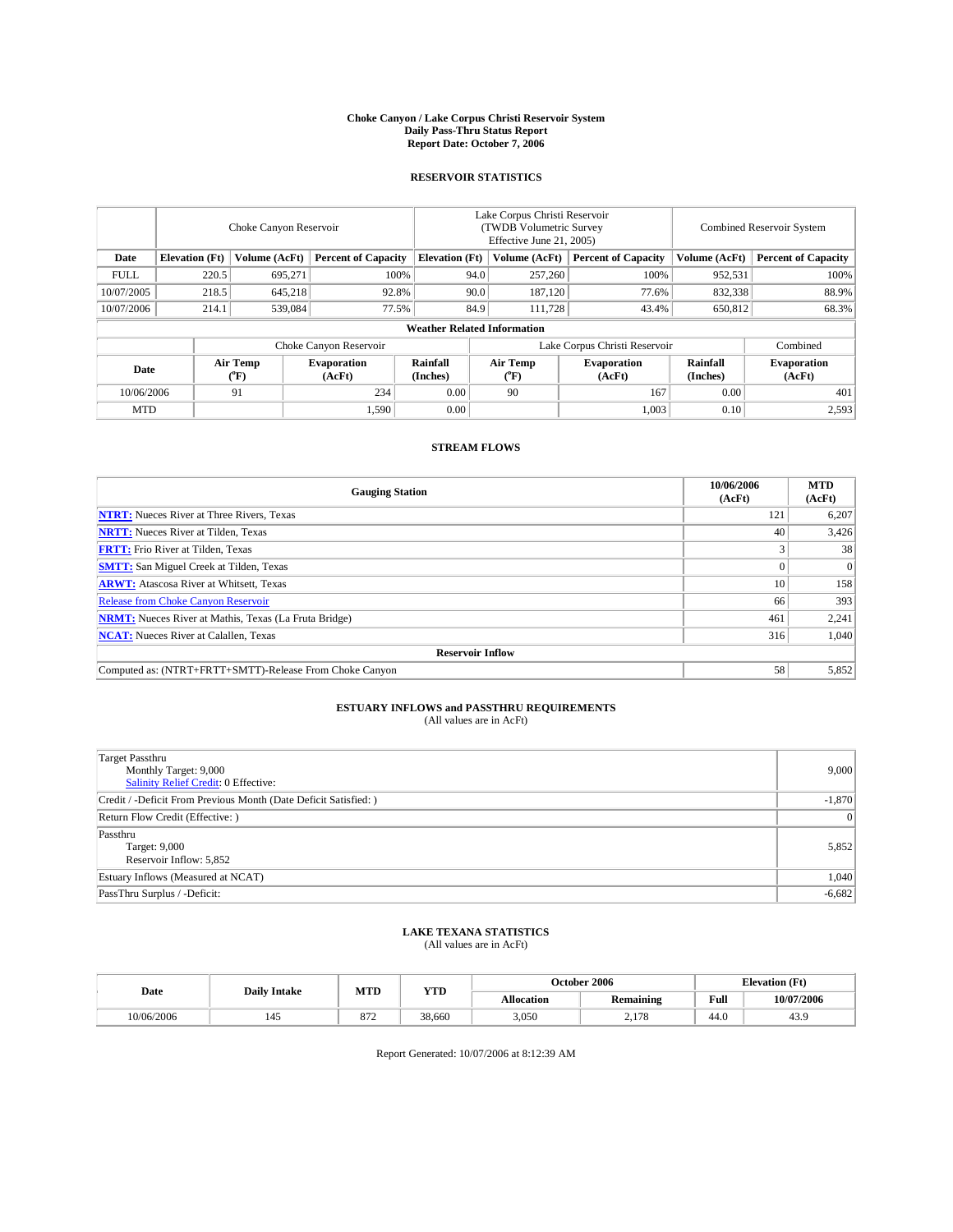#### **Choke Canyon / Lake Corpus Christi Reservoir System Daily Pass-Thru Status Report Report Date: October 8, 2006**

### **RESERVOIR STATISTICS**

|             | Choke Canyon Reservoir             |                         |                              |                       | Lake Corpus Christi Reservoir<br>(TWDB Volumetric Survey<br>Effective June 21, 2005) |                               |                              | Combined Reservoir System |                              |  |  |  |
|-------------|------------------------------------|-------------------------|------------------------------|-----------------------|--------------------------------------------------------------------------------------|-------------------------------|------------------------------|---------------------------|------------------------------|--|--|--|
| Date        | <b>Elevation</b> (Ft)              | Volume (AcFt)           | <b>Percent of Capacity</b>   | <b>Elevation</b> (Ft) |                                                                                      | Volume (AcFt)                 | <b>Percent of Capacity</b>   | Volume (AcFt)             | <b>Percent of Capacity</b>   |  |  |  |
| <b>FULL</b> | 220.5                              | 695,271                 | 100%                         |                       | 94.0                                                                                 | 257,260                       | 100%                         | 952,531                   | $100\%$                      |  |  |  |
| 10/08/2005  | 218.5                              | 644,467                 | 92.7%                        |                       | 89.9                                                                                 | 185,288                       | 76.8%                        | 829,755                   | 88.6%                        |  |  |  |
| 10/08/2006  | 214.0                              | 537.971                 | 77.4%                        |                       | 84.8                                                                                 | 111,355                       | 43.3%                        | 649,326                   | 68.2%                        |  |  |  |
|             | <b>Weather Related Information</b> |                         |                              |                       |                                                                                      |                               |                              |                           |                              |  |  |  |
|             |                                    |                         | Choke Canyon Reservoir       |                       |                                                                                      | Lake Corpus Christi Reservoir |                              | Combined                  |                              |  |  |  |
| Date        |                                    | <b>Air Temp</b><br>(°F) | <b>Evaporation</b><br>(AcFt) | Rainfall<br>(Inches)  |                                                                                      | Air Temp<br>$\rm ^{(^o}\!F)$  | <b>Evaporation</b><br>(AcFt) | Rainfall<br>(Inches)      | <b>Evaporation</b><br>(AcFt) |  |  |  |
| 10/07/2006  |                                    | 86                      | 195                          | 0.00                  |                                                                                      | 86                            | 123                          | 0.00                      | 318                          |  |  |  |
| <b>MTD</b>  |                                    |                         | 1,785                        | 0.00                  |                                                                                      |                               | 1,126                        | 0.10                      | 2,911                        |  |  |  |

## **STREAM FLOWS**

| <b>Gauging Station</b>                                       | 10/07/2006<br>(AcFt) | <b>MTD</b><br>(AcFt) |
|--------------------------------------------------------------|----------------------|----------------------|
| <b>NTRT:</b> Nueces River at Three Rivers, Texas             | 105                  | 6,312                |
| <b>NRTT:</b> Nueces River at Tilden, Texas                   | 34                   | 3,460                |
| <b>FRTT:</b> Frio River at Tilden, Texas                     |                      | 40                   |
| <b>SMTT:</b> San Miguel Creek at Tilden, Texas               |                      | $\Omega$             |
| <b>ARWT:</b> Atascosa River at Whitsett, Texas               |                      | 167                  |
| <b>Release from Choke Canyon Reservoir</b>                   | 66                   | 459                  |
| <b>NRMT:</b> Nueces River at Mathis, Texas (La Fruta Bridge) | 463                  | 2,704                |
| <b>NCAT:</b> Nueces River at Calallen, Texas                 | 359                  | 1,399                |
| <b>Reservoir Inflow</b>                                      |                      |                      |
| Computed as: (NTRT+FRTT+SMTT)-Release From Choke Canyon      | 41                   | 5,894                |

# **ESTUARY INFLOWS and PASSTHRU REQUIREMENTS**<br>(All values are in AcFt)

| <b>Target Passthru</b><br>Monthly Target: 9,000<br>Salinity Relief Credit: 0 Effective: | 9,000           |
|-----------------------------------------------------------------------------------------|-----------------|
| Credit / -Deficit From Previous Month (Date Deficit Satisfied: )                        | $-1,870$        |
| Return Flow Credit (Effective: )                                                        | $\vert 0 \vert$ |
| Passthru<br>Target: 9,000<br>Reservoir Inflow: 5,894                                    | 5,894           |
| Estuary Inflows (Measured at NCAT)                                                      | 1,399           |
| PassThru Surplus / -Deficit:                                                            | $-6,364$        |

## **LAKE TEXANA STATISTICS** (All values are in AcFt)

| Date       | <b>Daily Intake</b> | MTD   | <b>YTD</b> |            | October 2006     |               | <b>Elevation</b> (Ft) |
|------------|---------------------|-------|------------|------------|------------------|---------------|-----------------------|
|            |                     |       |            | Allocation | <b>Remaining</b> | Full<br>_____ | 10/08/2006            |
| 10/07/2006 |                     | 1.017 | 38,805     | 3,050      | 2,033            | 44.0          | tJ.,                  |

Report Generated: 10/08/2006 at 8:14:30 AM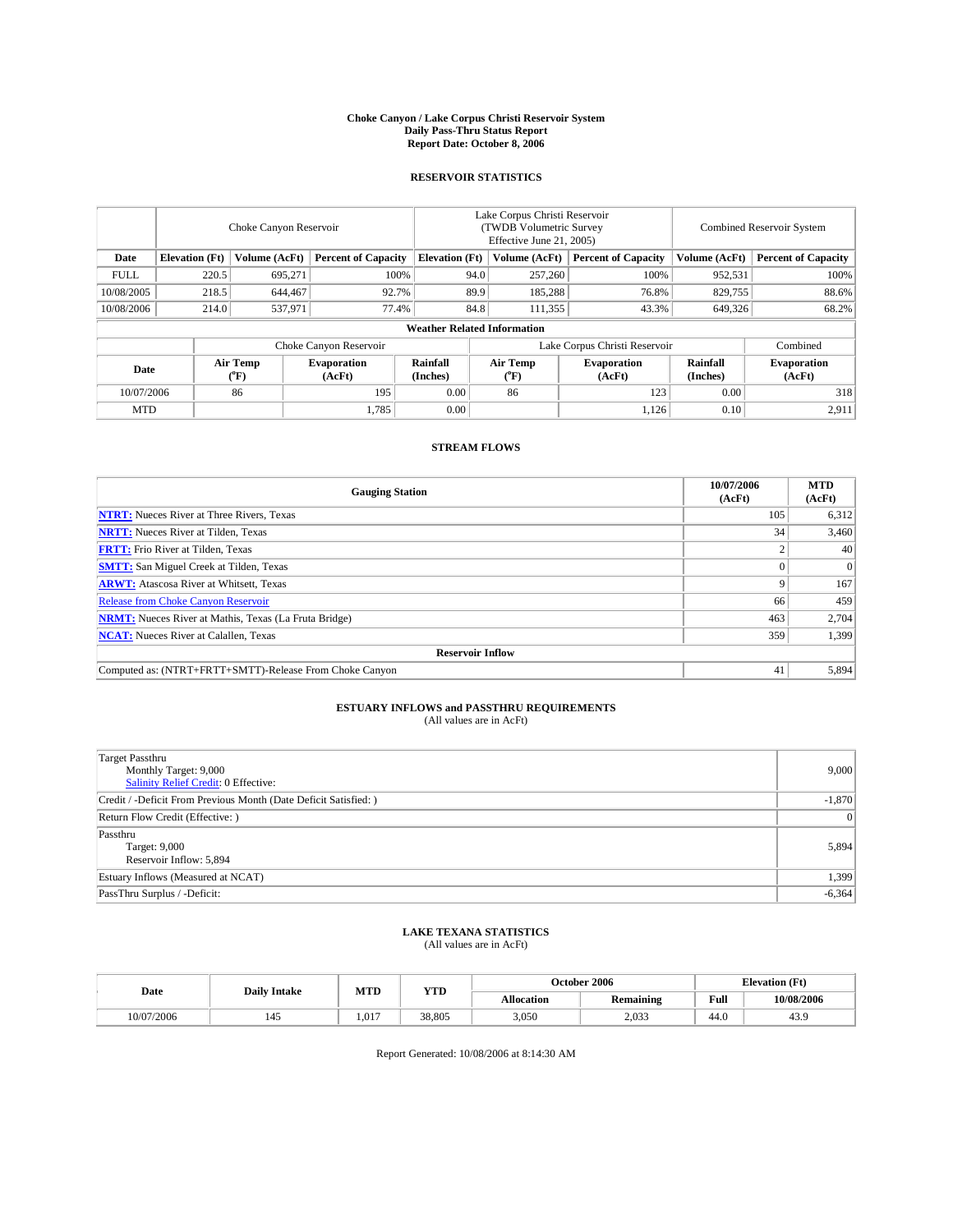#### **Choke Canyon / Lake Corpus Christi Reservoir System Daily Pass-Thru Status Report Report Date: October 9, 2006**

### **RESERVOIR STATISTICS**

|             | Choke Canyon Reservoir             |                                |                              |                      | Lake Corpus Christi Reservoir<br>(TWDB Volumetric Survey<br>Effective June 21, 2005) |                  |                              |                      | <b>Combined Reservoir System</b> |  |  |  |
|-------------|------------------------------------|--------------------------------|------------------------------|----------------------|--------------------------------------------------------------------------------------|------------------|------------------------------|----------------------|----------------------------------|--|--|--|
| Date        | <b>Elevation</b> (Ft)              | Volume (AcFt)                  | <b>Percent of Capacity</b>   |                      | <b>Elevation</b> (Ft)                                                                | Volume (AcFt)    | <b>Percent of Capacity</b>   | Volume (AcFt)        | <b>Percent of Capacity</b>       |  |  |  |
| <b>FULL</b> | 220.5                              | 695,271                        |                              | 100%                 | 94.0                                                                                 | 257,260          | 100%                         | 952,531              | 100%                             |  |  |  |
| 10/09/2005  | 218.5                              | 643,971                        | 92.6%                        |                      | 89.9                                                                                 | 184,790          | 76.6%                        | 828.761              | 88.5%                            |  |  |  |
| 10/09/2006  | 214.0                              | 537,526                        | 77.3%                        |                      | 84.8                                                                                 | 110.734          | 43.0%                        | 648,260              | 68.1%                            |  |  |  |
|             | <b>Weather Related Information</b> |                                |                              |                      |                                                                                      |                  |                              |                      |                                  |  |  |  |
|             |                                    |                                | Choke Canyon Reservoir       |                      | Lake Corpus Christi Reservoir                                                        |                  |                              |                      | Combined                         |  |  |  |
| Date        |                                    | Air Temp<br>$({}^o\mathrm{F})$ | <b>Evaporation</b><br>(AcFt) | Rainfall<br>(Inches) |                                                                                      | Air Temp<br>("F) | <b>Evaporation</b><br>(AcFt) | Rainfall<br>(Inches) | <b>Evaporation</b><br>(AcFt)     |  |  |  |
| 10/08/2006  |                                    | 87                             | 312                          | 0.00                 |                                                                                      | 86               | 166                          | 0.00                 | 478                              |  |  |  |
| <b>MTD</b>  |                                    |                                | 2,097                        | 0.00                 |                                                                                      |                  | 1,292                        | 0.10                 | 3,389                            |  |  |  |

## **STREAM FLOWS**

| <b>Gauging Station</b>                                       | 10/08/2006<br>(AcFt) | <b>MTD</b><br>(AcFt) |
|--------------------------------------------------------------|----------------------|----------------------|
| <b>NTRT:</b> Nueces River at Three Rivers, Texas             | 93                   | 6,406                |
| <b>NRTT:</b> Nueces River at Tilden, Texas                   | 28                   | 3,488                |
| <b>FRTT:</b> Frio River at Tilden, Texas                     |                      | 41                   |
| <b>SMTT:</b> San Miguel Creek at Tilden, Texas               |                      | $\Omega$             |
| <b>ARWT:</b> Atascosa River at Whitsett, Texas               | $\mathbf{8}$         | 175                  |
| <b>Release from Choke Canyon Reservoir</b>                   | 66                   | 524                  |
| <b>NRMT:</b> Nueces River at Mathis, Texas (La Fruta Bridge) | 463                  | 3,166                |
| <b>NCAT:</b> Nueces River at Calallen, Texas                 | 429                  | 1,828                |
| <b>Reservoir Inflow</b>                                      |                      |                      |
| Computed as: (NTRT+FRTT+SMTT)-Release From Choke Canyon      | 29                   | 5,923                |

# **ESTUARY INFLOWS and PASSTHRU REQUIREMENTS**<br>(All values are in AcFt)

| <b>Target Passthru</b><br>Monthly Target: 9,000<br>Salinity Relief Credit: 0 Effective: | 9,000    |
|-----------------------------------------------------------------------------------------|----------|
| Credit / -Deficit From Previous Month (Date Deficit Satisfied: )                        | $-1,870$ |
| Return Flow Credit (Effective: )                                                        | 0        |
| Passthru<br>Target: 9,000<br>Reservoir Inflow: 5,923                                    | 5,923    |
| Estuary Inflows (Measured at NCAT)                                                      | 1,828    |
| PassThru Surplus / -Deficit:                                                            | $-5,965$ |

## **LAKE TEXANA STATISTICS** (All values are in AcFt)

|  | Date       | <b>Daily Intake</b> | MTD   | <b>YTD</b> | October 2006      |           |      | <b>Elevation</b> (Ft) |
|--|------------|---------------------|-------|------------|-------------------|-----------|------|-----------------------|
|  |            |                     |       |            | <b>Allocation</b> | Remaining | Full | 10/09/2006            |
|  | 10/08/2006 | 45ء                 | 1.162 | 38,950     | 3,050             | .888      | 44.0 | TJ.                   |

Report Generated: 10/09/2006 at 8:35:00 AM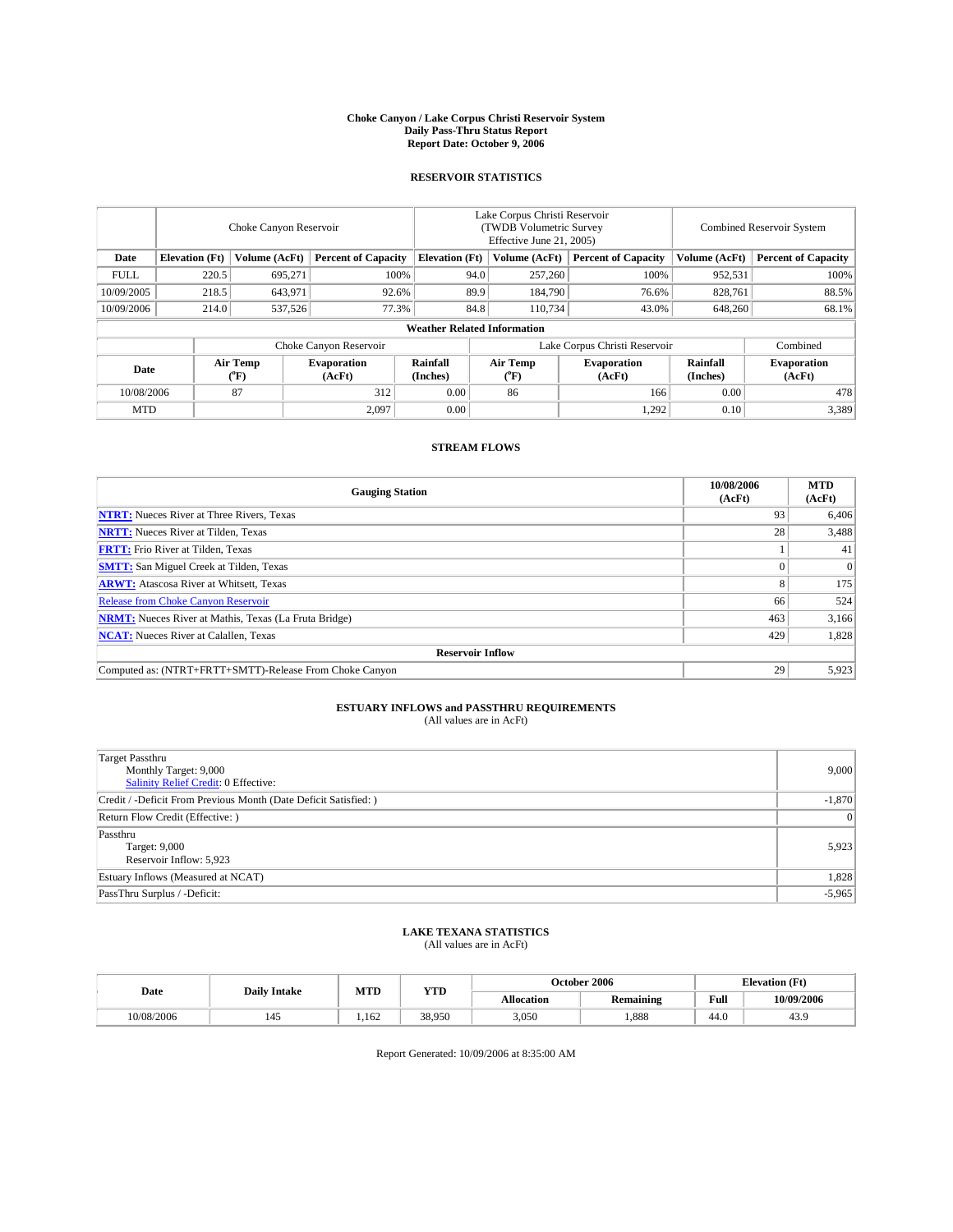#### **Choke Canyon / Lake Corpus Christi Reservoir System Daily Pass-Thru Status Report Report Date: October 10, 2006**

### **RESERVOIR STATISTICS**

|                                                                              | Choke Canyon Reservoir             |                         |                              |                      | Lake Corpus Christi Reservoir<br>(TWDB Volumetric Survey<br>Effective June 21, 2005) |                  |                               |                      | <b>Combined Reservoir System</b> |  |  |  |  |
|------------------------------------------------------------------------------|------------------------------------|-------------------------|------------------------------|----------------------|--------------------------------------------------------------------------------------|------------------|-------------------------------|----------------------|----------------------------------|--|--|--|--|
| <b>Elevation</b> (Ft)<br>Volume (AcFt)<br><b>Percent of Capacity</b><br>Date |                                    | <b>Elevation</b> (Ft)   |                              | Volume (AcFt)        | <b>Percent of Capacity</b>                                                           | Volume (AcFt)    | <b>Percent of Capacity</b>    |                      |                                  |  |  |  |  |
| <b>FULL</b>                                                                  | 220.5                              | 695,271                 |                              | 100%                 | 94.0                                                                                 | 257,260          | 100%                          | 952,531              | 100%                             |  |  |  |  |
| 10/10/2005                                                                   | 218.5                              | 643,475                 | 92.6%                        |                      | 89.8                                                                                 | 183,960          | 76.3%                         | 827,435              | 88.4%                            |  |  |  |  |
| 10/10/2006                                                                   | 214.0                              | 537,080                 |                              | 77.2%<br>84.7        |                                                                                      | 110.116          | 42.8%                         | 647,196              | 67.9%                            |  |  |  |  |
|                                                                              | <b>Weather Related Information</b> |                         |                              |                      |                                                                                      |                  |                               |                      |                                  |  |  |  |  |
|                                                                              |                                    |                         | Choke Canyon Reservoir       |                      |                                                                                      |                  | Lake Corpus Christi Reservoir |                      | Combined                         |  |  |  |  |
| Date                                                                         |                                    | <b>Air Temp</b><br>(°F) | <b>Evaporation</b><br>(AcFt) | Rainfall<br>(Inches) |                                                                                      | Air Temp<br>("F) | <b>Evaporation</b><br>(AcFt)  | Rainfall<br>(Inches) | <b>Evaporation</b><br>(AcFt)     |  |  |  |  |
| 10/09/2006                                                                   |                                    | 87                      | 182                          | 0.00                 |                                                                                      | 87               | 108                           | 0.00                 | 290                              |  |  |  |  |
| <b>MTD</b>                                                                   |                                    |                         | 2,279                        | 0.00                 |                                                                                      |                  | 1,400                         | 0.10                 | 3,679                            |  |  |  |  |

## **STREAM FLOWS**

| <b>Gauging Station</b>                                       | 10/09/2006<br>(AcFt) | <b>MTD</b><br>(AcFt) |
|--------------------------------------------------------------|----------------------|----------------------|
| <b>NTRT:</b> Nueces River at Three Rivers, Texas             | 87                   | 6,493                |
| <b>NRTT:</b> Nueces River at Tilden, Texas                   | 22                   | 3,509                |
| <b>FRTT:</b> Frio River at Tilden, Texas                     |                      | 42                   |
| <b>SMTT:</b> San Miguel Creek at Tilden, Texas               |                      | $\Omega$             |
| <b>ARWT:</b> Atascosa River at Whitsett, Texas               |                      | 183                  |
| Release from Choke Canyon Reservoir                          | 66                   | 590                  |
| <b>NRMT:</b> Nueces River at Mathis, Texas (La Fruta Bridge) | 333                  | 3,500                |
| <b>NCAT:</b> Nueces River at Calallen, Texas                 | 310                  | 2,138                |
| <b>Reservoir Inflow</b>                                      |                      |                      |
| Computed as: (NTRT+FRTT+SMTT)-Release From Choke Canyon      | 23                   | 5,946                |

# **ESTUARY INFLOWS and PASSTHRU REQUIREMENTS**<br>(All values are in AcFt)

| Target Passthru<br>Monthly Target: 9,000<br>Salinity Relief Credit: 0 Effective: | 9,000    |
|----------------------------------------------------------------------------------|----------|
| Credit / -Deficit From Previous Month (Date Deficit Satisfied: 10/10/2006)       | $-1,870$ |
| Return Flow Credit (Effective: 10/10/2006)                                       | 500      |
| Passthru<br>Target: 9,000<br>Reservoir Inflow: 5,946                             | 5,946    |
| Estuary Inflows (Measured at NCAT)                                               | 2,138    |
| PassThru Surplus / -Deficit:                                                     | $-5,178$ |

## **LAKE TEXANA STATISTICS** (All values are in AcFt)

| Date       | <b>Daily Intake</b> | MTD  | <b>YTD</b> | October 2006      |           |      | <b>Elevation</b> (Ft) |
|------------|---------------------|------|------------|-------------------|-----------|------|-----------------------|
|            |                     |      |            | <b>Allocation</b> | Remaining | Full | 10/10/2006            |
| 10/09/2006 | 144                 | .306 | 39,094     | 3,050             | 744       | 44.0 | TJ.                   |

Report Generated: 10/10/2006 at 9:36:25 AM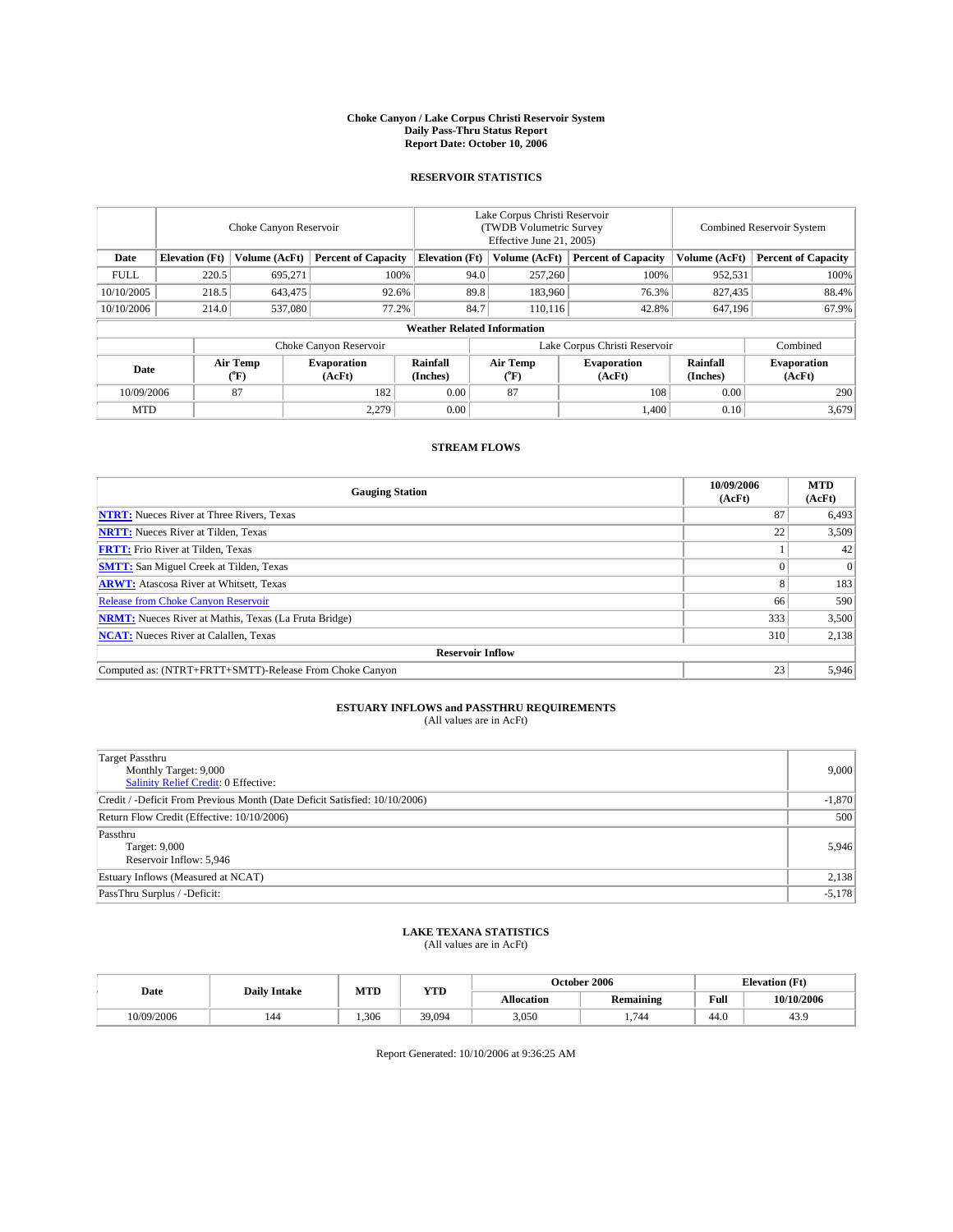#### **Choke Canyon / Lake Corpus Christi Reservoir System Daily Pass-Thru Status Report Report Date: October 11, 2006**

### **RESERVOIR STATISTICS**

|                                                                              | Choke Canyon Reservoir             |                                       |                              |                      | Lake Corpus Christi Reservoir<br>(TWDB Volumetric Survey<br>Effective June 21, 2005) |                                |                               |                      | Combined Reservoir System    |  |  |  |  |
|------------------------------------------------------------------------------|------------------------------------|---------------------------------------|------------------------------|----------------------|--------------------------------------------------------------------------------------|--------------------------------|-------------------------------|----------------------|------------------------------|--|--|--|--|
| <b>Elevation</b> (Ft)<br>Volume (AcFt)<br><b>Percent of Capacity</b><br>Date |                                    | <b>Elevation</b> (Ft)                 |                              | Volume (AcFt)        | <b>Percent of Capacity</b>                                                           | Volume (AcFt)                  | <b>Percent of Capacity</b>    |                      |                              |  |  |  |  |
| <b>FULL</b>                                                                  | 220.5                              | 695,271                               | 100%                         |                      | 94.0                                                                                 | 257,260                        | 100%                          | 952,531              | 100%                         |  |  |  |  |
| 10/11/2005                                                                   | 218.4                              | 642.980                               | 92.5%                        |                      | 89.8                                                                                 | 184,125                        | 76.3%                         | 827,105              | 88.3%                        |  |  |  |  |
| 10/11/2006                                                                   | 214.0                              | 537,526                               | 77.3%                        |                      | 84.8                                                                                 | 110.240                        | 42.9%                         | 647,766              | 68.0%                        |  |  |  |  |
|                                                                              | <b>Weather Related Information</b> |                                       |                              |                      |                                                                                      |                                |                               |                      |                              |  |  |  |  |
|                                                                              |                                    |                                       | Choke Canyon Reservoir       |                      |                                                                                      |                                | Lake Corpus Christi Reservoir |                      | Combined                     |  |  |  |  |
| Date                                                                         |                                    | <b>Air Temp</b><br>$({}^o\mathrm{F})$ | <b>Evaporation</b><br>(AcFt) | Rainfall<br>(Inches) |                                                                                      | Air Temp<br>$({}^o\mathrm{F})$ | <b>Evaporation</b><br>(AcFt)  | Rainfall<br>(Inches) | <b>Evaporation</b><br>(AcFt) |  |  |  |  |
| 10/10/2006                                                                   |                                    | 86                                    | 182                          | 0.44                 |                                                                                      | 92                             | 137                           | 0.01                 | 319                          |  |  |  |  |
| <b>MTD</b>                                                                   |                                    |                                       | 2,461                        | 0.44                 |                                                                                      |                                | 1,537                         | 0.11                 | 3,998                        |  |  |  |  |

## **STREAM FLOWS**

| <b>Gauging Station</b>                                       | 10/10/2006<br>(AcFt) | <b>MTD</b><br>(AcFt) |
|--------------------------------------------------------------|----------------------|----------------------|
| <b>NTRT:</b> Nueces River at Three Rivers, Texas             | 83                   | 6,576                |
| <b>NRTT:</b> Nueces River at Tilden, Texas                   | 22                   | 3,531                |
| <b>FRTT:</b> Frio River at Tilden, Texas                     |                      | 43                   |
| <b>SMTT:</b> San Miguel Creek at Tilden, Texas               |                      | $\Omega$             |
| <b>ARWT:</b> Atascosa River at Whitsett, Texas               |                      | 191                  |
| Release from Choke Canyon Reservoir                          | 66                   | 655                  |
| <b>NRMT:</b> Nueces River at Mathis, Texas (La Fruta Bridge) | 218                  | 3,718                |
| <b>NCAT:</b> Nueces River at Calallen, Texas                 | 266                  | 2,404                |
| <b>Reservoir Inflow</b>                                      |                      |                      |
| Computed as: (NTRT+FRTT+SMTT)-Release From Choke Canyon      | 19                   | 5,965                |

# **ESTUARY INFLOWS and PASSTHRU REQUIREMENTS**<br>(All values are in AcFt)

| Target Passthru<br>Monthly Target: 9,000<br>Salinity Relief Credit: 0 Effective: | 9,000    |
|----------------------------------------------------------------------------------|----------|
| Credit / -Deficit From Previous Month (Date Deficit Satisfied: 10/10/2006)       | $-1,870$ |
| Return Flow Credit (Effective: 10/10/2006)                                       | 500      |
| Passthru<br>Target: 9,000<br>Reservoir Inflow: 5,965                             | 5,965    |
| Estuary Inflows (Measured at NCAT)                                               | 2,404    |
| PassThru Surplus / -Deficit:                                                     | $-4,931$ |

## **LAKE TEXANA STATISTICS** (All values are in AcFt)

|  | Date       | <b>Daily Intake</b> | MTD  | <b>YTD</b> |                   | October 2006 |      | <b>Elevation</b> (Ft) |
|--|------------|---------------------|------|------------|-------------------|--------------|------|-----------------------|
|  |            |                     |      |            | <b>Allocation</b> | Remaining    | Full | 10/11/2006            |
|  | 10/10/2006 | 144                 | .450 | 39.238     | 3,050             | .600         | 44.0 | 7.0                   |

Report Generated: 10/11/2006 at 8:30:50 AM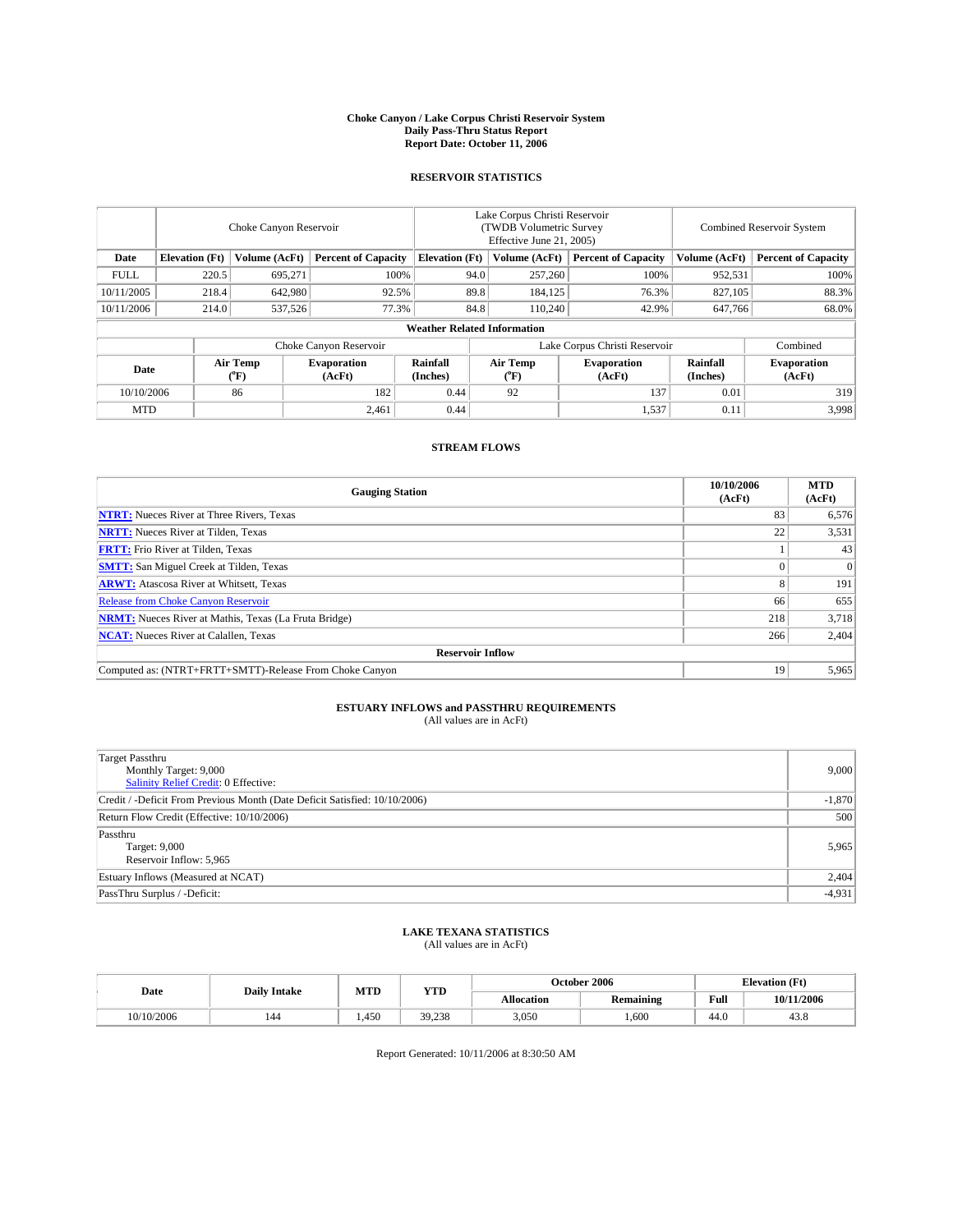#### **Choke Canyon / Lake Corpus Christi Reservoir System Daily Pass-Thru Status Report Report Date: October 12, 2006**

### **RESERVOIR STATISTICS**

|                                                                              | Choke Canyon Reservoir             |                       |                              |                      | Lake Corpus Christi Reservoir<br>(TWDB Volumetric Survey<br>Effective June 21, 2005) |                  |                               |                      | Combined Reservoir System    |  |  |  |  |
|------------------------------------------------------------------------------|------------------------------------|-----------------------|------------------------------|----------------------|--------------------------------------------------------------------------------------|------------------|-------------------------------|----------------------|------------------------------|--|--|--|--|
| <b>Percent of Capacity</b><br><b>Elevation</b> (Ft)<br>Volume (AcFt)<br>Date |                                    | <b>Elevation</b> (Ft) |                              | Volume (AcFt)        | <b>Percent of Capacity</b>                                                           | Volume (AcFt)    | <b>Percent of Capacity</b>    |                      |                              |  |  |  |  |
| <b>FULL</b>                                                                  | 220.5                              | 695,271               |                              | 100%                 | 94.0                                                                                 | 257,260          | 100%                          | 952,531              | $100\%$                      |  |  |  |  |
| 10/12/2005                                                                   | 218.5                              | 644,717               | 92.7%                        |                      | 90.0                                                                                 | 186,620          | 77.4%                         | 831,337              | 88.8%                        |  |  |  |  |
| 10/12/2006                                                                   | 214.0                              | 537,080               | 77.2%                        |                      | 84.7                                                                                 | 109,623          | 42.6%                         | 646,703              | 67.9%                        |  |  |  |  |
|                                                                              | <b>Weather Related Information</b> |                       |                              |                      |                                                                                      |                  |                               |                      |                              |  |  |  |  |
|                                                                              |                                    |                       | Choke Canyon Reservoir       |                      |                                                                                      |                  | Lake Corpus Christi Reservoir |                      | Combined                     |  |  |  |  |
| Date                                                                         |                                    | Air Temp<br>(°F)      | <b>Evaporation</b><br>(AcFt) | Rainfall<br>(Inches) |                                                                                      | Air Temp<br>(°F) | <b>Evaporation</b><br>(AcFt)  | Rainfall<br>(Inches) | <b>Evaporation</b><br>(AcFt) |  |  |  |  |
| 10/11/2006                                                                   |                                    | 87                    | 182                          | 0.00                 |                                                                                      | 87               | 129                           | 0.00                 | 311                          |  |  |  |  |
| <b>MTD</b>                                                                   |                                    |                       | 2,643                        | 0.44                 |                                                                                      |                  | 1,666                         | 0.11                 | 4,309                        |  |  |  |  |

## **STREAM FLOWS**

| <b>Gauging Station</b>                                       | 10/11/2006<br>(AcFt) | <b>MTD</b><br>(AcFt) |
|--------------------------------------------------------------|----------------------|----------------------|
| <b>NTRT:</b> Nueces River at Three Rivers, Texas             | 81                   | 6,658                |
| <b>NRTT:</b> Nueces River at Tilden, Texas                   |                      | 3,548                |
| <b>FRTT:</b> Frio River at Tilden, Texas                     |                      | 44                   |
| <b>SMTT:</b> San Miguel Creek at Tilden, Texas               |                      | $\Omega$             |
| <b>ARWT:</b> Atascosa River at Whitsett, Texas               |                      | 199                  |
| <b>Release from Choke Canyon Reservoir</b>                   | 66                   | 721                  |
| <b>NRMT:</b> Nueces River at Mathis, Texas (La Fruta Bridge) | 218                  | 3,936                |
| <b>NCAT:</b> Nueces River at Calallen, Texas                 | 171                  | 2,575                |
| <b>Reservoir Inflow</b>                                      |                      |                      |
| Computed as: (NTRT+FRTT+SMTT)-Release From Choke Canyon      | 17                   | 5,981                |

# **ESTUARY INFLOWS and PASSTHRU REQUIREMENTS**<br>(All values are in AcFt)

| Target Passthru<br>Monthly Target: 9,000<br>Salinity Relief Credit: 0 Effective: | 9,000    |
|----------------------------------------------------------------------------------|----------|
| Credit / -Deficit From Previous Month (Date Deficit Satisfied: 10/10/2006)       | $-1,870$ |
| Return Flow Credit (Effective: 10/10/2006)                                       | 500      |
| Passthru<br>Target: 9,000<br>Reservoir Inflow: 5,981                             | 5,981    |
| Estuary Inflows (Measured at NCAT)                                               | 2,575    |
| PassThru Surplus / -Deficit:                                                     | $-4,777$ |

## **LAKE TEXANA STATISTICS** (All values are in AcFt)

|  | Date       | <b>Daily Intake</b> | MTD   | <b>YTD</b> |                   | October 2006 |      | <b>Elevation</b> (Ft) |
|--|------------|---------------------|-------|------------|-------------------|--------------|------|-----------------------|
|  |            |                     |       |            | <b>Allocation</b> | Remaining    | Full | 10/12/2006            |
|  | 10/11/2006 | 144                 | 1.595 | 39,382     | 3,050             | 1,455        | 44.0 | TJ.                   |

Report Generated: 10/12/2006 at 8:17:34 AM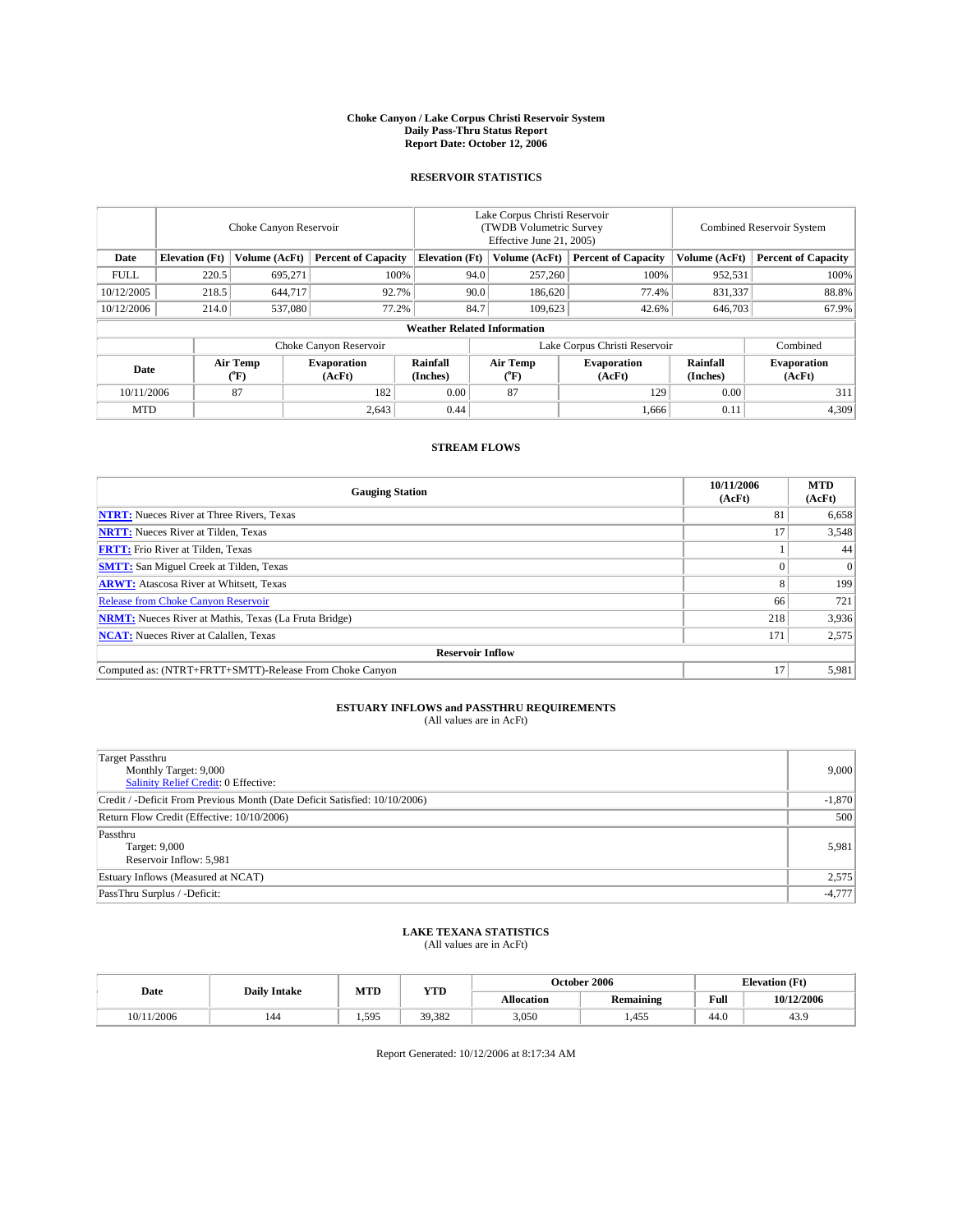#### **Choke Canyon / Lake Corpus Christi Reservoir System Daily Pass-Thru Status Report Report Date: October 13, 2006**

### **RESERVOIR STATISTICS**

|             | Choke Canyon Reservoir             |                         |                              |                       | Lake Corpus Christi Reservoir<br>(TWDB Volumetric Survey<br>Effective June 21, 2005) |                                |                               |                      | Combined Reservoir System    |  |  |  |
|-------------|------------------------------------|-------------------------|------------------------------|-----------------------|--------------------------------------------------------------------------------------|--------------------------------|-------------------------------|----------------------|------------------------------|--|--|--|
| Date        | <b>Elevation</b> (Ft)              | Volume (AcFt)           | <b>Percent of Capacity</b>   | <b>Elevation</b> (Ft) |                                                                                      | Volume (AcFt)                  | <b>Percent of Capacity</b>    | Volume (AcFt)        | <b>Percent of Capacity</b>   |  |  |  |
| <b>FULL</b> | 220.5                              | 695,271                 |                              | 100%                  | 94.0                                                                                 | 257,260                        | 100%                          | 952,531              | 100%                         |  |  |  |
| 10/13/2005  | 218.5                              | 643.971                 | 92.6%                        |                       | 89.9                                                                                 | 186.287                        | 77.2%                         | 830,258              | 88.7%                        |  |  |  |
| 10/13/2006  | 213.9                              | 536,635                 | 77.2%                        |                       | 84.7                                                                                 | 109,869                        | 42.7%                         | 646,504              | 67.9%                        |  |  |  |
|             | <b>Weather Related Information</b> |                         |                              |                       |                                                                                      |                                |                               |                      |                              |  |  |  |
|             |                                    |                         | Choke Canyon Reservoir       |                       |                                                                                      |                                | Lake Corpus Christi Reservoir |                      | Combined                     |  |  |  |
| Date        |                                    | <b>Air Temp</b><br>(°F) | <b>Evaporation</b><br>(AcFt) | Rainfall<br>(Inches)  |                                                                                      | Air Temp<br>$({}^o\mathrm{F})$ | <b>Evaporation</b><br>(AcFt)  | Rainfall<br>(Inches) | <b>Evaporation</b><br>(AcFt) |  |  |  |
| 10/12/2006  |                                    | 90                      | 260                          | 0.00                  |                                                                                      | 94                             | 136                           | 0.00                 | 396                          |  |  |  |
| <b>MTD</b>  |                                    |                         | 2,903                        | 0.44                  |                                                                                      |                                | 1,802                         | 0.11                 | 4,705                        |  |  |  |

## **STREAM FLOWS**

| <b>Gauging Station</b>                                       | 10/12/2006<br>(AcFt) | <b>MTD</b><br>(AcFt) |
|--------------------------------------------------------------|----------------------|----------------------|
| <b>NTRT:</b> Nueces River at Three Rivers, Texas             |                      | 6,735                |
| <b>NRTT:</b> Nueces River at Tilden, Texas                   | 12                   | 3,560                |
| <b>FRTT:</b> Frio River at Tilden, Texas                     |                      | 46                   |
| <b>SMTT:</b> San Miguel Creek at Tilden, Texas               |                      | $\Omega$             |
| <b>ARWT:</b> Atascosa River at Whitsett, Texas               |                      | 207                  |
| <b>Release from Choke Canyon Reservoir</b>                   | 66                   | 786                  |
| <b>NRMT:</b> Nueces River at Mathis, Texas (La Fruta Bridge) | 218                  | 4,155                |
| <b>NCAT:</b> Nueces River at Calallen, Texas                 | 85                   | 2,660                |
| <b>Reservoir Inflow</b>                                      |                      |                      |
| Computed as: (NTRT+FRTT+SMTT)-Release From Choke Canyon      | 13                   | 5,995                |

# **ESTUARY INFLOWS and PASSTHRU REQUIREMENTS**<br>(All values are in AcFt)

| Target Passthru<br>Monthly Target: 9,000<br>Salinity Relief Credit: 0 Effective: | 9,000    |
|----------------------------------------------------------------------------------|----------|
| Credit / -Deficit From Previous Month (Date Deficit Satisfied: 10/10/2006)       | $-1,870$ |
| Return Flow Credit (Effective: 10/10/2006)                                       | 500      |
| Passthru<br>Target: 9,000<br>Reservoir Inflow: 5,995                             | 5,995    |
| Estuary Inflows (Measured at NCAT)                                               | 2,660    |
| PassThru Surplus / -Deficit:                                                     | $-4,705$ |

## **LAKE TEXANA STATISTICS** (All values are in AcFt)

|  | Date       | <b>Daily Intake</b> | MTL      | <b>YTD</b>         | October 2006 |                  |                                         | <b>Elevation</b> (Ft) |
|--|------------|---------------------|----------|--------------------|--------------|------------------|-----------------------------------------|-----------------------|
|  |            |                     |          |                    | Allocation   | <b>Remaining</b> | Full<br>the contract of the contract of | 10/13/2006            |
|  | 10/12/2006 | 144                 | 730<br>. | 30<br>527<br>----- | 3.050        | .                | 44.0                                    | TJ.                   |

Report Generated: 10/13/2006 at 8:10:50 AM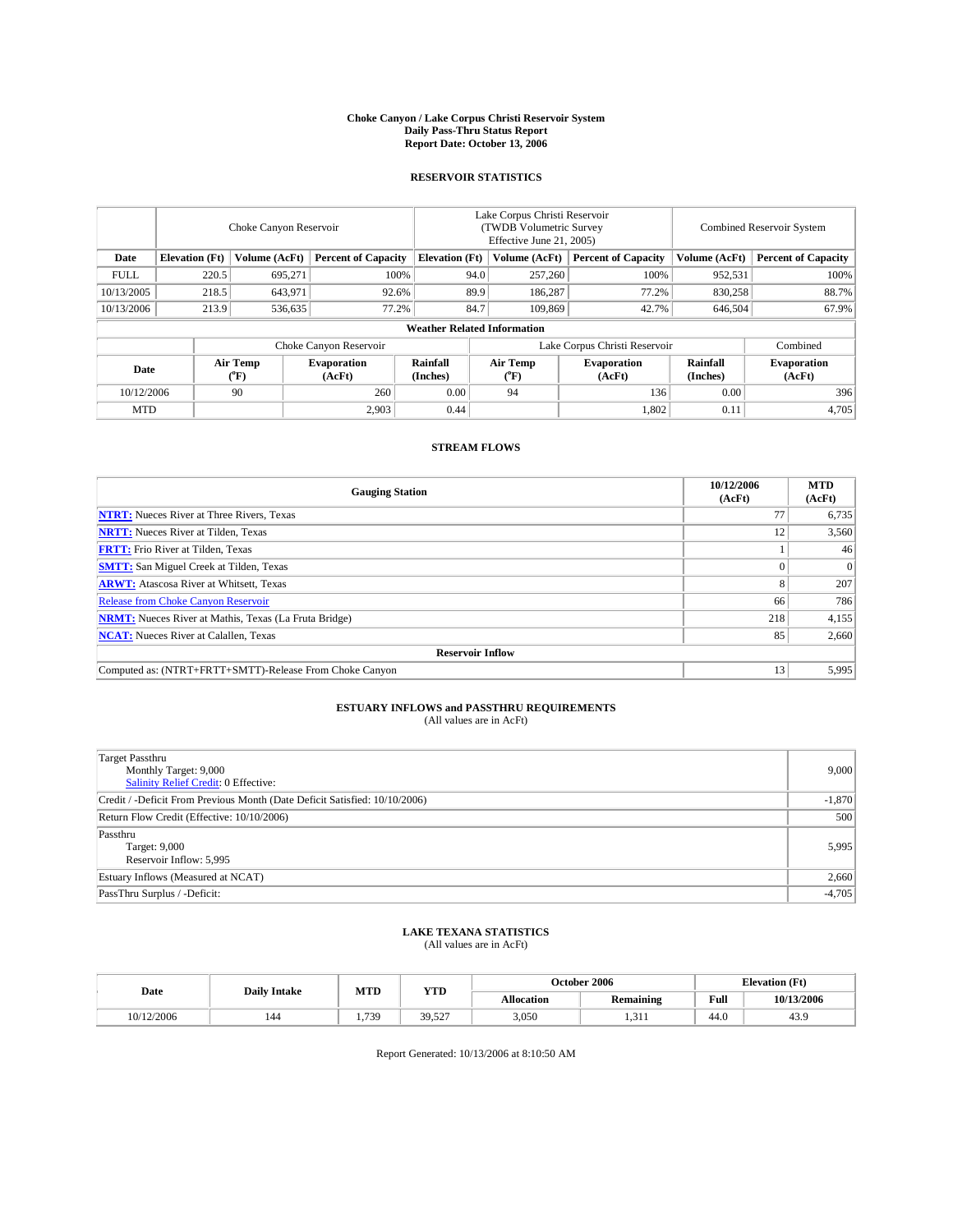#### **Choke Canyon / Lake Corpus Christi Reservoir System Daily Pass-Thru Status Report Report Date: October 14, 2006**

### **RESERVOIR STATISTICS**

|             | Choke Canyon Reservoir                                               |                         |                              |                      | Lake Corpus Christi Reservoir<br>(TWDB Volumetric Survey<br>Effective June 21, 2005) |                            |                               |                            | <b>Combined Reservoir System</b> |  |  |  |
|-------------|----------------------------------------------------------------------|-------------------------|------------------------------|----------------------|--------------------------------------------------------------------------------------|----------------------------|-------------------------------|----------------------------|----------------------------------|--|--|--|
| Date        | <b>Elevation</b> (Ft)<br>Volume (AcFt)<br><b>Percent of Capacity</b> |                         | <b>Elevation</b> (Ft)        |                      | Volume (AcFt)                                                                        | <b>Percent of Capacity</b> | Volume (AcFt)                 | <b>Percent of Capacity</b> |                                  |  |  |  |
| <b>FULL</b> | 220.5                                                                | 695,271                 |                              | 100%                 | 94.0                                                                                 | 257,260                    | 100%                          | 952,531                    | 100%                             |  |  |  |
| 10/14/2005  | 218.5                                                                | 644,717                 |                              | 92.7%                | 89.9                                                                                 | 186,287                    | 77.2%                         | 831.004                    | 88.7%                            |  |  |  |
| 10/14/2006  | 213.9                                                                | 535,967                 |                              | 77.1%                | 84.7                                                                                 | 109.254                    | 42.5%                         | 645,221                    | 67.7%                            |  |  |  |
|             | <b>Weather Related Information</b>                                   |                         |                              |                      |                                                                                      |                            |                               |                            |                                  |  |  |  |
|             |                                                                      |                         | Choke Canyon Reservoir       |                      |                                                                                      |                            | Lake Corpus Christi Reservoir |                            | Combined                         |  |  |  |
| Date        |                                                                      | <b>Air Temp</b><br>(°F) | <b>Evaporation</b><br>(AcFt) | Rainfall<br>(Inches) |                                                                                      | Air Temp<br>("F)           | <b>Evaporation</b><br>(AcFt)  | Rainfall<br>(Inches)       | <b>Evaporation</b><br>(AcFt)     |  |  |  |
| 10/13/2006  |                                                                      | 71                      | 91                           | 0.00                 |                                                                                      | 74                         | 79                            | 0.01                       | 170                              |  |  |  |
| <b>MTD</b>  |                                                                      |                         | 2,994                        | 0.44                 |                                                                                      |                            | 1,881                         | 0.12                       | 4,875                            |  |  |  |

## **STREAM FLOWS**

| <b>Gauging Station</b>                                       | 10/13/2006<br>(AcFt) | <b>MTD</b><br>(AcFt) |
|--------------------------------------------------------------|----------------------|----------------------|
| <b>NTRT:</b> Nueces River at Three Rivers, Texas             | 73                   | 6,809                |
| <b>NRTT:</b> Nueces River at Tilden, Texas                   | 12                   | 3,572                |
| <b>FRTT:</b> Frio River at Tilden, Texas                     |                      | 47                   |
| <b>SMTT:</b> San Miguel Creek at Tilden, Texas               |                      | $\Omega$             |
| <b>ARWT:</b> Atascosa River at Whitsett, Texas               | 12                   | 219                  |
| <b>Release from Choke Canyon Reservoir</b>                   | 66                   | 852                  |
| <b>NRMT:</b> Nueces River at Mathis, Texas (La Fruta Bridge) | 220                  | 4,375                |
| <b>NCAT:</b> Nueces River at Calallen, Texas                 | 131                  | 2,791                |
| <b>Reservoir Inflow</b>                                      |                      |                      |
| Computed as: (NTRT+FRTT+SMTT)-Release From Choke Canyon      | 9                    | 6,004                |

# **ESTUARY INFLOWS and PASSTHRU REQUIREMENTS**<br>(All values are in AcFt)

| <b>Target Passthru</b><br>Monthly Target: 9,000<br><b>Salinity Relief Credit: 0 Effective:</b> | 9,000    |
|------------------------------------------------------------------------------------------------|----------|
| Credit / -Deficit From Previous Month (Date Deficit Satisfied: 10/10/2006)                     | $-1,870$ |
| Return Flow Credit (Effective: 10/10/2006)                                                     | 500      |
| Passthru<br>Target: 9,000<br>Reservoir Inflow: 6,004                                           | 6,004    |
| Estuary Inflows (Measured at NCAT)                                                             | 2,791    |
| PassThru Surplus / -Deficit:                                                                   | $-4,583$ |

## **LAKE TEXANA STATISTICS** (All values are in AcFt)

| Date       | <b>Daily Intake</b> | MTD  | <b>YTD</b> | October 2006      |           |      | <b>Elevation</b> (Ft) |
|------------|---------------------|------|------------|-------------------|-----------|------|-----------------------|
|            |                     |      |            | <b>Allocation</b> | Remaining | Full | 10/14/2006            |
| 10/13/2006 | 144                 | .883 | 39,670     | 3.050             | 167       | 44.0 | 44.U                  |

Report Generated: 10/14/2006 at 8:06:36 AM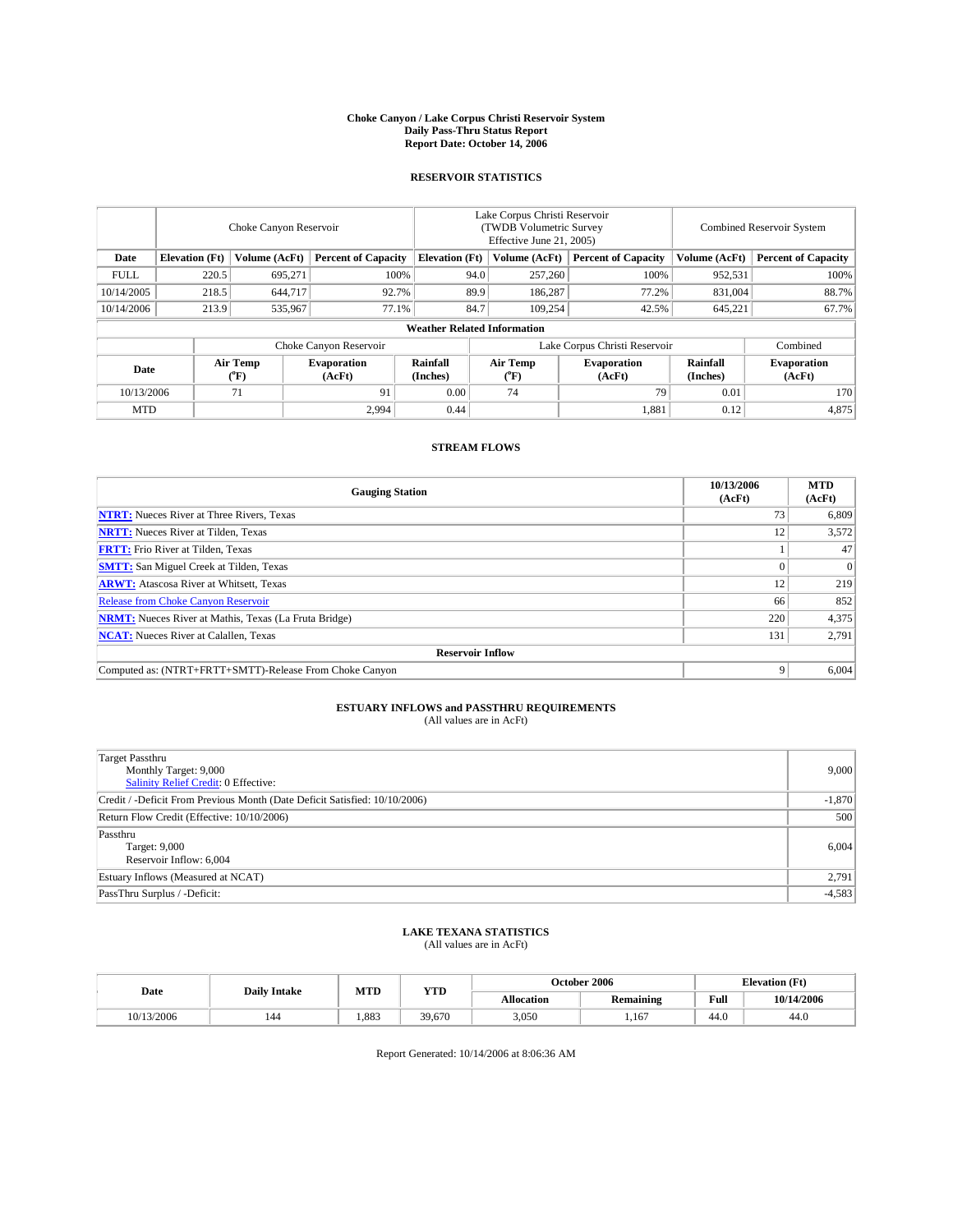#### **Choke Canyon / Lake Corpus Christi Reservoir System Daily Pass-Thru Status Report Report Date: October 15, 2006**

### **RESERVOIR STATISTICS**

|             | Choke Canyon Reservoir             |                         |                              |                       | Lake Corpus Christi Reservoir<br>(TWDB Volumetric Survey<br>Effective June 21, 2005) |                              |                               | Combined Reservoir System |                              |  |  |  |
|-------------|------------------------------------|-------------------------|------------------------------|-----------------------|--------------------------------------------------------------------------------------|------------------------------|-------------------------------|---------------------------|------------------------------|--|--|--|
| Date        | <b>Elevation</b> (Ft)              | Volume (AcFt)           | <b>Percent of Capacity</b>   | <b>Elevation</b> (Ft) |                                                                                      | Volume (AcFt)                | <b>Percent of Capacity</b>    | Volume (AcFt)             | <b>Percent of Capacity</b>   |  |  |  |
| <b>FULL</b> | 220.5                              | 695,271                 | 100%                         |                       | 94.0                                                                                 | 257,260                      | 100%                          | 952,531                   | 100%                         |  |  |  |
| 10/15/2005  | 218.5                              | 643.971                 | 92.6%                        |                       | 89.9                                                                                 | 186.120                      | 77.2%                         | 830.091                   | 88.6%                        |  |  |  |
| 10/15/2006  | 214.0                              | 536,858                 | 77.2%                        |                       | 84.8                                                                                 | 110,363                      | 42.9%                         | 647,221                   | 67.9%                        |  |  |  |
|             | <b>Weather Related Information</b> |                         |                              |                       |                                                                                      |                              |                               |                           |                              |  |  |  |
|             |                                    |                         | Choke Canyon Reservoir       |                       |                                                                                      |                              | Lake Corpus Christi Reservoir |                           | Combined                     |  |  |  |
| Date        |                                    | <b>Air Temp</b><br>(°F) | <b>Evaporation</b><br>(AcFt) | Rainfall<br>(Inches)  |                                                                                      | Air Temp<br>$\rm ^{(^o}\!F)$ | <b>Evaporation</b><br>(AcFt)  | Rainfall<br>(Inches)      | <b>Evaporation</b><br>(AcFt) |  |  |  |
| 10/14/2006  |                                    | 80                      | 91                           | 0.17                  |                                                                                      | 81                           | 86                            | 0.58                      | 177                          |  |  |  |
| <b>MTD</b>  |                                    |                         | 3,085                        | 0.61                  |                                                                                      |                              | 1,967                         | 0.70                      | 5,052                        |  |  |  |

## **STREAM FLOWS**

| <b>Gauging Station</b>                                       | 10/14/2006<br>(AcFt) | <b>MTD</b><br>(AcFt) |
|--------------------------------------------------------------|----------------------|----------------------|
| <b>NTRT:</b> Nueces River at Three Rivers, Texas             | 73                   | 6,882                |
| <b>NRTT:</b> Nueces River at Tilden, Texas                   | 12                   | 3,584                |
| <b>FRTT:</b> Frio River at Tilden, Texas                     |                      | 49                   |
| <b>SMTT:</b> San Miguel Creek at Tilden, Texas               |                      | $\Omega$             |
| <b>ARWT:</b> Atascosa River at Whitsett, Texas               | 14                   | 233                  |
| <b>Release from Choke Canyon Reservoir</b>                   | 66                   | 917                  |
| <b>NRMT:</b> Nueces River at Mathis, Texas (La Fruta Bridge) | 222                  | 4,597                |
| <b>NCAT:</b> Nueces River at Calallen, Texas                 | 181                  | 2,972                |
| <b>Reservoir Inflow</b>                                      |                      |                      |
| Computed as: (NTRT+FRTT+SMTT)-Release From Choke Canyon      | 9                    | 6,013                |

# **ESTUARY INFLOWS and PASSTHRU REQUIREMENTS**<br>(All values are in AcFt)

| <b>Target Passthru</b><br>Monthly Target: 9,000<br><b>Salinity Relief Credit: 0 Effective:</b> | 9,000    |
|------------------------------------------------------------------------------------------------|----------|
| Credit / -Deficit From Previous Month (Date Deficit Satisfied: 10/10/2006)                     | $-1,870$ |
| Return Flow Credit (Effective: 10/10/2006)                                                     | 500      |
| Passthru<br>Target: 9,000<br>Reservoir Inflow: 6,013                                           | 6,013    |
| Estuary Inflows (Measured at NCAT)                                                             | 2,972    |
| PassThru Surplus / -Deficit:                                                                   | $-4,412$ |

## **LAKE TEXANA STATISTICS** (All values are in AcFt)

|  | Date       | <b>Daily Intake</b> | MTD   | <b>YTD</b> | October 2006      |           |      | <b>Elevation</b> (Ft) |
|--|------------|---------------------|-------|------------|-------------------|-----------|------|-----------------------|
|  |            |                     |       |            | <b>Allocation</b> | Remaining | Full | 10/15/2006            |
|  | 10/14/2006 | 145                 | 2.028 | 39,815     | 3,050             | 1.022     | 44.0 | 44.V                  |

Report Generated: 10/15/2006 at 8:16:22 AM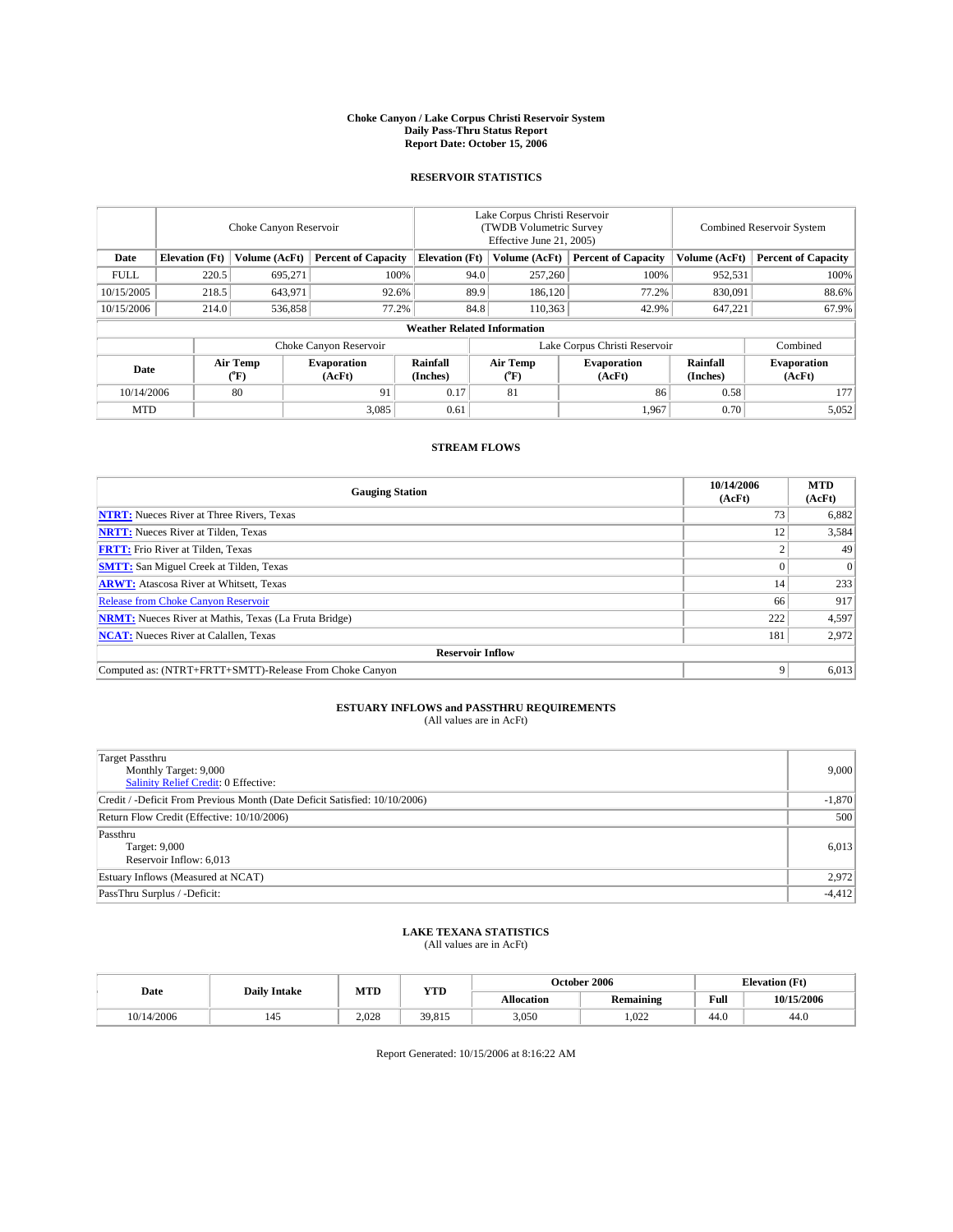#### **Choke Canyon / Lake Corpus Christi Reservoir System Daily Pass-Thru Status Report Report Date: October 16, 2006**

### **RESERVOIR STATISTICS**

|             | Choke Canyon Reservoir             |                         |                              |                       | Lake Corpus Christi Reservoir<br>(TWDB Volumetric Survey<br>Effective June 21, 2005) |                                |                               | Combined Reservoir System |                              |  |
|-------------|------------------------------------|-------------------------|------------------------------|-----------------------|--------------------------------------------------------------------------------------|--------------------------------|-------------------------------|---------------------------|------------------------------|--|
| Date        | <b>Elevation</b> (Ft)              | Volume (AcFt)           | <b>Percent of Capacity</b>   | <b>Elevation</b> (Ft) |                                                                                      | Volume (AcFt)                  | <b>Percent of Capacity</b>    | Volume (AcFt)             | <b>Percent of Capacity</b>   |  |
| <b>FULL</b> | 220.5                              | 695,271                 | 100%                         |                       | 94.0                                                                                 | 257,260                        | 100%                          | 952,531                   | 100%                         |  |
| 10/16/2005  | 218.5                              | 643,475                 | 92.6%                        |                       | 90.0                                                                                 | 186,453                        | 77.3%                         | 829.928                   | 88.6%                        |  |
| 10/16/2006  | 213.9                              | 536,635                 | 77.2%                        |                       | 84.7                                                                                 | 109,869                        | 42.7%                         | 646,504                   | 67.9%                        |  |
|             | <b>Weather Related Information</b> |                         |                              |                       |                                                                                      |                                |                               |                           |                              |  |
|             |                                    |                         | Choke Canyon Reservoir       |                       |                                                                                      |                                | Lake Corpus Christi Reservoir |                           | Combined                     |  |
| Date        |                                    | <b>Air Temp</b><br>(°F) | <b>Evaporation</b><br>(AcFt) | Rainfall<br>(Inches)  |                                                                                      | Air Temp<br>$({}^o\mathrm{F})$ | <b>Evaporation</b><br>(AcFt)  | Rainfall<br>(Inches)      | <b>Evaporation</b><br>(AcFt) |  |
| 10/15/2006  |                                    | 86                      | 78                           | 0.00                  |                                                                                      | 86                             | 72                            | 0.04                      | 150 <sup>1</sup>             |  |
| <b>MTD</b>  |                                    |                         | 3,163                        | 0.61                  |                                                                                      |                                | 2,039                         | 0.74                      | 5,202                        |  |

## **STREAM FLOWS**

| <b>Gauging Station</b>                                       | 10/15/2006<br>(AcFt) | <b>MTD</b><br>(AcFt) |  |  |  |  |  |
|--------------------------------------------------------------|----------------------|----------------------|--|--|--|--|--|
| <b>NTRT:</b> Nueces River at Three Rivers, Texas             | 121                  | 7,003                |  |  |  |  |  |
| <b>NRTT:</b> Nueces River at Tilden, Texas                   | 46                   | 3,630                |  |  |  |  |  |
| <b>FRTT:</b> Frio River at Tilden, Texas                     |                      | 51                   |  |  |  |  |  |
| <b>SMTT:</b> San Miguel Creek at Tilden, Texas               |                      | $\Omega$             |  |  |  |  |  |
| <b>ARWT:</b> Atascosa River at Whitsett, Texas               | 12                   | 245                  |  |  |  |  |  |
| <b>Release from Choke Canyon Reservoir</b>                   | 66                   | 983                  |  |  |  |  |  |
| <b>NRMT:</b> Nueces River at Mathis, Texas (La Fruta Bridge) | 220                  | 4,818                |  |  |  |  |  |
| <b>NCAT:</b> Nueces River at Calallen, Texas                 | 200                  | 3,172                |  |  |  |  |  |
| <b>Reservoir Inflow</b>                                      |                      |                      |  |  |  |  |  |
| Computed as: (NTRT+FRTT+SMTT)-Release From Choke Canyon      | 58                   | 6,071                |  |  |  |  |  |

# **ESTUARY INFLOWS and PASSTHRU REQUIREMENTS**<br>(All values are in AcFt)

| Target Passthru<br>Monthly Target: 9,000<br>Salinity Relief Credit: 0 Effective: | 9,000    |
|----------------------------------------------------------------------------------|----------|
| Credit / -Deficit From Previous Month (Date Deficit Satisfied: 10/10/2006)       | $-1,870$ |
| Return Flow Credit (Effective: 10/10/2006)                                       | 500      |
| Passthru<br>Target: 9,000<br>Reservoir Inflow: 6,071                             | 6,071    |
| Estuary Inflows (Measured at NCAT)                                               | 3,172    |
| PassThru Surplus / -Deficit:                                                     | $-4,269$ |

## **LAKE TEXANA STATISTICS** (All values are in AcFt)

|  | Date       | <b>Daily Intake</b> | MTD           | <b>YTD</b> |                   | October 2006 | <b>Elevation</b> (Ft) |            |
|--|------------|---------------------|---------------|------------|-------------------|--------------|-----------------------|------------|
|  |            |                     |               |            | <b>Allocation</b> | Remaining    | Full                  | 10/16/2006 |
|  | 10/15/2006 | 145                 | 1.172<br>4.II | 39,960     | 3,050             | 878          | 44.0                  | 44.U       |

Report Generated: 10/16/2006 at 8:18:01 AM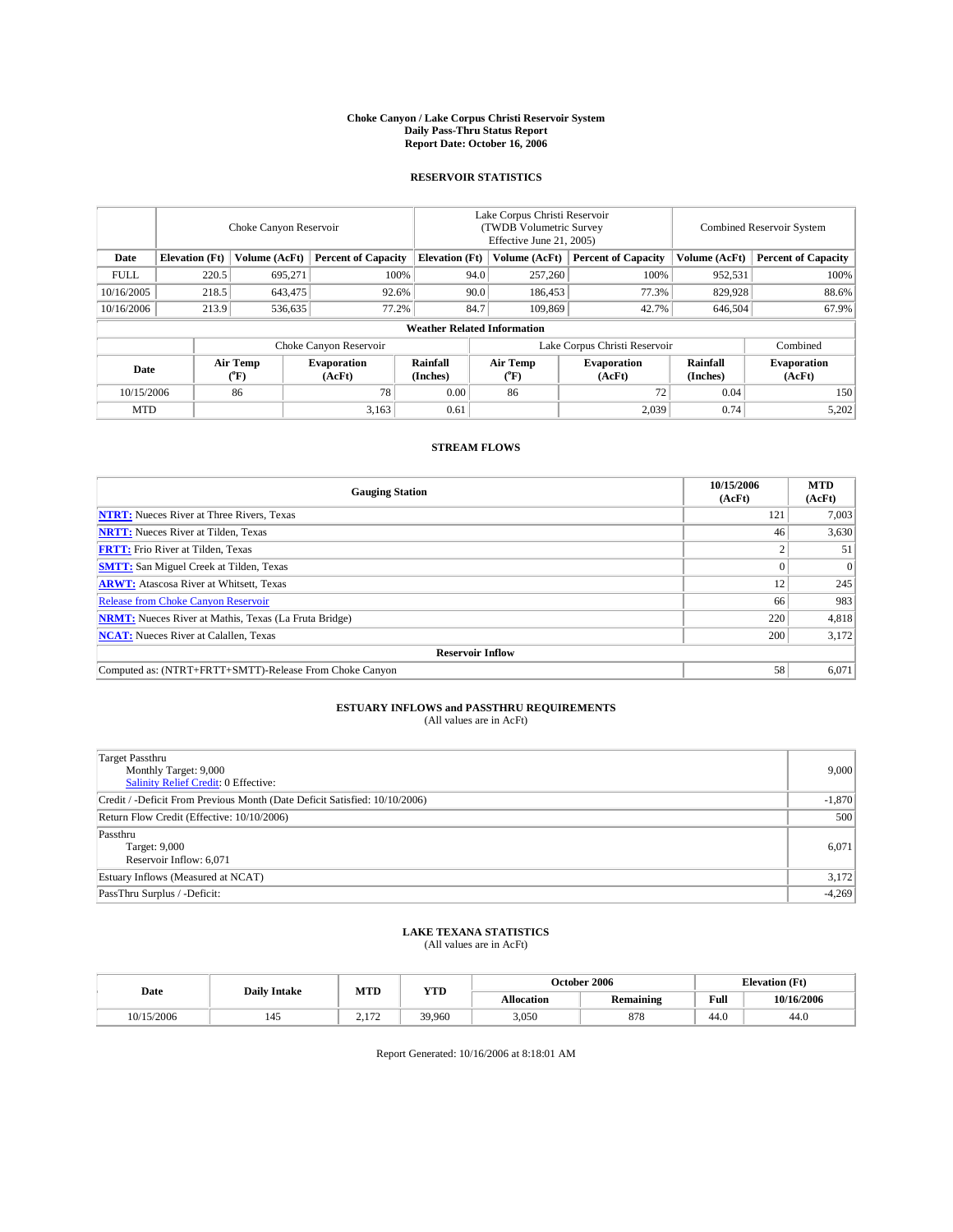#### **Choke Canyon / Lake Corpus Christi Reservoir System Daily Pass-Thru Status Report Report Date: October 17, 2006**

### **RESERVOIR STATISTICS**

|             | Choke Canyon Reservoir             |                  |                              |                       | Lake Corpus Christi Reservoir<br>(TWDB Volumetric Survey<br>Effective June 21, 2005) |                              |                               | Combined Reservoir System |                              |  |
|-------------|------------------------------------|------------------|------------------------------|-----------------------|--------------------------------------------------------------------------------------|------------------------------|-------------------------------|---------------------------|------------------------------|--|
| Date        | <b>Elevation</b> (Ft)              | Volume (AcFt)    | <b>Percent of Capacity</b>   | <b>Elevation</b> (Ft) |                                                                                      | Volume (AcFt)                | <b>Percent of Capacity</b>    | Volume (AcFt)             | <b>Percent of Capacity</b>   |  |
| <b>FULL</b> | 220.5                              | 695,271          |                              | 100%                  | 94.0                                                                                 | 257,260                      | 100%                          | 952,531                   | $100\%$                      |  |
| 10/17/2005  | 218.4                              | 642,980          | 92.5%                        |                       | 90.0                                                                                 | 187.120                      | 77.6%                         | 830,100                   | 88.6%                        |  |
| 10/17/2006  | 213.9                              | 536,412          | 77.2%                        |                       | 84.7                                                                                 | 110.116                      | 42.8%                         | 646,528                   | 67.9%                        |  |
|             | <b>Weather Related Information</b> |                  |                              |                       |                                                                                      |                              |                               |                           |                              |  |
|             |                                    |                  | Choke Canyon Reservoir       |                       |                                                                                      |                              | Lake Corpus Christi Reservoir |                           | Combined                     |  |
| Date        |                                    | Air Temp<br>(°F) | <b>Evaporation</b><br>(AcFt) | Rainfall<br>(Inches)  |                                                                                      | Air Temp<br>$\rm ^{(^o}\!F)$ | <b>Evaporation</b><br>(AcFt)  | Rainfall<br>(Inches)      | <b>Evaporation</b><br>(AcFt) |  |
| 10/16/2006  |                                    | 89               | 273                          | 0.08                  |                                                                                      | 93                           | 108                           | 0.00                      | 381                          |  |
| <b>MTD</b>  |                                    |                  | 3,436                        | 0.69                  |                                                                                      |                              | 2,147                         | 0.74                      | 5,583                        |  |

## **STREAM FLOWS**

| <b>Gauging Station</b>                                       | 10/16/2006<br>(AcFt) | <b>MTD</b><br>(AcFt) |  |  |  |  |  |
|--------------------------------------------------------------|----------------------|----------------------|--|--|--|--|--|
| <b>NTRT:</b> Nueces River at Three Rivers, Texas             | 81                   | 7.084                |  |  |  |  |  |
| <b>NRTT:</b> Nueces River at Tilden, Texas                   | 36                   | 3,665                |  |  |  |  |  |
| <b>FRTT:</b> Frio River at Tilden, Texas                     |                      | 54                   |  |  |  |  |  |
| <b>SMTT:</b> San Miguel Creek at Tilden, Texas               |                      | $\Omega$             |  |  |  |  |  |
| <b>ARWT:</b> Atascosa River at Whitsett, Texas               | 11                   | 256                  |  |  |  |  |  |
| Release from Choke Canyon Reservoir                          | 66                   | 1,048                |  |  |  |  |  |
| <b>NRMT:</b> Nueces River at Mathis, Texas (La Fruta Bridge) | 220                  | 5,038                |  |  |  |  |  |
| <b>NCAT:</b> Nueces River at Calallen, Texas                 | 149                  | 3,321                |  |  |  |  |  |
| <b>Reservoir Inflow</b>                                      |                      |                      |  |  |  |  |  |
| Computed as: (NTRT+FRTT+SMTT)-Release From Choke Canyon      | 19                   | 6,090                |  |  |  |  |  |

# **ESTUARY INFLOWS and PASSTHRU REQUIREMENTS**<br>(All values are in AcFt)

| Target Passthru<br>Monthly Target: 9,000<br>Salinity Relief Credit: 0 Effective: | 9,000    |
|----------------------------------------------------------------------------------|----------|
| Credit / -Deficit From Previous Month (Date Deficit Satisfied: 10/10/2006)       | $-1,870$ |
| Return Flow Credit (Effective: 10/10/2006)                                       | 500      |
| Passthru<br>Target: 9,000<br>Reservoir Inflow: 6,090                             | 6,090    |
| Estuary Inflows (Measured at NCAT)                                               | 3,321    |
| PassThru Surplus / -Deficit:                                                     | $-4,139$ |

## **LAKE TEXANA STATISTICS** (All values are in AcFt)

|            | MTD<br><b>YTD</b><br>Date<br><b>Daily Intake</b> |                 |        |                   | October 2006 | <b>Elevation</b> (Ft) |            |
|------------|--------------------------------------------------|-----------------|--------|-------------------|--------------|-----------------------|------------|
|            |                                                  |                 |        | <b>Allocation</b> | Remaining    | Full                  | 10/17/2006 |
| 10/16/2006 |                                                  | 217<br>$\sim 1$ | 40.105 | 3,050             | 722<br>ر ر ا | 44.0                  | 44.        |

Report Generated: 10/17/2006 at 8:44:36 AM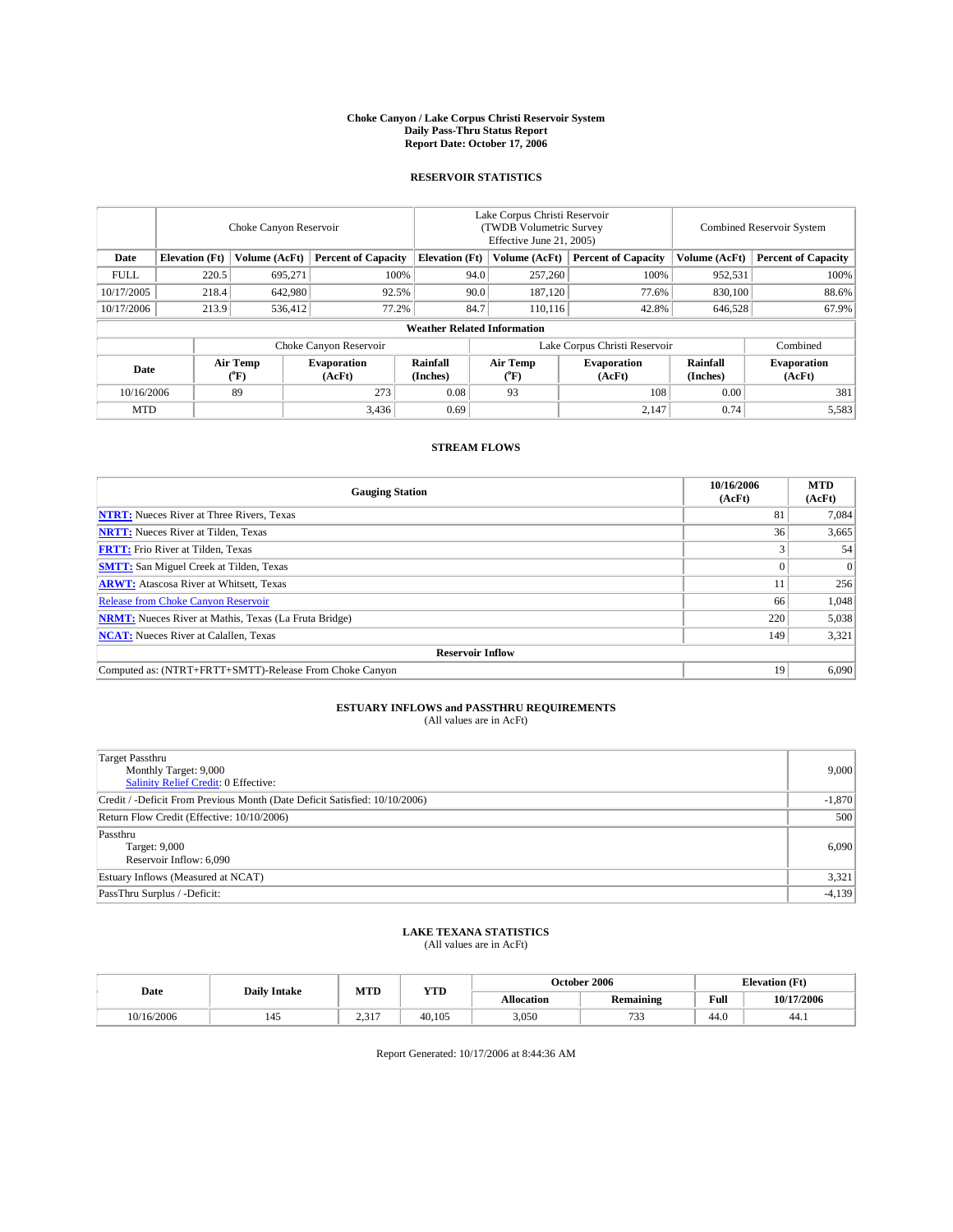#### **Choke Canyon / Lake Corpus Christi Reservoir System Daily Pass-Thru Status Report Report Date: October 18, 2006**

### **RESERVOIR STATISTICS**

|             | Choke Canyon Reservoir             |                  |                              |                       | Lake Corpus Christi Reservoir<br>(TWDB Volumetric Survey<br>Effective June 21, 2005) |                  |                               | Combined Reservoir System |                              |  |
|-------------|------------------------------------|------------------|------------------------------|-----------------------|--------------------------------------------------------------------------------------|------------------|-------------------------------|---------------------------|------------------------------|--|
| Date        | <b>Elevation</b> (Ft)              | Volume (AcFt)    | <b>Percent of Capacity</b>   | <b>Elevation</b> (Ft) |                                                                                      | Volume (AcFt)    | <b>Percent of Capacity</b>    | Volume (AcFt)             | <b>Percent of Capacity</b>   |  |
| <b>FULL</b> | 220.5                              | 695,271          | 100%                         |                       | 94.0                                                                                 | 257,260          | 100%                          | 952,531                   | 100%                         |  |
| 10/18/2005  | 218.4                              | 642,484          | 92.4%                        |                       | 90.0                                                                                 | 187,120          | 77.6%                         | 829,604                   | 88.6%                        |  |
| 10/18/2006  | 213.9                              | 536,189          | 77.1%                        |                       | 84.7                                                                                 | 109,746          | 42.7%                         | 645,935                   | 67.8%                        |  |
|             | <b>Weather Related Information</b> |                  |                              |                       |                                                                                      |                  |                               |                           |                              |  |
|             |                                    |                  | Choke Canyon Reservoir       |                       |                                                                                      |                  | Lake Corpus Christi Reservoir |                           | Combined                     |  |
| Date        |                                    | Air Temp<br>(°F) | <b>Evaporation</b><br>(AcFt) | Rainfall<br>(Inches)  |                                                                                      | Air Temp<br>("F) | <b>Evaporation</b><br>(AcFt)  | Rainfall<br>(Inches)      | <b>Evaporation</b><br>(AcFt) |  |
| 10/17/2006  |                                    | 92               | 234                          | 0.00                  |                                                                                      | 93               | 100                           | 0.00                      | 334                          |  |
| <b>MTD</b>  |                                    |                  | 3,670                        | 0.69                  |                                                                                      |                  | 2,247                         | 0.74                      | 5,917                        |  |

## **STREAM FLOWS**

| <b>Gauging Station</b>                                       | 10/17/2006<br>(AcFt) | <b>MTD</b><br>(AcFt) |
|--------------------------------------------------------------|----------------------|----------------------|
| <b>NTRT:</b> Nueces River at Three Rivers, Texas             | 79                   | 7,164                |
| <b>NRTT:</b> Nueces River at Tilden, Texas                   | 14                   | 3,679                |
| <b>FRTT:</b> Frio River at Tilden, Texas                     |                      | 56                   |
| <b>SMTT:</b> San Miguel Creek at Tilden, Texas               |                      | $\Omega$             |
| <b>ARWT:</b> Atascosa River at Whitsett, Texas               | 10                   | 266                  |
| <b>Release from Choke Canyon Reservoir</b>                   | 66                   | 1,114                |
| <b>NRMT:</b> Nueces River at Mathis, Texas (La Fruta Bridge) | 220                  | 5,258                |
| <b>NCAT:</b> Nueces River at Calallen, Texas                 | 127                  | 3,448                |
| <b>Reservoir Inflow</b>                                      |                      |                      |
| Computed as: (NTRT+FRTT+SMTT)-Release From Choke Canyon      | 16                   | 6,106                |

# **ESTUARY INFLOWS and PASSTHRU REQUIREMENTS**<br>(All values are in AcFt)

| <b>Target Passthru</b><br>Monthly Target: 9,000<br><b>Salinity Relief Credit: 0 Effective:</b> | 9,000    |
|------------------------------------------------------------------------------------------------|----------|
| Credit / -Deficit From Previous Month (Date Deficit Satisfied: 10/10/2006)                     | $-1,870$ |
| Return Flow Credit (Effective: 10/10/2006)                                                     | 500      |
| Passthru<br>Target: 9,000<br>Reservoir Inflow: 6,106                                           | 6,106    |
| Estuary Inflows (Measured at NCAT)                                                             | 3,448    |
| PassThru Surplus / -Deficit:                                                                   | $-4,028$ |

## **LAKE TEXANA STATISTICS** (All values are in AcFt)

| Date       | <b>Daily Intake</b> | MTD<br><b>YTD</b> |        |            | October 2006 | <b>Elevation</b> (Ft)                       |            |
|------------|---------------------|-------------------|--------|------------|--------------|---------------------------------------------|------------|
|            |                     |                   |        | Allocation | Remaining    | Full<br>the contract of the contract of the | 10/18/2006 |
| 10/17/2006 |                     | 2.462             | 40.249 | 3,050      | 588          | 44.0                                        | 44.        |

Report Generated: 10/18/2006 at 8:18:18 AM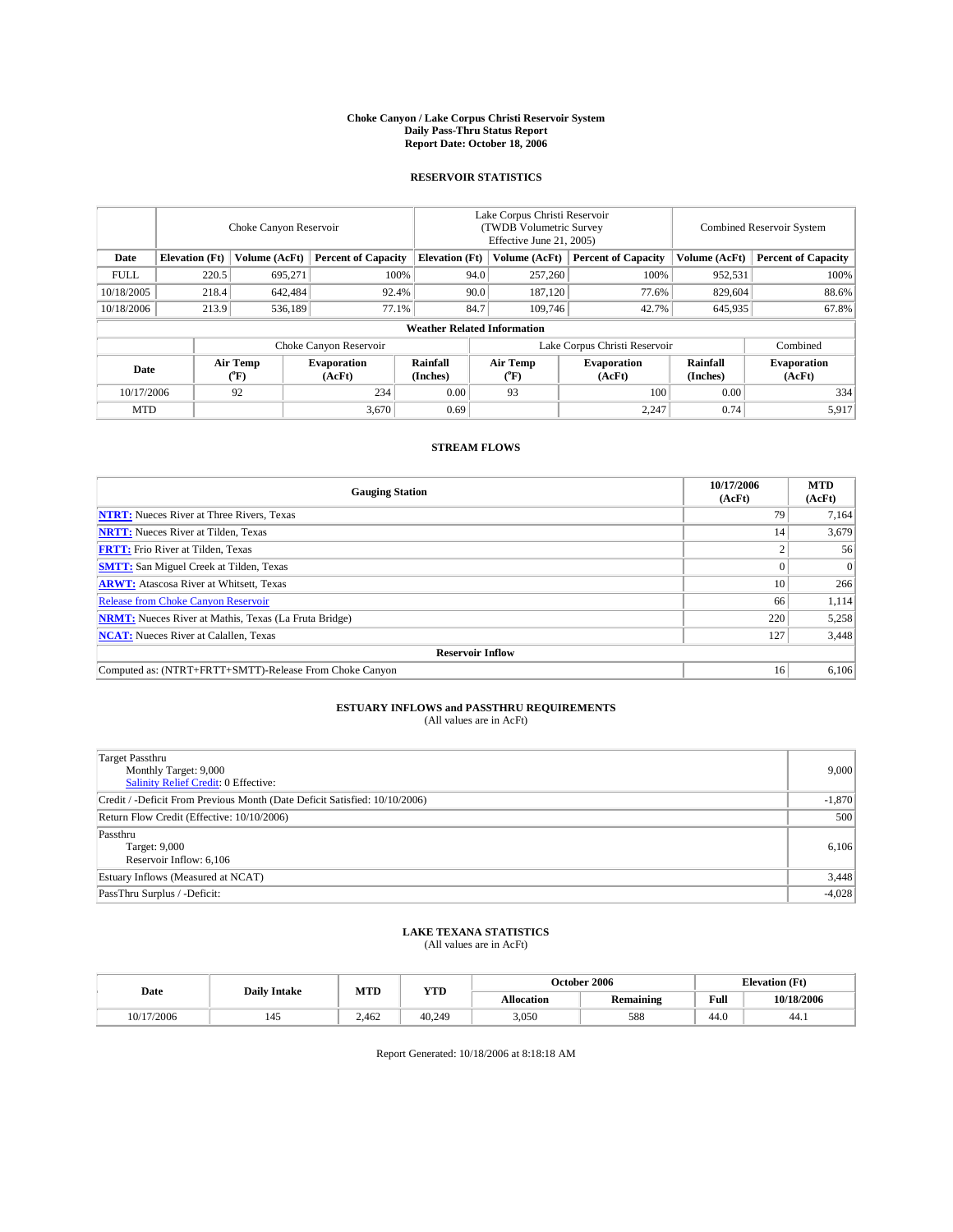#### **Choke Canyon / Lake Corpus Christi Reservoir System Daily Pass-Thru Status Report Report Date: October 19, 2006**

### **RESERVOIR STATISTICS**

|             | Choke Canyon Reservoir             |                               |                              |                       | Lake Corpus Christi Reservoir<br>(TWDB Volumetric Survey<br>Effective June 21, 2005) |                              |                              |                      | Combined Reservoir System    |  |  |  |
|-------------|------------------------------------|-------------------------------|------------------------------|-----------------------|--------------------------------------------------------------------------------------|------------------------------|------------------------------|----------------------|------------------------------|--|--|--|
| Date        | <b>Elevation</b> (Ft)              | Volume (AcFt)                 | <b>Percent of Capacity</b>   | <b>Elevation</b> (Ft) |                                                                                      | Volume (AcFt)                | <b>Percent of Capacity</b>   | Volume (AcFt)        | <b>Percent of Capacity</b>   |  |  |  |
| <b>FULL</b> | 220.5                              | 695,271                       | 100%                         |                       | 94.0                                                                                 | 257,260                      | 100%                         | 952,531              | $100\%$                      |  |  |  |
| 10/19/2005  | 218.4                              | 641,988                       | 92.3%                        |                       | 90.0                                                                                 | 186,786                      | 77.4%                        | 828,774              | 88.5%                        |  |  |  |
| 10/19/2006  | 213.9                              | 535,967                       | 77.1%                        |                       | 84.8                                                                                 | 110,487                      | 42.9%                        | 646,454              | 67.9%                        |  |  |  |
|             | <b>Weather Related Information</b> |                               |                              |                       |                                                                                      |                              |                              |                      |                              |  |  |  |
|             |                                    | Lake Corpus Christi Reservoir |                              |                       |                                                                                      | Combined                     |                              |                      |                              |  |  |  |
| Date        |                                    | Air Temp<br>(°F)              | <b>Evaporation</b><br>(AcFt) | Rainfall<br>(Inches)  |                                                                                      | Air Temp<br>$\rm ^{(^o}\!F)$ | <b>Evaporation</b><br>(AcFt) | Rainfall<br>(Inches) | <b>Evaporation</b><br>(AcFt) |  |  |  |
| 10/18/2006  |                                    | 92                            | 285                          | 0.01                  |                                                                                      | 90                           | 108                          | 0.00                 | 393                          |  |  |  |
| <b>MTD</b>  |                                    |                               | 3,955                        | 0.70                  |                                                                                      |                              | 2,355                        | 0.74                 | 6,310                        |  |  |  |

## **STREAM FLOWS**

| <b>Gauging Station</b>                                       | 10/18/2006<br>(AcFt) | <b>MTD</b><br>(AcFt) |
|--------------------------------------------------------------|----------------------|----------------------|
| <b>NTRT:</b> Nueces River at Three Rivers, Texas             | 83                   | 7,247                |
| <b>NRTT:</b> Nueces River at Tilden, Texas                   | 50                   | 3,729                |
| <b>FRTT:</b> Frio River at Tilden, Texas                     |                      | 58                   |
| <b>SMTT:</b> San Miguel Creek at Tilden, Texas               |                      | $\Omega$             |
| <b>ARWT:</b> Atascosa River at Whitsett, Texas               | 10                   | 276                  |
| <b>Release from Choke Canyon Reservoir</b>                   | 66                   | 1,179                |
| <b>NRMT:</b> Nueces River at Mathis, Texas (La Fruta Bridge) | 220                  | 5,479                |
| <b>NCAT:</b> Nueces River at Calallen, Texas                 | 119                  | 3,567                |
| <b>Reservoir Inflow</b>                                      |                      |                      |
| Computed as: (NTRT+FRTT+SMTT)-Release From Choke Canyon      | 20                   | 6,126                |

# **ESTUARY INFLOWS and PASSTHRU REQUIREMENTS**<br>(All values are in AcFt)

| Target Passthru<br>Monthly Target: 9,000<br>Salinity Relief Credit: 0 Effective: | 9,000    |
|----------------------------------------------------------------------------------|----------|
| Credit / -Deficit From Previous Month (Date Deficit Satisfied: 10/10/2006)       | $-1,870$ |
| Return Flow Credit (Effective: 10/10/2006)                                       | 500      |
| Passthru<br>Target: 9,000<br>Reservoir Inflow: 6,126                             | 6,126    |
| Estuary Inflows (Measured at NCAT)                                               | 3,567    |
| PassThru Surplus / -Deficit:                                                     | $-3,929$ |

## **LAKE TEXANA STATISTICS** (All values are in AcFt)

| Date       | <b>Daily Intake</b> | MTD   | <b>YTD</b> |            | October 2006          |      | <b>Elevation</b> (Ft) |
|------------|---------------------|-------|------------|------------|-----------------------|------|-----------------------|
|            |                     |       |            | Allocation | Remaining             | Full | 10/19/2006            |
| 10/18/2006 |                     | 2.607 | 40.395     | 3,050      | $\overline{1}$<br>44د | 44.0 | 44.                   |

Report Generated: 10/19/2006 at 8:06:14 AM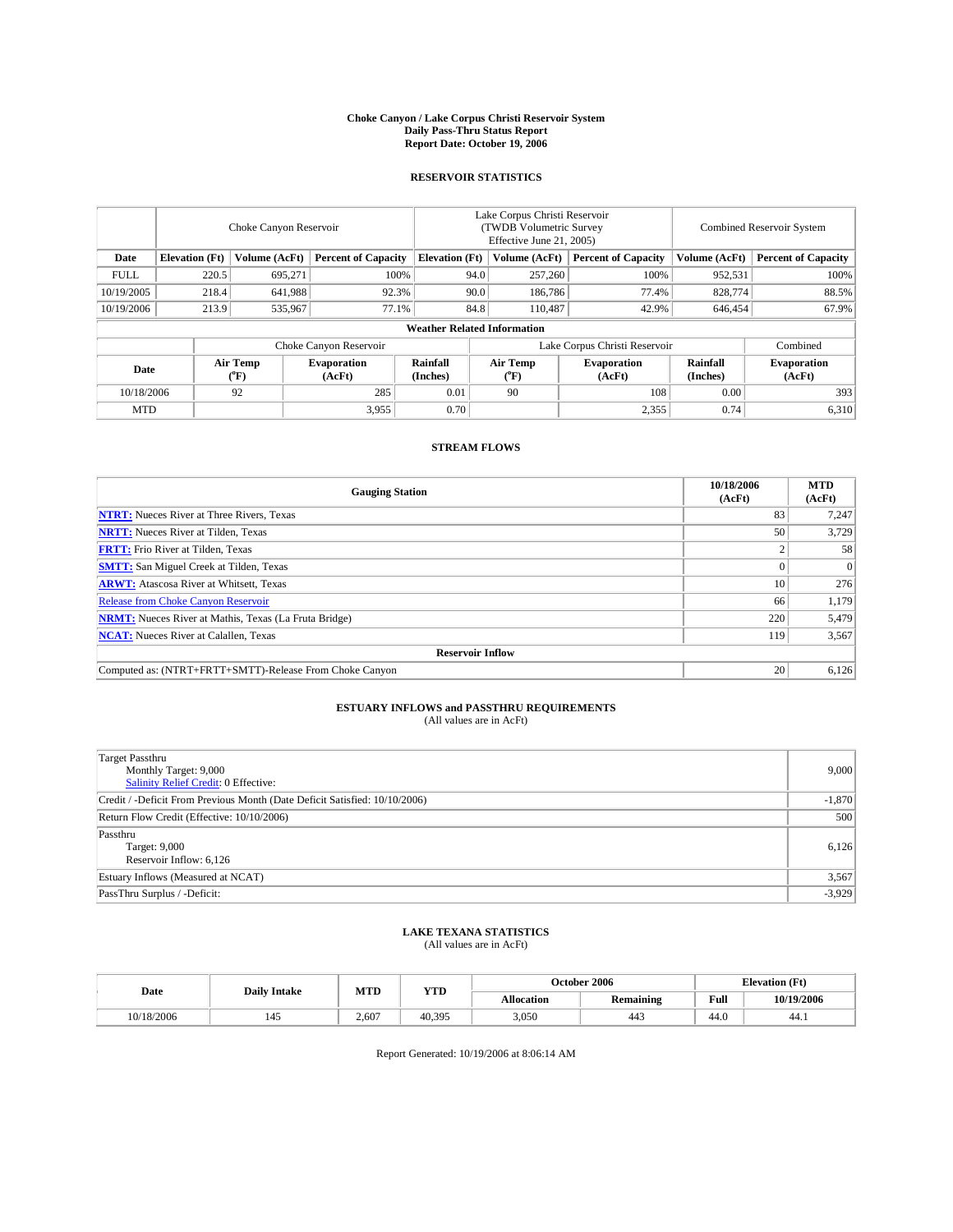#### **Choke Canyon / Lake Corpus Christi Reservoir System Daily Pass-Thru Status Report Report Date: October 20, 2006**

### **RESERVOIR STATISTICS**

|             | Choke Canyon Reservoir             |                                |                              |                       | Lake Corpus Christi Reservoir<br>(TWDB Volumetric Survey<br>Effective June 21, 2005) |                  |                              | Combined Reservoir System |                              |  |  |  |
|-------------|------------------------------------|--------------------------------|------------------------------|-----------------------|--------------------------------------------------------------------------------------|------------------|------------------------------|---------------------------|------------------------------|--|--|--|
| Date        | <b>Elevation</b> (Ft)              | Volume (AcFt)                  | <b>Percent of Capacity</b>   | <b>Elevation</b> (Ft) |                                                                                      | Volume (AcFt)    | <b>Percent of Capacity</b>   | Volume (AcFt)             | <b>Percent of Capacity</b>   |  |  |  |
| <b>FULL</b> | 220.5                              | 695,271                        |                              | 100%                  | 94.0                                                                                 | 257,260          | 100%                         | 952,531                   | 100%                         |  |  |  |
| 10/20/2005  | 218.4                              | 641,492                        | 92.3%                        |                       | 89.9                                                                                 | 186,120          | 77.2%                        | 827,612                   | 88.4%                        |  |  |  |
| 10/20/2006  | 213.9                              | 535,076                        | 77.0%                        |                       | 84.7                                                                                 | 109.377          | 42.5%                        | 644,453                   | 67.7%                        |  |  |  |
|             | <b>Weather Related Information</b> |                                |                              |                       |                                                                                      |                  |                              |                           |                              |  |  |  |
|             |                                    |                                | Choke Canyon Reservoir       |                       | Lake Corpus Christi Reservoir                                                        |                  |                              |                           | Combined                     |  |  |  |
| Date        |                                    | Air Temp<br>$({}^o\mathrm{F})$ | <b>Evaporation</b><br>(AcFt) | Rainfall<br>(Inches)  |                                                                                      | Air Temp<br>("F) | <b>Evaporation</b><br>(AcFt) | Rainfall<br>(Inches)      | <b>Evaporation</b><br>(AcFt) |  |  |  |
| 10/19/2006  |                                    | 74                             | 311                          | 0.00                  |                                                                                      | 72               | 107                          | 0.00                      | 418                          |  |  |  |
| <b>MTD</b>  |                                    |                                | 4,266                        | 0.70                  |                                                                                      |                  | 2,462                        | 0.74                      | 6,728                        |  |  |  |

## **STREAM FLOWS**

| <b>Gauging Station</b>                                       | 10/19/2006<br>(AcFt) | <b>MTD</b><br>(AcFt) |
|--------------------------------------------------------------|----------------------|----------------------|
| <b>NTRT:</b> Nueces River at Three Rivers, Texas             | 123                  | 7,370                |
| <b>NRTT:</b> Nueces River at Tilden, Texas                   | 218                  | 3,947                |
| <b>FRTT:</b> Frio River at Tilden, Texas                     |                      | 59                   |
| <b>SMTT:</b> San Miguel Creek at Tilden, Texas               |                      | $\Omega$             |
| <b>ARWT:</b> Atascosa River at Whitsett, Texas               |                      | 285                  |
| <b>Release from Choke Canyon Reservoir</b>                   | 66                   | 1,245                |
| <b>NRMT:</b> Nueces River at Mathis, Texas (La Fruta Bridge) | 220                  | 5,699                |
| <b>NCAT:</b> Nueces River at Calallen, Texas                 | 119                  | 3,686                |
| <b>Reservoir Inflow</b>                                      |                      |                      |
| Computed as: (NTRT+FRTT+SMTT)-Release From Choke Canyon      | 59                   | 6,185                |

# **ESTUARY INFLOWS and PASSTHRU REQUIREMENTS**<br>(All values are in AcFt)

| <b>Target Passthru</b><br>Monthly Target: 9,000<br><b>Salinity Relief Credit: 0 Effective:</b> | 9,000    |
|------------------------------------------------------------------------------------------------|----------|
| Credit / -Deficit From Previous Month (Date Deficit Satisfied: 10/10/2006)                     | $-1,870$ |
| Return Flow Credit (Effective: 10/10/2006)                                                     | 500      |
| Passthru<br>Target: 9,000<br>Reservoir Inflow: 6,185                                           | 6,185    |
| Estuary Inflows (Measured at NCAT)                                                             | 3,686    |
| PassThru Surplus / -Deficit:                                                                   | $-3,869$ |

## **LAKE TEXANA STATISTICS** (All values are in AcFt)

| Date       | <b>Daily Intake</b> | MTD                    | <b>YTD</b> | October 2006      |           |      | <b>Elevation</b> (Ft) |
|------------|---------------------|------------------------|------------|-------------------|-----------|------|-----------------------|
|            |                     |                        |            | <b>Allocation</b> | Remaining | Full | 10/20/2006            |
| 10/19/2006 | 145                 | 275<br>ے ر<br><u>.</u> | 40.540     | 3,050             | 298       | 44.0 | 44.1                  |

Report Generated: 10/20/2006 at 8:06:56 AM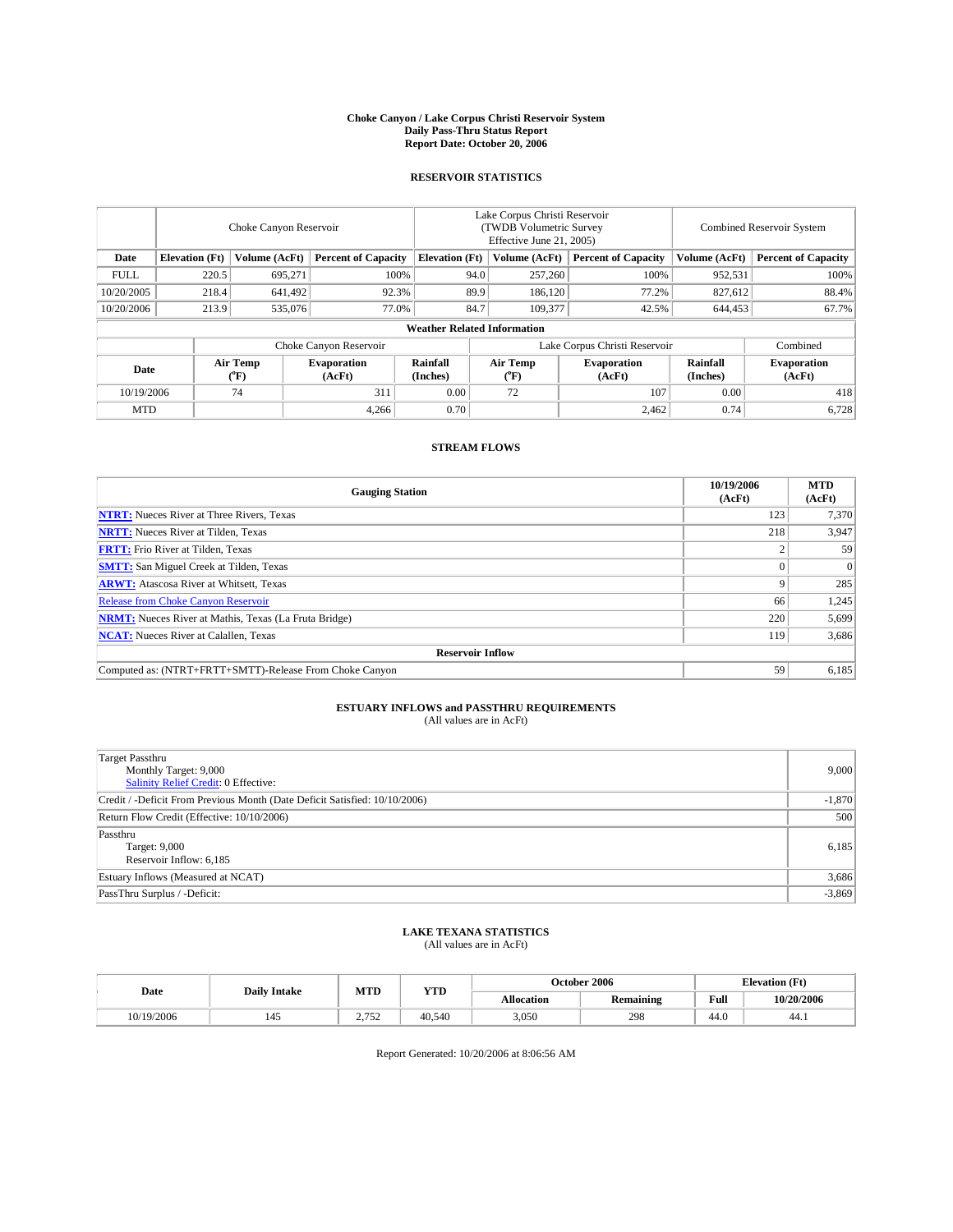#### **Choke Canyon / Lake Corpus Christi Reservoir System Daily Pass-Thru Status Report Report Date: October 21, 2006**

### **RESERVOIR STATISTICS**

|             | Choke Canyon Reservoir             |                  |                              |                       | Lake Corpus Christi Reservoir<br>(TWDB Volumetric Survey<br>Effective June 21, 2005) |                  |                              | <b>Combined Reservoir System</b> |                              |  |  |  |
|-------------|------------------------------------|------------------|------------------------------|-----------------------|--------------------------------------------------------------------------------------|------------------|------------------------------|----------------------------------|------------------------------|--|--|--|
| Date        | <b>Elevation</b> (Ft)              | Volume (AcFt)    | <b>Percent of Capacity</b>   | <b>Elevation</b> (Ft) |                                                                                      | Volume (AcFt)    | <b>Percent of Capacity</b>   | Volume (AcFt)                    | <b>Percent of Capacity</b>   |  |  |  |
| <b>FULL</b> | 220.5                              | 695,271          |                              | 100%                  | 94.0                                                                                 | 257,260          | 100%                         | 952,531                          | 100%                         |  |  |  |
| 10/21/2005  | 218.4                              | 641,492          | 92.3%                        |                       | 89.9                                                                                 | 185,953          | 77.1%                        | 827,445                          | 88.4%                        |  |  |  |
| 10/21/2006  | 213.8                              | 534,185          | 76.8%                        |                       | 84.6                                                                                 | 108.764          | 42.3%                        | 642,949                          | 67.5%                        |  |  |  |
|             | <b>Weather Related Information</b> |                  |                              |                       |                                                                                      |                  |                              |                                  |                              |  |  |  |
|             |                                    |                  | Choke Canyon Reservoir       |                       | Lake Corpus Christi Reservoir                                                        |                  |                              |                                  | Combined                     |  |  |  |
| Date        |                                    | Air Temp<br>(°F) | <b>Evaporation</b><br>(AcFt) | Rainfall<br>(Inches)  |                                                                                      | Air Temp<br>("F) | <b>Evaporation</b><br>(AcFt) | Rainfall<br>(Inches)             | <b>Evaporation</b><br>(AcFt) |  |  |  |
| 10/20/2006  |                                    | 74               | 272                          | 0.00                  |                                                                                      | 72               | 86                           | 0.00                             | 358                          |  |  |  |
| <b>MTD</b>  |                                    |                  | 4,538                        | 0.70                  |                                                                                      |                  | 2,548                        | 0.74                             | 7,086                        |  |  |  |

## **STREAM FLOWS**

| <b>Gauging Station</b>                                       | 10/20/2006<br>(AcFt) | <b>MTD</b><br>(AcFt) |
|--------------------------------------------------------------|----------------------|----------------------|
| <b>NTRT:</b> Nueces River at Three Rivers, Texas             | 197                  | 7,567                |
| <b>NRTT:</b> Nueces River at Tilden, Texas                   | 107                  | 4,055                |
| <b>FRTT:</b> Frio River at Tilden, Texas                     |                      | 61                   |
| <b>SMTT:</b> San Miguel Creek at Tilden, Texas               |                      | $\Omega$             |
| <b>ARWT:</b> Atascosa River at Whitsett, Texas               |                      | 295                  |
| <b>Release from Choke Canyon Reservoir</b>                   | 66                   | 1,310                |
| <b>NRMT:</b> Nueces River at Mathis, Texas (La Fruta Bridge) | 220                  | 5,919                |
| <b>NCAT:</b> Nueces River at Calallen, Texas                 | 117                  | 3,803                |
| <b>Reservoir Inflow</b>                                      |                      |                      |
| Computed as: (NTRT+FRTT+SMTT)-Release From Choke Canyon      | 133                  | 6,317                |

# **ESTUARY INFLOWS and PASSTHRU REQUIREMENTS**<br>(All values are in AcFt)

| Target Passthru<br>Monthly Target: 9,000<br>Salinity Relief Credit: 0 Effective: | 9,000    |
|----------------------------------------------------------------------------------|----------|
| Credit / -Deficit From Previous Month (Date Deficit Satisfied: 10/10/2006)       | $-1,870$ |
| Return Flow Credit (Effective: 10/10/2006)                                       | 500      |
| Passthru<br>Target: 9,000<br>Reservoir Inflow: 6,317                             | 6,317    |
| Estuary Inflows (Measured at NCAT)                                               | 3,803    |
| PassThru Surplus / -Deficit:                                                     | $-3,884$ |

## **LAKE TEXANA STATISTICS** (All values are in AcFt)

|  | Date       | <b>Daily Intake</b> | MTD   | <b>YTD</b> | October 2006 |                                   |      | <b>Elevation</b> (Ft) |
|--|------------|---------------------|-------|------------|--------------|-----------------------------------|------|-----------------------|
|  |            |                     |       |            | Allocation   | Remaining                         | Full | 10/21/2006            |
|  | 10/20/2006 | 146                 | 2,898 | 40.685     | 3,050        | $\overline{\phantom{a}}$<br>1 J 4 | 44.0 | 44.1                  |

Report Generated: 10/21/2006 at 8:02:19 AM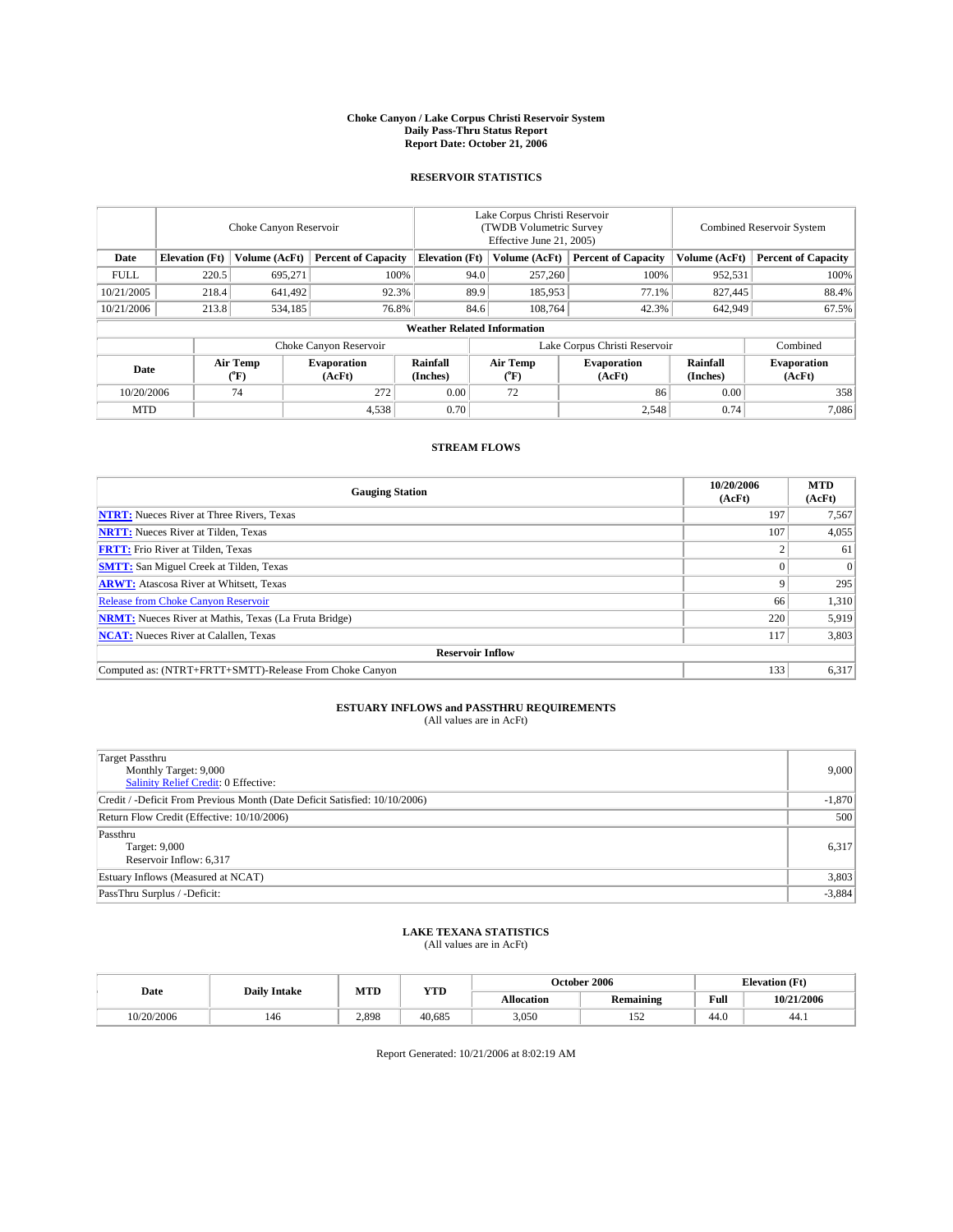#### **Choke Canyon / Lake Corpus Christi Reservoir System Daily Pass-Thru Status Report Report Date: October 22, 2006**

### **RESERVOIR STATISTICS**

|             | Choke Canyon Reservoir             |                                       |                              |                       | Lake Corpus Christi Reservoir<br>(TWDB Volumetric Survey<br>Effective June 21, 2005) |                              |                              |                      | Combined Reservoir System    |  |  |  |
|-------------|------------------------------------|---------------------------------------|------------------------------|-----------------------|--------------------------------------------------------------------------------------|------------------------------|------------------------------|----------------------|------------------------------|--|--|--|
| Date        | <b>Elevation</b> (Ft)              | Volume (AcFt)                         | <b>Percent of Capacity</b>   | <b>Elevation</b> (Ft) |                                                                                      | Volume (AcFt)                | <b>Percent of Capacity</b>   | Volume (AcFt)        | <b>Percent of Capacity</b>   |  |  |  |
| <b>FULL</b> | 220.5                              | 695,271                               |                              | 100%                  | 94.0                                                                                 | 257,260                      | 100%                         | 952,531              | 100%                         |  |  |  |
| 10/22/2005  | 218.4                              | 640.996                               | 92.2%                        |                       | 89.9                                                                                 | 185.288                      | 76.8%                        | 826.284              | 88.2%                        |  |  |  |
| 10/22/2006  | 213.8                              | 533,740                               | 76.8%                        |                       | 84.7                                                                                 | 109,009                      | 42.4%                        | 642,749              | 67.5%                        |  |  |  |
|             | <b>Weather Related Information</b> |                                       |                              |                       |                                                                                      |                              |                              |                      |                              |  |  |  |
|             |                                    |                                       | Choke Canyon Reservoir       |                       | Lake Corpus Christi Reservoir                                                        |                              |                              |                      | Combined                     |  |  |  |
| Date        |                                    | <b>Air Temp</b><br>$({}^o\mathrm{F})$ | <b>Evaporation</b><br>(AcFt) | Rainfall<br>(Inches)  |                                                                                      | Air Temp<br>$\rm ^{(^o}\!F)$ | <b>Evaporation</b><br>(AcFt) | Rainfall<br>(Inches) | <b>Evaporation</b><br>(AcFt) |  |  |  |
| 10/21/2006  |                                    | 84                                    | 336                          | 0.15                  |                                                                                      | 88                           | 129                          | 0.18                 | 465                          |  |  |  |
| <b>MTD</b>  |                                    |                                       | 4,874                        | 0.85                  |                                                                                      |                              | 2,677                        | 0.92                 | 7,551                        |  |  |  |

## **STREAM FLOWS**

| <b>Gauging Station</b>                                       | 10/21/2006<br>(AcFt) | <b>MTD</b><br>(AcFt) |
|--------------------------------------------------------------|----------------------|----------------------|
| <b>NTRT:</b> Nueces River at Three Rivers, Texas             | 170                  | 7,737                |
| <b>NRTT:</b> Nueces River at Tilden, Texas                   | 52                   | 4,106                |
| <b>FRTT:</b> Frio River at Tilden, Texas                     |                      | 63                   |
| <b>SMTT:</b> San Miguel Creek at Tilden, Texas               |                      | $\Omega$             |
| <b>ARWT:</b> Atascosa River at Whitsett, Texas               |                      | 303                  |
| Release from Choke Canyon Reservoir                          | 66                   | 1,376                |
| <b>NRMT:</b> Nueces River at Mathis, Texas (La Fruta Bridge) | 220                  | 6,140                |
| <b>NCAT:</b> Nueces River at Calallen, Texas                 | 98                   | 3,901                |
| <b>Reservoir Inflow</b>                                      |                      |                      |
| Computed as: (NTRT+FRTT+SMTT)-Release From Choke Canyon      | 107                  | 6,424                |

# **ESTUARY INFLOWS and PASSTHRU REQUIREMENTS**<br>(All values are in AcFt)

| <b>Target Passthru</b><br>Monthly Target: 9,000<br><b>Salinity Relief Credit: 0 Effective:</b> | 9,000    |
|------------------------------------------------------------------------------------------------|----------|
| Credit / -Deficit From Previous Month (Date Deficit Satisfied: 10/10/2006)                     | $-1,870$ |
| Return Flow Credit (Effective: 10/10/2006)                                                     | 500      |
| Passthru<br>Target: 9,000<br>Reservoir Inflow: 6,424                                           | 6,424    |
| Estuary Inflows (Measured at NCAT)                                                             | 3,901    |
| PassThru Surplus / -Deficit:                                                                   | $-3,893$ |

## **LAKE TEXANA STATISTICS** (All values are in AcFt)

|  | Date       | <b>Daily Intake</b> | MTD   | <b>YTD</b> | October 2006      |           |      | <b>Elevation</b> (Ft) |
|--|------------|---------------------|-------|------------|-------------------|-----------|------|-----------------------|
|  |            |                     |       |            | <b>Allocation</b> | Remaining | Full | 10/22/2006            |
|  | 10/21/2006 | 146                 | 3.043 | 40.831     | 3.050             |           | 44.0 | 44.1                  |

Report Generated: 10/22/2006 at 8:06:18 AM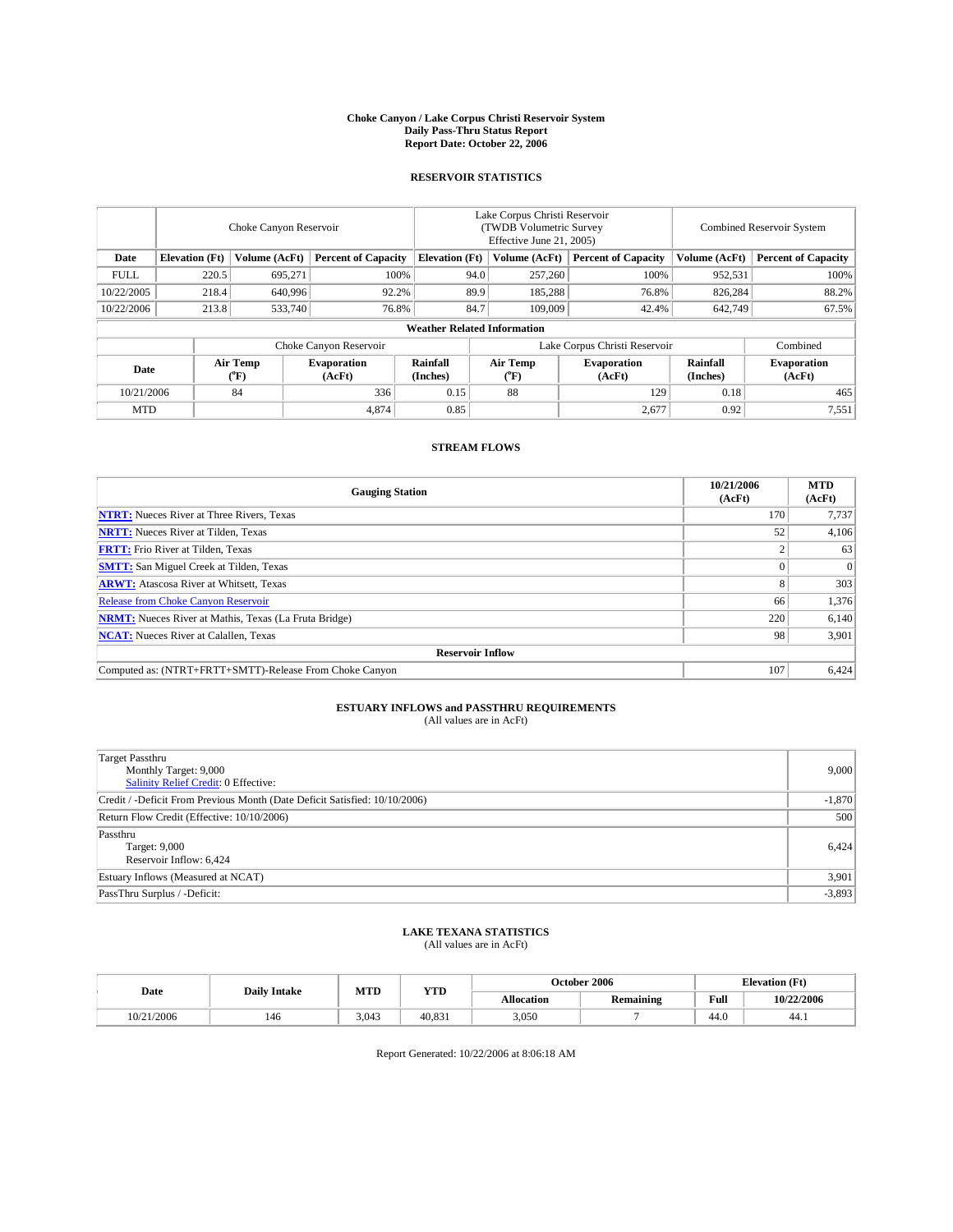#### **Choke Canyon / Lake Corpus Christi Reservoir System Daily Pass-Thru Status Report Report Date: October 23, 2006**

### **RESERVOIR STATISTICS**

|             | Choke Canyon Reservoir             |                                       |                              |                       | Lake Corpus Christi Reservoir<br>(TWDB Volumetric Survey<br>Effective June 21, 2005) |                                           |                               | <b>Combined Reservoir System</b> |                              |  |  |  |
|-------------|------------------------------------|---------------------------------------|------------------------------|-----------------------|--------------------------------------------------------------------------------------|-------------------------------------------|-------------------------------|----------------------------------|------------------------------|--|--|--|
| Date        | <b>Elevation</b> (Ft)              | Volume (AcFt)                         | <b>Percent of Capacity</b>   | <b>Elevation</b> (Ft) |                                                                                      | Volume (AcFt)                             | <b>Percent of Capacity</b>    | Volume (AcFt)                    | <b>Percent of Capacity</b>   |  |  |  |
| <b>FULL</b> | 220.5                              | 695,271                               | 100%                         |                       | 94.0                                                                                 | 257,260                                   | 100%                          | 952,531                          | 100%                         |  |  |  |
| 10/23/2005  | 218.4                              | 640,749                               | 92.2%                        |                       | 89.8                                                                                 | 184.291                                   | 76.4%                         | 825,040                          | 88.1%                        |  |  |  |
| 10/23/2006  | 213.8                              | 533,072                               | 76.7%                        |                       | 84.7                                                                                 | 109.377                                   | 42.5%                         | 642,449                          | 67.4%                        |  |  |  |
|             | <b>Weather Related Information</b> |                                       |                              |                       |                                                                                      |                                           |                               |                                  |                              |  |  |  |
|             |                                    |                                       | Choke Canyon Reservoir       |                       |                                                                                      |                                           | Lake Corpus Christi Reservoir |                                  | Combined                     |  |  |  |
| Date        |                                    | <b>Air Temp</b><br>$({}^o\mathrm{F})$ | <b>Evaporation</b><br>(AcFt) | Rainfall<br>(Inches)  |                                                                                      | Air Temp<br>$({}^{\mathrm{o}}\mathrm{F})$ | <b>Evaporation</b><br>(AcFt)  | Rainfall<br>(Inches)             | <b>Evaporation</b><br>(AcFt) |  |  |  |
| 10/22/2006  |                                    | 70                                    | 245                          | 0.01                  |                                                                                      | 65                                        | 107                           | 0.46                             | 352                          |  |  |  |
| <b>MTD</b>  |                                    |                                       | 5,119                        | 0.86                  |                                                                                      |                                           | 2,784                         | 1.38                             | 7,903                        |  |  |  |

## **STREAM FLOWS**

| <b>Gauging Station</b>                                       | 10/22/2006<br>(AcFt) | <b>MTD</b><br>(AcFt) |
|--------------------------------------------------------------|----------------------|----------------------|
| <b>NTRT:</b> Nueces River at Three Rivers, Texas             | 117                  | 7,854                |
| <b>NRTT:</b> Nueces River at Tilden, Texas                   | 34                   | 4,140                |
| <b>FRTT:</b> Frio River at Tilden, Texas                     |                      | 64                   |
| <b>SMTT:</b> San Miguel Creek at Tilden, Texas               |                      | $\Omega$             |
| <b>ARWT:</b> Atascosa River at Whitsett, Texas               |                      | 310                  |
| Release from Choke Canyon Reservoir                          | 66                   | 1,441                |
| <b>NRMT:</b> Nueces River at Mathis, Texas (La Fruta Bridge) | 224                  | 6,364                |
| <b>NCAT:</b> Nueces River at Calallen, Texas                 | 147                  | 4,048                |
| <b>Reservoir Inflow</b>                                      |                      |                      |
| Computed as: (NTRT+FRTT+SMTT)-Release From Choke Canyon      | 53                   | 6,477                |

# **ESTUARY INFLOWS and PASSTHRU REQUIREMENTS**<br>(All values are in AcFt)

| Target Passthru<br>Monthly Target: 9,000<br>Salinity Relief Credit: 0 Effective: | 9,000    |
|----------------------------------------------------------------------------------|----------|
| Credit / -Deficit From Previous Month (Date Deficit Satisfied: 10/10/2006)       | $-1,870$ |
| Return Flow Credit (Effective: 10/10/2006)                                       | 500      |
| Passthru<br>Target: 9,000<br>Reservoir Inflow: 6,477                             | 6,477    |
| Estuary Inflows (Measured at NCAT)                                               | 4,048    |
| PassThru Surplus / -Deficit:                                                     | $-3,799$ |

## **LAKE TEXANA STATISTICS** (All values are in AcFt)

| Date       | <b>Daily Intake</b> | MTD   | <b>YTD</b> | October 2006      |           |                                             | <b>Elevation</b> (Ft) |
|------------|---------------------|-------|------------|-------------------|-----------|---------------------------------------------|-----------------------|
|            |                     |       |            | <b>Allocation</b> | Remaining | Full<br>the contract of the contract of the | 10/23/2006            |
| 10/22/2006 | 146                 | 3.189 | 40.977     | 3,050             | $-139$    | 44.0                                        | 44.1                  |

Report Generated: 10/23/2006 at 8:22:14 AM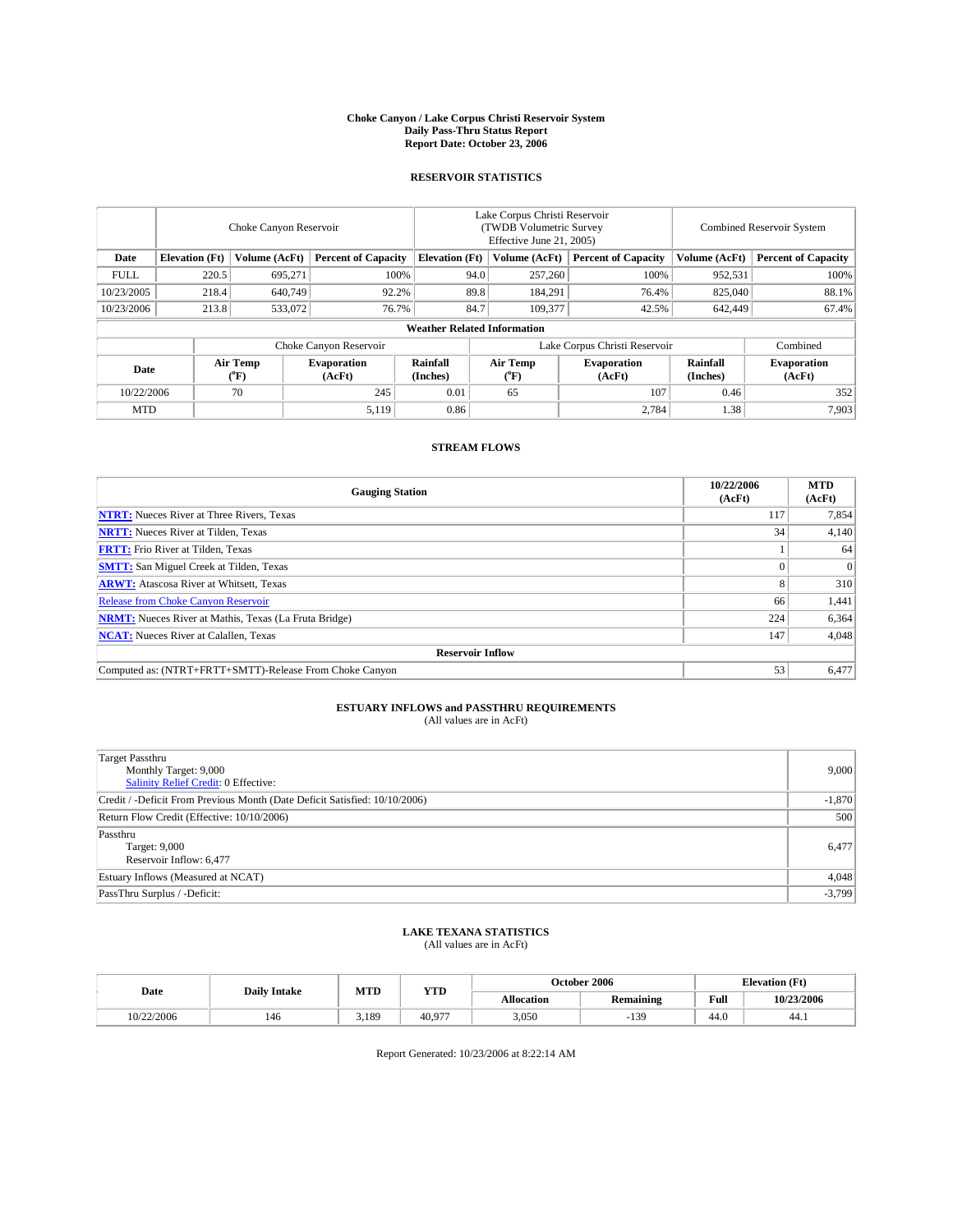#### **Choke Canyon / Lake Corpus Christi Reservoir System Daily Pass-Thru Status Report Report Date: October 24, 2006**

### **RESERVOIR STATISTICS**

|             | Choke Canyon Reservoir             |                  |                              |                       | Lake Corpus Christi Reservoir<br>(TWDB Volumetric Survey<br>Effective June 21, 2005) |                  |                               | Combined Reservoir System |                              |  |  |
|-------------|------------------------------------|------------------|------------------------------|-----------------------|--------------------------------------------------------------------------------------|------------------|-------------------------------|---------------------------|------------------------------|--|--|
| Date        | <b>Elevation</b> (Ft)              | Volume (AcFt)    | <b>Percent of Capacity</b>   | <b>Elevation</b> (Ft) |                                                                                      | Volume (AcFt)    | <b>Percent of Capacity</b>    | Volume (AcFt)             | <b>Percent of Capacity</b>   |  |  |
| <b>FULL</b> | 220.5                              | 695,271          | 100%                         |                       | 94.0                                                                                 | 257,260          | 100%                          | 952,531                   | $100\%$                      |  |  |
| 10/24/2005  | 218.3                              | 639,757          | 92.0%                        |                       | 89.8                                                                                 | 184,623          | 76.5%                         | 824,380                   | 88.0%                        |  |  |
| 10/24/2006  | 213.8                              | 532,404          | 76.6%                        |                       | 84.6                                                                                 | 108.641          | 42.2%                         | 641,045                   | 67.3%                        |  |  |
|             | <b>Weather Related Information</b> |                  |                              |                       |                                                                                      |                  |                               |                           |                              |  |  |
|             |                                    |                  | Choke Canyon Reservoir       |                       |                                                                                      |                  | Lake Corpus Christi Reservoir |                           | Combined                     |  |  |
| Date        |                                    | Air Temp<br>(°F) | <b>Evaporation</b><br>(AcFt) | Rainfall<br>(Inches)  |                                                                                      | Air Temp<br>(°F) | <b>Evaporation</b><br>(AcFt)  | Rainfall<br>(Inches)      | <b>Evaporation</b><br>(AcFt) |  |  |
| 10/23/2006  |                                    | 73               | 232                          | 0.00                  |                                                                                      | 74               | 185                           | 0.00                      | 417                          |  |  |
| <b>MTD</b>  |                                    |                  | 5,351                        | 0.86                  |                                                                                      |                  | 2,969                         | 1.38                      | 8,320                        |  |  |

## **STREAM FLOWS**

| <b>Gauging Station</b>                                       | 10/23/2006<br>(AcFt) | <b>MTD</b><br>(AcFt) |
|--------------------------------------------------------------|----------------------|----------------------|
| <b>NTRT:</b> Nueces River at Three Rivers, Texas             | 105                  | 7,959                |
| <b>NRTT:</b> Nueces River at Tilden, Texas                   | 24                   | 4,164                |
| <b>FRTT:</b> Frio River at Tilden, Texas                     |                      | 65                   |
| <b>SMTT:</b> San Miguel Creek at Tilden, Texas               |                      | $\Omega$             |
| <b>ARWT:</b> Atascosa River at Whitsett, Texas               |                      | 317                  |
| Release from Choke Canyon Reservoir                          | 66                   | 1,507                |
| <b>NRMT:</b> Nueces River at Mathis, Texas (La Fruta Bridge) | 222                  | 6,586                |
| <b>NCAT:</b> Nueces River at Calallen, Texas                 | 127                  | 4,175                |
| <b>Reservoir Inflow</b>                                      |                      |                      |
| Computed as: (NTRT+FRTT+SMTT)-Release From Choke Canyon      | 40                   | 6,518                |

# **ESTUARY INFLOWS and PASSTHRU REQUIREMENTS**<br>(All values are in AcFt)

| <b>Target Passthru</b><br>Monthly Target: 9,000<br><b>Salinity Relief Credit: 0 Effective:</b> | 9,000    |
|------------------------------------------------------------------------------------------------|----------|
| Credit / -Deficit From Previous Month (Date Deficit Satisfied: 10/10/2006)                     | $-1,870$ |
| Return Flow Credit (Effective: 10/10/2006)                                                     | 500      |
| Passthru<br>Target: 9,000<br>Reservoir Inflow: 6,518                                           | 6,518    |
| Estuary Inflows (Measured at NCAT)                                                             | 4,175    |
| PassThru Surplus / -Deficit:                                                                   | $-3,712$ |

## **LAKE TEXANA STATISTICS** (All values are in AcFt)

| Date       | <b>Daily Intake</b> | MTD   | <b>YTD</b> | October 2006      |           |      | <b>Elevation</b> (Ft) |
|------------|---------------------|-------|------------|-------------------|-----------|------|-----------------------|
|            |                     |       |            | <b>Allocation</b> | Remaining | Full | 10/24/2006            |
| 10/23/2006 | 146                 | 3.335 | 41.123     | 3,050             | $-285$    | 44.0 | 44.1                  |

Report Generated: 10/24/2006 at 8:49:59 AM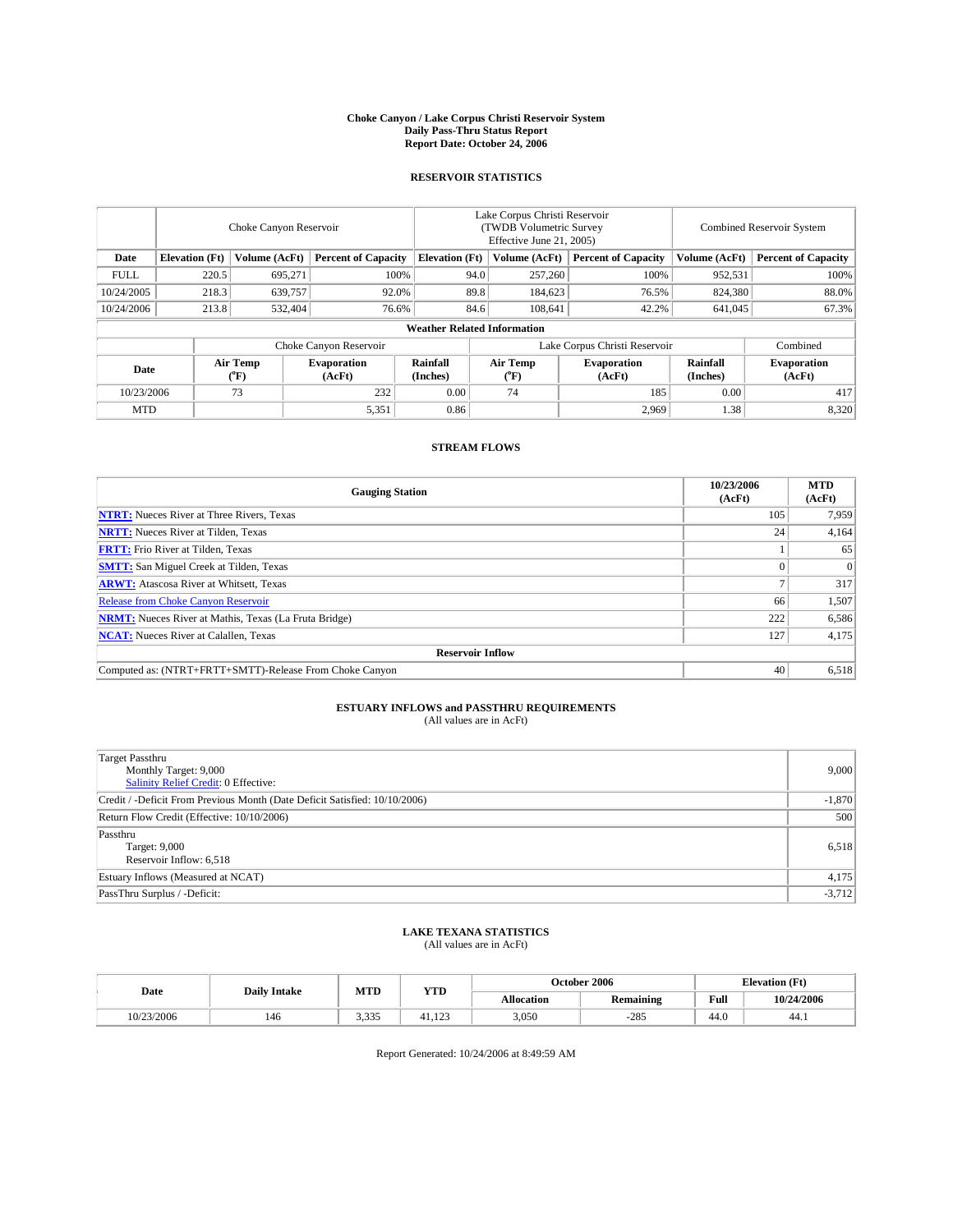#### **Choke Canyon / Lake Corpus Christi Reservoir System Daily Pass-Thru Status Report Report Date: October 25, 2006**

### **RESERVOIR STATISTICS**

|                                                                              | Choke Canyon Reservoir             |                       |                              |                      | Lake Corpus Christi Reservoir<br>(TWDB Volumetric Survey<br>Effective June 21, 2005) |                              |                               | Combined Reservoir System |                              |  |  |
|------------------------------------------------------------------------------|------------------------------------|-----------------------|------------------------------|----------------------|--------------------------------------------------------------------------------------|------------------------------|-------------------------------|---------------------------|------------------------------|--|--|
| <b>Elevation</b> (Ft)<br>Volume (AcFt)<br><b>Percent of Capacity</b><br>Date |                                    | <b>Elevation</b> (Ft) |                              | Volume (AcFt)        | <b>Percent of Capacity</b>                                                           | Volume (AcFt)                | <b>Percent of Capacity</b>    |                           |                              |  |  |
| <b>FULL</b>                                                                  | 220.5                              | 695,271               | 100%                         |                      | 94.0                                                                                 | 257,260                      | 100%                          | 952,531                   | $100\%$                      |  |  |
| 10/25/2005                                                                   | 218.3                              | 638,526               | 91.8%                        |                      | 89.7                                                                                 | 182,303                      | 75.6%                         | 820,829                   | 87.6%                        |  |  |
| 10/25/2006                                                                   | 213.8                              | 532,626               | 76.6%                        |                      | 84.6                                                                                 | 108,397                      | 42.1%                         | 641,023                   | 67.3%                        |  |  |
|                                                                              | <b>Weather Related Information</b> |                       |                              |                      |                                                                                      |                              |                               |                           |                              |  |  |
|                                                                              |                                    |                       | Choke Canyon Reservoir       |                      |                                                                                      |                              | Lake Corpus Christi Reservoir |                           | Combined                     |  |  |
| Date                                                                         |                                    | Air Temp<br>(°F)      | <b>Evaporation</b><br>(AcFt) | Rainfall<br>(Inches) |                                                                                      | Air Temp<br>$\rm ^{(^o}\!F)$ | <b>Evaporation</b><br>(AcFt)  | Rainfall<br>(Inches)      | <b>Evaporation</b><br>(AcFt) |  |  |
| 10/24/2006                                                                   |                                    | 78                    | 207                          | 0.00                 |                                                                                      | 79                           | 93                            | 0.00                      | 300                          |  |  |
| <b>MTD</b>                                                                   |                                    |                       | 5,558                        | 0.86                 |                                                                                      |                              | 3,062                         | 1.38                      | 8,620                        |  |  |

## **STREAM FLOWS**

| <b>Gauging Station</b>                                       | 10/24/2006<br>(AcFt) | <b>MTD</b><br>(AcFt) |
|--------------------------------------------------------------|----------------------|----------------------|
| <b>NTRT:</b> Nueces River at Three Rivers, Texas             | 85                   | 8,045                |
| <b>NRTT:</b> Nueces River at Tilden, Texas                   | 19                   | 4,182                |
| <b>FRTT:</b> Frio River at Tilden, Texas                     |                      | 66                   |
| <b>SMTT:</b> San Miguel Creek at Tilden, Texas               |                      | $\Omega$             |
| <b>ARWT:</b> Atascosa River at Whitsett, Texas               |                      | 324                  |
| <b>Release from Choke Canyon Reservoir</b>                   | 66                   | 1,572                |
| <b>NRMT:</b> Nueces River at Mathis, Texas (La Fruta Bridge) | 222                  | 6,809                |
| <b>NCAT:</b> Nueces River at Calallen, Texas                 | 91                   | 4,266                |
| <b>Reservoir Inflow</b>                                      |                      |                      |
| Computed as: (NTRT+FRTT+SMTT)-Release From Choke Canyon      | 21                   | 6,538                |

# **ESTUARY INFLOWS and PASSTHRU REQUIREMENTS**<br>(All values are in AcFt)

| <b>Target Passthru</b><br>Monthly Target: 9,000<br><b>Salinity Relief Credit: 0 Effective:</b> | 9,000    |
|------------------------------------------------------------------------------------------------|----------|
| Credit / -Deficit From Previous Month (Date Deficit Satisfied: 10/10/2006)                     | $-1,870$ |
| Return Flow Credit (Effective: 10/10/2006)                                                     | 500      |
| Passthru<br>Target: 9,000<br>Reservoir Inflow: 6,538                                           | 6,538    |
| Estuary Inflows (Measured at NCAT)                                                             | 4,266    |
| PassThru Surplus / -Deficit:                                                                   | $-3,642$ |

## **LAKE TEXANA STATISTICS** (All values are in AcFt)

| Date       | <b>Daily Intake</b> | MTD   | <b>YTD</b> | October 2006      |           |      | <b>Elevation</b> (Ft) |
|------------|---------------------|-------|------------|-------------------|-----------|------|-----------------------|
|            |                     |       |            | <b>Allocation</b> | Remaining | Full | 10/25/2006            |
| 10/24/2006 | 146                 | 3.481 | 41.268     | 3,050             | $-431$    | 44.0 | 44.V                  |

Report Generated: 10/25/2006 at 8:34:03 AM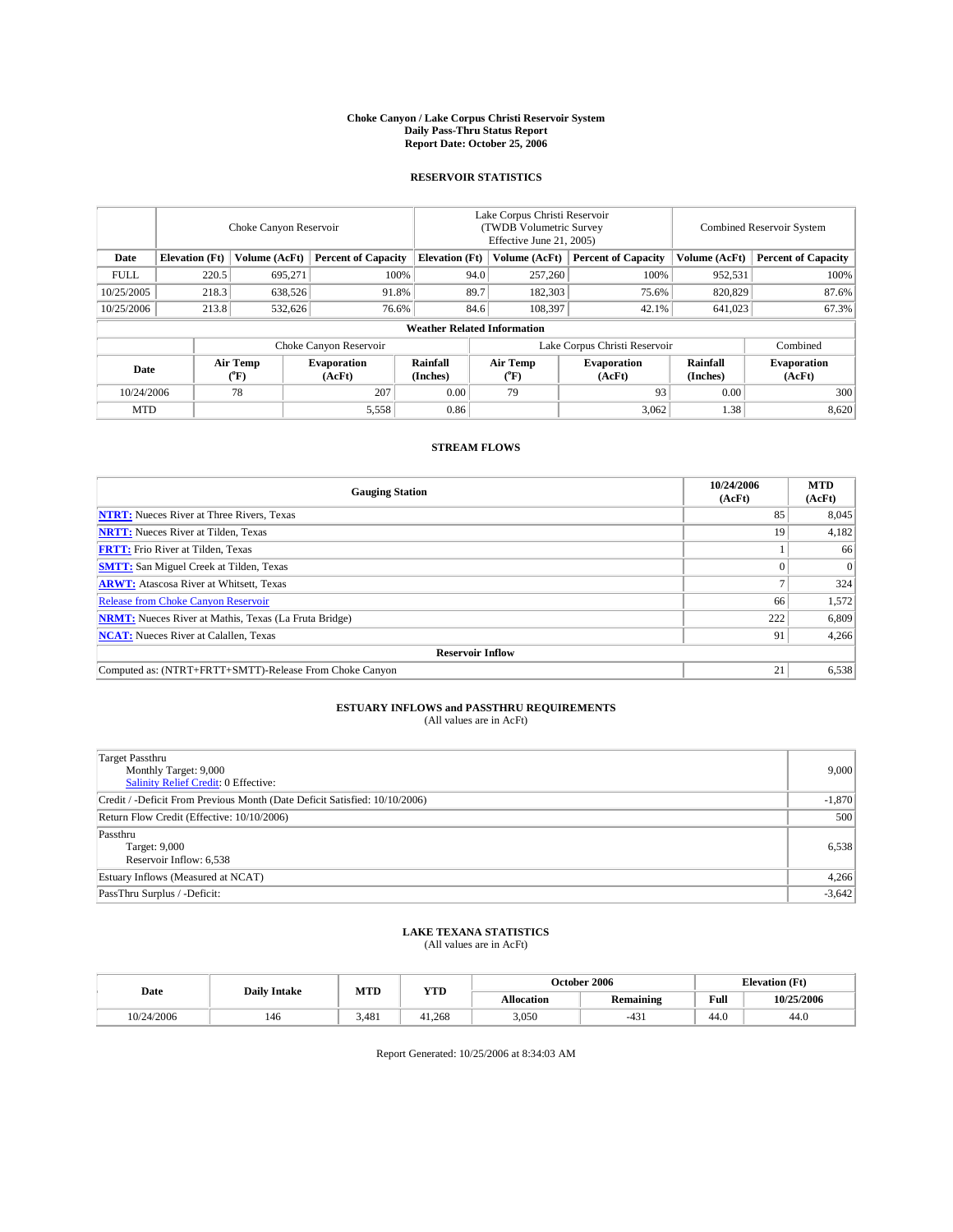#### **Choke Canyon / Lake Corpus Christi Reservoir System Daily Pass-Thru Status Report Report Date: October 26, 2006**

### **RESERVOIR STATISTICS**

|             | Choke Canyon Reservoir                                               |                                |                              |                      | Lake Corpus Christi Reservoir<br>(TWDB Volumetric Survey<br>Effective June 21, 2005) |                            |                               |                            | Combined Reservoir System    |  |  |  |
|-------------|----------------------------------------------------------------------|--------------------------------|------------------------------|----------------------|--------------------------------------------------------------------------------------|----------------------------|-------------------------------|----------------------------|------------------------------|--|--|--|
| Date        | <b>Elevation</b> (Ft)<br>Volume (AcFt)<br><b>Percent of Capacity</b> |                                | <b>Elevation</b> (Ft)        |                      | Volume (AcFt)                                                                        | <b>Percent of Capacity</b> | Volume (AcFt)                 | <b>Percent of Capacity</b> |                              |  |  |  |
| <b>FULL</b> | 220.5                                                                | 695,271                        | 100%                         |                      | 94.0                                                                                 | 257,260                    | 100%                          | 952,531                    | 100%                         |  |  |  |
| 10/26/2005  | 218.2                                                                | 637,543                        | 91.7%                        |                      | 89.7                                                                                 | 181,808                    | 75.4%                         | 819,351                    | 87.5%                        |  |  |  |
| 10/26/2006  | 213.8                                                                | 532,404                        | 76.6%                        |                      | 84.6                                                                                 | 108,274                    | 42.1%                         | 640.678                    | 67.3%                        |  |  |  |
|             | <b>Weather Related Information</b>                                   |                                |                              |                      |                                                                                      |                            |                               |                            |                              |  |  |  |
|             |                                                                      |                                | Choke Canyon Reservoir       |                      |                                                                                      |                            | Lake Corpus Christi Reservoir |                            | Combined                     |  |  |  |
| Date        |                                                                      | Air Temp<br>$({}^o\mathrm{F})$ | <b>Evaporation</b><br>(AcFt) | Rainfall<br>(Inches) |                                                                                      | Air Temp<br>("F)           | <b>Evaporation</b><br>(AcFt)  | Rainfall<br>(Inches)       | <b>Evaporation</b><br>(AcFt) |  |  |  |
| 10/25/2006  |                                                                      | 78                             | 103                          | 0.03                 |                                                                                      | 80                         | 57                            | 0.00                       | 160                          |  |  |  |
| <b>MTD</b>  |                                                                      |                                | 5,661                        | 0.89                 |                                                                                      |                            | 3,119                         | 1.38                       | 8,780                        |  |  |  |

## **STREAM FLOWS**

| <b>Gauging Station</b>                                       | 10/25/2006<br>(AcFt) | <b>MTD</b><br>(AcFt) |
|--------------------------------------------------------------|----------------------|----------------------|
| <b>NTRT:</b> Nueces River at Three Rivers, Texas             | 73                   | 8,118                |
| <b>NRTT:</b> Nueces River at Tilden, Texas                   | 14                   | 4,197                |
| <b>FRTT:</b> Frio River at Tilden, Texas                     |                      | 66                   |
| <b>SMTT:</b> San Miguel Creek at Tilden, Texas               |                      | $\Omega$             |
| <b>ARWT:</b> Atascosa River at Whitsett, Texas               |                      | 332                  |
| <b>Release from Choke Canyon Reservoir</b>                   | 66                   | 1,638                |
| <b>NRMT:</b> Nueces River at Mathis, Texas (La Fruta Bridge) | 222                  | 7,031                |
| <b>NCAT:</b> Nueces River at Calallen, Texas                 | 115                  | 4,381                |
| <b>Reservoir Inflow</b>                                      |                      |                      |
| Computed as: (NTRT+FRTT+SMTT)-Release From Choke Canyon      | 9                    | 6,547                |

# **ESTUARY INFLOWS and PASSTHRU REQUIREMENTS**<br>(All values are in AcFt)

| Target Passthru<br>Monthly Target: 9,000<br>Salinity Relief Credit: 0 Effective: | 9,000    |
|----------------------------------------------------------------------------------|----------|
| Credit / -Deficit From Previous Month (Date Deficit Satisfied: 10/10/2006)       | $-1,870$ |
| Return Flow Credit (Effective: 10/10/2006)                                       | 500      |
| Passthru<br>Target: 9,000<br>Reservoir Inflow: 6,547                             | 6,547    |
| Estuary Inflows (Measured at NCAT)                                               | 4,381    |
| PassThru Surplus / -Deficit:                                                     | $-3,536$ |

## **LAKE TEXANA STATISTICS** (All values are in AcFt)

| Date       | <b>Daily Intake</b> | MTD   | <b>YTD</b> | October 2006      |           |      | <b>Elevation</b> (Ft) |
|------------|---------------------|-------|------------|-------------------|-----------|------|-----------------------|
|            |                     |       |            | <b>Allocation</b> | Remaining | Full | 10/26/2006            |
| 10/25/2006 | 146                 | 3.627 | 41.414     | 3,050             | ---       | 44.0 | 44.U                  |

Report Generated: 10/26/2006 at 8:20:29 AM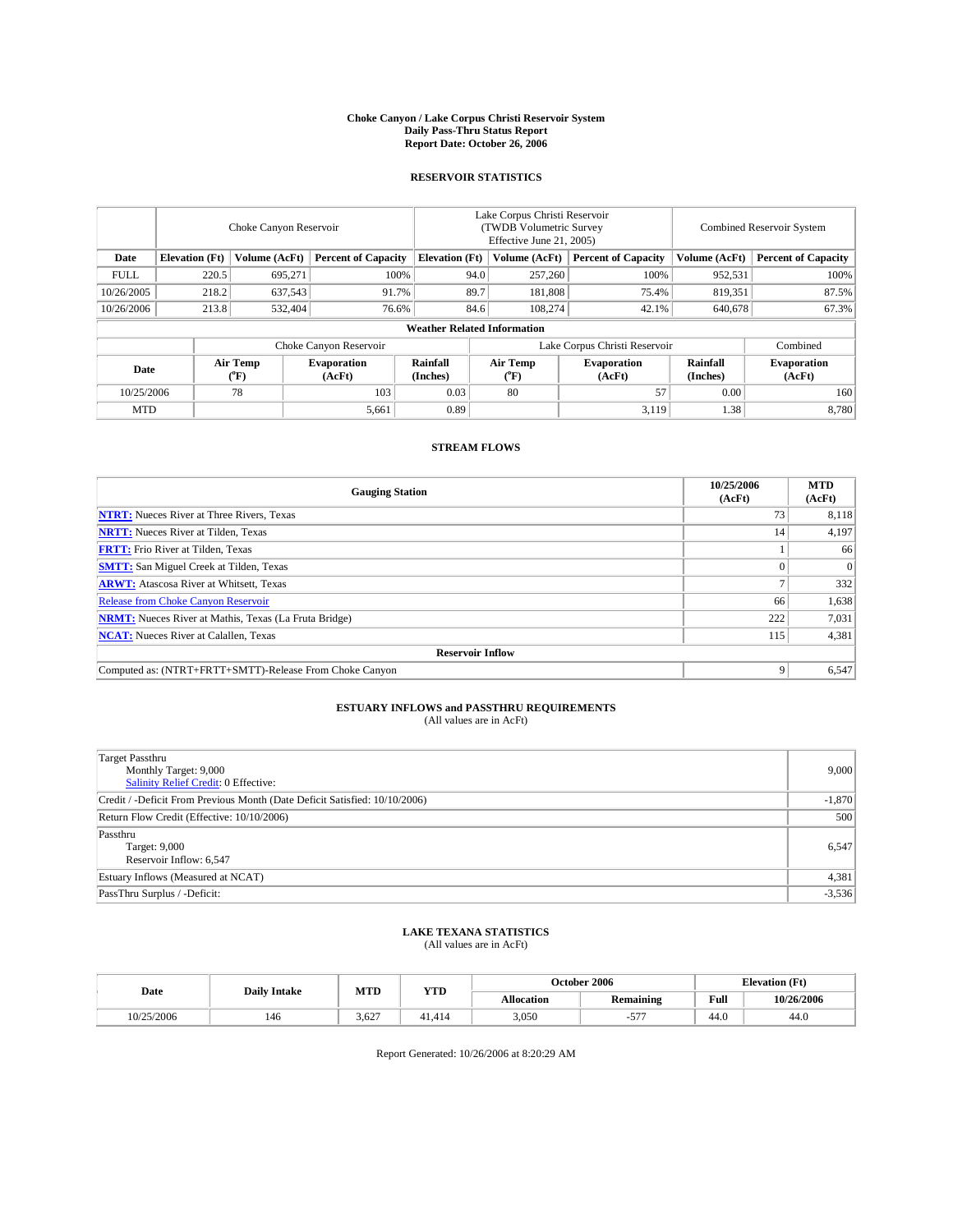#### **Choke Canyon / Lake Corpus Christi Reservoir System Daily Pass-Thru Status Report Report Date: October 27, 2006**

### **RESERVOIR STATISTICS**

|                                                                              | Choke Canyon Reservoir             |                       |                              |                      | Lake Corpus Christi Reservoir<br>(TWDB Volumetric Survey<br>Effective June 21, 2005) |                              |                               | Combined Reservoir System |                              |  |  |
|------------------------------------------------------------------------------|------------------------------------|-----------------------|------------------------------|----------------------|--------------------------------------------------------------------------------------|------------------------------|-------------------------------|---------------------------|------------------------------|--|--|
| <b>Elevation</b> (Ft)<br>Volume (AcFt)<br><b>Percent of Capacity</b><br>Date |                                    | <b>Elevation</b> (Ft) |                              | Volume (AcFt)        | <b>Percent of Capacity</b>                                                           | Volume (AcFt)                | <b>Percent of Capacity</b>    |                           |                              |  |  |
| <b>FULL</b>                                                                  | 220.5                              | 695,271               | 100%                         |                      | 94.0                                                                                 | 257,260                      | 100%                          | 952,531                   | $100\%$                      |  |  |
| 10/27/2005                                                                   | 218.2                              | 637,052               | 91.6%                        |                      | 89.7                                                                                 | 181.477                      | 75.2%                         | 818,529                   | 87.4%                        |  |  |
| 10/27/2006                                                                   | 213.7                              | 531,958               | 76.5%                        |                      | 84.6                                                                                 | 108.152                      | 42.0%                         | 640,110                   | 67.2%                        |  |  |
|                                                                              | <b>Weather Related Information</b> |                       |                              |                      |                                                                                      |                              |                               |                           |                              |  |  |
|                                                                              |                                    |                       | Choke Canyon Reservoir       |                      |                                                                                      |                              | Lake Corpus Christi Reservoir |                           | Combined                     |  |  |
| Date                                                                         |                                    | Air Temp<br>(°F)      | <b>Evaporation</b><br>(AcFt) | Rainfall<br>(Inches) |                                                                                      | Air Temp<br>$\rm ^{(^o}\!F)$ | <b>Evaporation</b><br>(AcFt)  | Rainfall<br>(Inches)      | <b>Evaporation</b><br>(AcFt) |  |  |
| 10/26/2006                                                                   |                                    | 90                    | 323                          | 0.00                 |                                                                                      | 92                           | 171                           | 0.00                      | 494                          |  |  |
| <b>MTD</b>                                                                   |                                    |                       | 5,984                        | 0.89                 |                                                                                      |                              | 3,290                         | 1.38                      | 9,274                        |  |  |

## **STREAM FLOWS**

| <b>Gauging Station</b>                                       | 10/26/2006<br>(AcFt) | <b>MTD</b><br>(AcFt) |
|--------------------------------------------------------------|----------------------|----------------------|
| <b>NTRT:</b> Nueces River at Three Rivers, Texas             |                      | 8,190                |
| <b>NRTT:</b> Nueces River at Tilden, Texas                   | 12                   | 4,209                |
| <b>FRTT:</b> Frio River at Tilden, Texas                     |                      | 67                   |
| <b>SMTT:</b> San Miguel Creek at Tilden, Texas               |                      | $\Omega$             |
| <b>ARWT:</b> Atascosa River at Whitsett, Texas               | $\mathbf 8$          | 340                  |
| <b>Release from Choke Canyon Reservoir</b>                   | 66                   | 1,703                |
| <b>NRMT:</b> Nueces River at Mathis, Texas (La Fruta Bridge) | 220                  | 7,251                |
| <b>NCAT:</b> Nueces River at Calallen, Texas                 | 179                  | 4,560                |
| <b>Reservoir Inflow</b>                                      |                      |                      |
| Computed as: (NTRT+FRTT+SMTT)-Release From Choke Canyon      |                      | 6,554                |

# **ESTUARY INFLOWS and PASSTHRU REQUIREMENTS**<br>(All values are in AcFt)

| Target Passthru<br>Monthly Target: 9,000<br>Salinity Relief Credit: 0 Effective: | 9,000    |
|----------------------------------------------------------------------------------|----------|
| Credit / -Deficit From Previous Month (Date Deficit Satisfied: 10/10/2006)       | $-1,870$ |
| Return Flow Credit (Effective: 10/10/2006)                                       | 500      |
| Passthru<br>Target: 9,000<br>Reservoir Inflow: 6,554                             | 6,554    |
| Estuary Inflows (Measured at NCAT)                                               | 4,560    |
| PassThru Surplus / -Deficit:                                                     | $-3,364$ |

## **LAKE TEXANA STATISTICS** (All values are in AcFt)

|  | Date       | <b>Daily Intake</b> | MTD                 | <b>YTD</b> | October 2006      |                        |      | <b>Elevation</b> (Ft) |
|--|------------|---------------------|---------------------|------------|-------------------|------------------------|------|-----------------------|
|  |            |                     |                     |            | <b>Allocation</b> | Remaining              | Full | 10/27/2006            |
|  | 10/26/2006 | 146                 | 1.772<br><u>. .</u> | 41,560     | 3,050             | 70 <sup>o</sup><br>ے ر | 44.0 | 44.1                  |

Report Generated: 10/27/2006 at 8:26:00 AM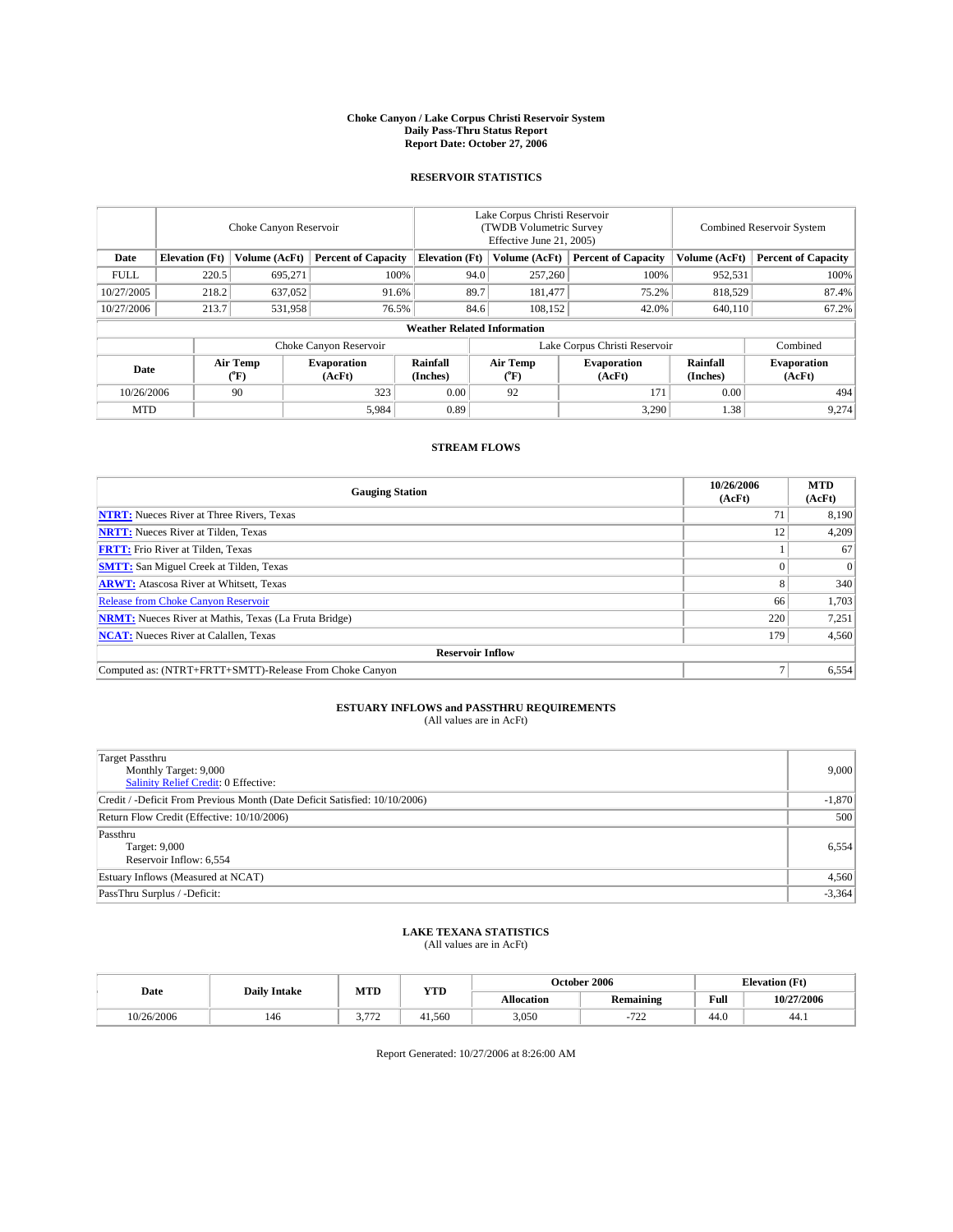#### **Choke Canyon / Lake Corpus Christi Reservoir System Daily Pass-Thru Status Report Report Date: October 28, 2006**

### **RESERVOIR STATISTICS**

|             | Choke Canyon Reservoir             |                  |                              |                       | Lake Corpus Christi Reservoir<br>(TWDB Volumetric Survey<br>Effective June 21, 2005) |                              |                               |                      | Combined Reservoir System    |  |  |  |  |
|-------------|------------------------------------|------------------|------------------------------|-----------------------|--------------------------------------------------------------------------------------|------------------------------|-------------------------------|----------------------|------------------------------|--|--|--|--|
| Date        | <b>Elevation</b> (Ft)              | Volume (AcFt)    | <b>Percent of Capacity</b>   | <b>Elevation</b> (Ft) |                                                                                      | Volume (AcFt)                | <b>Percent of Capacity</b>    | Volume (AcFt)        | <b>Percent of Capacity</b>   |  |  |  |  |
| <b>FULL</b> | 220.5                              | 695,271          | 100%                         |                       | 94.0                                                                                 | 257,260                      | 100%                          | 952,531              | $100\%$                      |  |  |  |  |
| 10/28/2005  | 218.3                              | 638,281          | 91.8%                        |                       | 89.6                                                                                 | 180,817                      | 75.0%                         | 819,098              | 87.5%                        |  |  |  |  |
| 10/28/2006  | 213.7                              | 531,070          | 76.4%                        |                       | 84.5                                                                                 | 107,543                      | 41.8%                         | 638,613              | 67.0%                        |  |  |  |  |
|             | <b>Weather Related Information</b> |                  |                              |                       |                                                                                      |                              |                               |                      |                              |  |  |  |  |
|             |                                    |                  | Choke Canyon Reservoir       |                       |                                                                                      |                              | Lake Corpus Christi Reservoir |                      | Combined                     |  |  |  |  |
| Date        |                                    | Air Temp<br>(°F) | <b>Evaporation</b><br>(AcFt) | Rainfall<br>(Inches)  |                                                                                      | Air Temp<br>$\rm ^{(^o}\!F)$ | <b>Evaporation</b><br>(AcFt)  | Rainfall<br>(Inches) | <b>Evaporation</b><br>(AcFt) |  |  |  |  |
| 10/27/2006  |                                    | 77               | 374                          | 0.00                  |                                                                                      | 75                           | 234                           | 0.00                 | 608                          |  |  |  |  |
| <b>MTD</b>  |                                    |                  | 6,358                        | 0.89                  |                                                                                      |                              | 3,524                         | 1.38                 | 9,882                        |  |  |  |  |

## **STREAM FLOWS**

| <b>Gauging Station</b>                                       | 10/27/2006<br>(AcFt) | <b>MTD</b><br>(AcFt) |
|--------------------------------------------------------------|----------------------|----------------------|
| <b>NTRT:</b> Nueces River at Three Rivers, Texas             | 67                   | 8,257                |
| <b>NRTT:</b> Nueces River at Tilden, Texas                   | 10                   | 4,219                |
| <b>FRTT:</b> Frio River at Tilden, Texas                     |                      | 68                   |
| <b>SMTT:</b> San Miguel Creek at Tilden, Texas               |                      | $\Omega$             |
| <b>ARWT:</b> Atascosa River at Whitsett, Texas               |                      | 348                  |
| <b>Release from Choke Canyon Reservoir</b>                   | 66                   | 1,769                |
| <b>NRMT:</b> Nueces River at Mathis, Texas (La Fruta Bridge) | 220                  | 7,472                |
| <b>NCAT:</b> Nueces River at Calallen, Texas                 | 141                  | 4,701                |
| <b>Reservoir Inflow</b>                                      |                      |                      |
| Computed as: (NTRT+FRTT+SMTT)-Release From Choke Canyon      | $\mathbf{3}$         | 6,557                |

# **ESTUARY INFLOWS and PASSTHRU REQUIREMENTS**<br>(All values are in AcFt)

| Target Passthru<br>Monthly Target: 9,000<br>Salinity Relief Credit: 0 Effective: | 9,000    |
|----------------------------------------------------------------------------------|----------|
| Credit / -Deficit From Previous Month (Date Deficit Satisfied: 10/10/2006)       | $-1,870$ |
| Return Flow Credit (Effective: 10/10/2006)                                       | 500      |
| Passthru<br>Target: 9,000<br>Reservoir Inflow: 6,557                             | 6,557    |
| Estuary Inflows (Measured at NCAT)                                               | 4,701    |
| PassThru Surplus / -Deficit:                                                     | $-3,226$ |

## **LAKE TEXANA STATISTICS** (All values are in AcFt)

|  | Date       | <b>Daily Intake</b> | MTD   | <b>YTD</b> |                   | October 2006 |      | <b>Elevation</b> (Ft) |
|--|------------|---------------------|-------|------------|-------------------|--------------|------|-----------------------|
|  |            |                     |       |            | <b>Allocation</b> | Remaining    | Full | 10/28/2006            |
|  | 10/27/2006 | 145                 | 3.918 | 41.705     | 3.050             | $-868$       | 44.0 | 44.U                  |

Report Generated: 10/28/2006 at 8:19:44 AM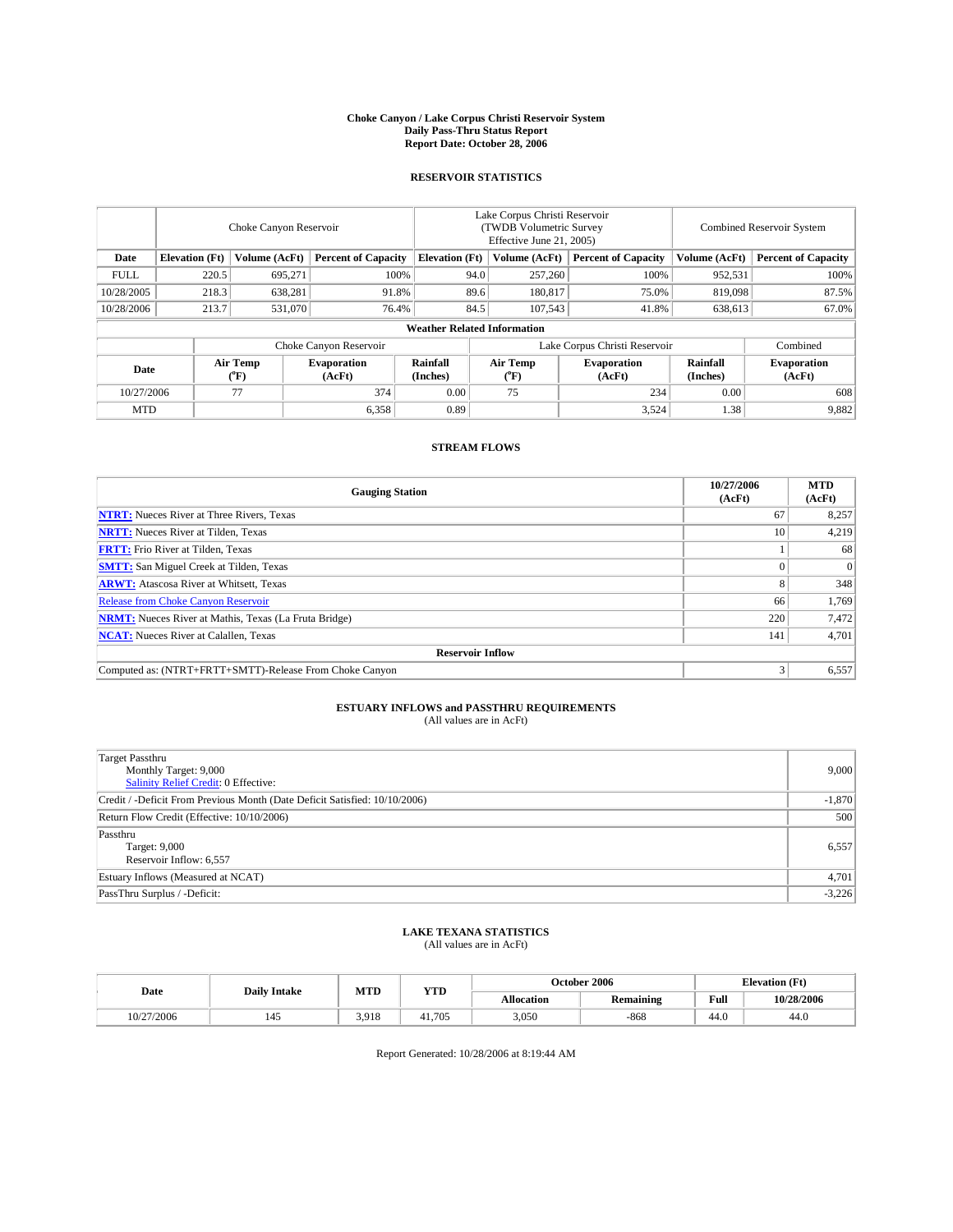#### **Choke Canyon / Lake Corpus Christi Reservoir System Daily Pass-Thru Status Report Report Date: October 29, 2006**

### **RESERVOIR STATISTICS**

|             | Choke Canyon Reservoir             |                  |                              |                       | Lake Corpus Christi Reservoir<br>(TWDB Volumetric Survey<br>Effective June 21, 2005) |                  |                               |                      | Combined Reservoir System    |  |  |  |  |
|-------------|------------------------------------|------------------|------------------------------|-----------------------|--------------------------------------------------------------------------------------|------------------|-------------------------------|----------------------|------------------------------|--|--|--|--|
| Date        | <b>Elevation</b> (Ft)              | Volume (AcFt)    | <b>Percent of Capacity</b>   | <b>Elevation</b> (Ft) |                                                                                      | Volume (AcFt)    | <b>Percent of Capacity</b>    | Volume (AcFt)        | <b>Percent of Capacity</b>   |  |  |  |  |
| <b>FULL</b> | 220.5                              | 695,271          | 100%                         |                       | 94.0                                                                                 | 257,260          | 100%                          | 952,531              | $100\%$                      |  |  |  |  |
| 10/29/2005  | 218.2                              | 637,543          | 91.7%                        |                       | 89.6                                                                                 | 179,829          | 74.5%                         | 817.372              | 87.3%                        |  |  |  |  |
| 10/29/2006  | 213.7                              | 530,849          | 76.4%                        |                       | 84.5                                                                                 | 107,179          | 41.7%                         | 638,028              | 67.0%                        |  |  |  |  |
|             | <b>Weather Related Information</b> |                  |                              |                       |                                                                                      |                  |                               |                      |                              |  |  |  |  |
|             |                                    |                  | Choke Canyon Reservoir       |                       |                                                                                      |                  | Lake Corpus Christi Reservoir |                      | Combined                     |  |  |  |  |
| Date        |                                    | Air Temp<br>(°F) | <b>Evaporation</b><br>(AcFt) | Rainfall<br>(Inches)  |                                                                                      | Air Temp<br>(°F) | <b>Evaporation</b><br>(AcFt)  | Rainfall<br>(Inches) | <b>Evaporation</b><br>(AcFt) |  |  |  |  |
| 10/28/2006  |                                    | 78               | 258                          | 0.00                  |                                                                                      | 75               | 127                           | 0.00                 | 385                          |  |  |  |  |
| <b>MTD</b>  |                                    |                  | 6,616                        | 0.89                  |                                                                                      |                  | 3,651                         | 1.38                 | 10,267                       |  |  |  |  |

## **STREAM FLOWS**

| <b>Gauging Station</b>                                       | 10/28/2006<br>(AcFt) | <b>MTD</b><br>(AcFt) |
|--------------------------------------------------------------|----------------------|----------------------|
| <b>NTRT:</b> Nueces River at Three Rivers, Texas             | 64                   | 8,321                |
| <b>NRTT:</b> Nueces River at Tilden, Texas                   | ⇁                    | 4,225                |
| <b>FRTT:</b> Frio River at Tilden, Texas                     |                      | 69                   |
| <b>SMTT:</b> San Miguel Creek at Tilden, Texas               | $\theta$             | $\Omega$             |
| <b>ARWT:</b> Atascosa River at Whitsett, Texas               | 8                    | 357                  |
| <b>Release from Choke Canyon Reservoir</b>                   | 66                   | 1,834                |
| <b>NRMT:</b> Nueces River at Mathis, Texas (La Fruta Bridge) | 220                  | 7,692                |
| <b>NCAT:</b> Nueces River at Calallen, Texas                 | 121                  | 4,822                |
| <b>Reservoir Inflow</b>                                      |                      |                      |
| Computed as: NRTT+FRTT+SMTT+ARWT                             | 16                   | 6,572                |

# **ESTUARY INFLOWS and PASSTHRU REQUIREMENTS**<br>(All values are in AcFt)

| Target Passthru<br>Monthly Target: 9,000<br>Salinity Relief Credit: 0 Effective: | 9,000    |
|----------------------------------------------------------------------------------|----------|
| Credit / -Deficit From Previous Month (Date Deficit Satisfied: 10/10/2006)       | $-1,870$ |
| Return Flow Credit (Effective: 10/10/2006)                                       | 500      |
| Passthru<br>Target: 9,000<br>Reservoir Inflow: 6,572                             | 6,572    |
| Estuary Inflows (Measured at NCAT)                                               | 4,822    |
| PassThru Surplus / -Deficit:                                                     | $-3,120$ |

## **LAKE TEXANA STATISTICS** (All values are in AcFt)

|  | Date       | <b>Daily Intake</b> | MTD   | <b>YTD</b> |                   | October 2006 |      | <b>Elevation</b> (Ft) |
|--|------------|---------------------|-------|------------|-------------------|--------------|------|-----------------------|
|  |            |                     |       |            | <b>Allocation</b> | Remaining    | Full | 10/29/2006            |
|  | 10/28/2006 | 145                 | 4.063 | 41,851     | 3,050             | 1.013        | 44.0 | 44.U                  |

Report Generated: 10/29/2006 at 8:13:39 AM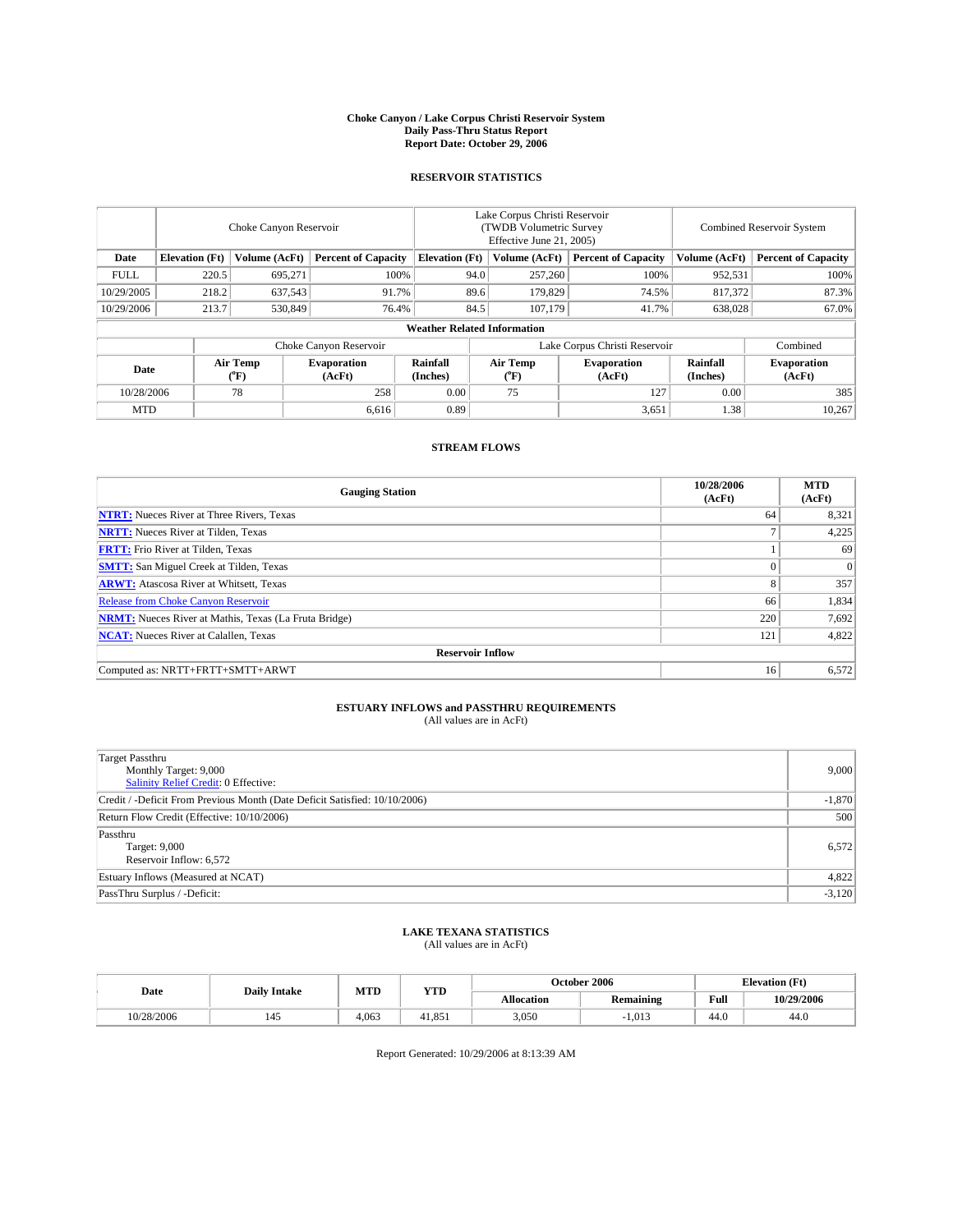#### **Choke Canyon / Lake Corpus Christi Reservoir System Daily Pass-Thru Status Report Report Date: October 30, 2006**

### **RESERVOIR STATISTICS**

|             | Choke Canyon Reservoir             |                         |                              |                       | Lake Corpus Christi Reservoir<br>(TWDB Volumetric Survey<br>Effective June 21, 2005) |                              |                               |                      | Combined Reservoir System    |  |  |  |  |
|-------------|------------------------------------|-------------------------|------------------------------|-----------------------|--------------------------------------------------------------------------------------|------------------------------|-------------------------------|----------------------|------------------------------|--|--|--|--|
| Date        | <b>Elevation</b> (Ft)              | Volume (AcFt)           | <b>Percent of Capacity</b>   | <b>Elevation</b> (Ft) |                                                                                      | Volume (AcFt)                | <b>Percent of Capacity</b>    | Volume (AcFt)        | <b>Percent of Capacity</b>   |  |  |  |  |
| <b>FULL</b> | 220.5                              | 695,271                 | 100%                         |                       | 94.0                                                                                 | 257,260                      | 100%                          | 952,531              | 100%                         |  |  |  |  |
| 10/30/2005  | 218.2                              | 637,052                 | 91.6%                        |                       | 89.5                                                                                 | 178,678                      | 74.1%                         | 815,730              | 87.1%                        |  |  |  |  |
| 10/30/2006  | 213.6                              | 529,747                 | 76.2%                        |                       | 84.4                                                                                 | 106.452                      | 41.4%                         | 636,199              | 66.8%                        |  |  |  |  |
|             | <b>Weather Related Information</b> |                         |                              |                       |                                                                                      |                              |                               |                      |                              |  |  |  |  |
|             |                                    |                         | Choke Canyon Reservoir       |                       |                                                                                      |                              | Lake Corpus Christi Reservoir |                      | Combined                     |  |  |  |  |
| Date        |                                    | <b>Air Temp</b><br>(°F) | <b>Evaporation</b><br>(AcFt) | Rainfall<br>(Inches)  |                                                                                      | Air Temp<br>$\rm ^{(^o}\!F)$ | <b>Evaporation</b><br>(AcFt)  | Rainfall<br>(Inches) | <b>Evaporation</b><br>(AcFt) |  |  |  |  |
| 10/29/2006  |                                    | 80                      | 193                          | 0.00                  |                                                                                      | 80                           | 148                           | 0.00                 | 341                          |  |  |  |  |
| <b>MTD</b>  |                                    |                         | 6,809                        | 0.89                  |                                                                                      |                              | 3,799                         | 1.38                 | 10,608                       |  |  |  |  |

## **STREAM FLOWS**

| <b>Gauging Station</b>                                       | 10/29/2006<br>(AcFt) | <b>MTD</b><br>(AcFt) |
|--------------------------------------------------------------|----------------------|----------------------|
| <b>NTRT:</b> Nueces River at Three Rivers, Texas             | 64                   | 8,384                |
| <b>NRTT:</b> Nueces River at Tilden, Texas                   |                      | 4,231                |
| <b>FRTT:</b> Frio River at Tilden, Texas                     | $\theta$             | 69                   |
| <b>SMTT:</b> San Miguel Creek at Tilden, Texas               | $\theta$             | $\Omega$             |
| <b>ARWT:</b> Atascosa River at Whitsett, Texas               | 8                    | 364                  |
| <b>Release from Choke Canyon Reservoir</b>                   | 66                   | 1,900                |
| <b>NRMT:</b> Nueces River at Mathis, Texas (La Fruta Bridge) | 220                  | 7,912                |
| <b>NCAT:</b> Nueces River at Calallen, Texas                 | 129                  | 4,951                |
| <b>Reservoir Inflow</b>                                      |                      |                      |
| Computed as: NRTT+FRTT+SMTT+ARWT                             | 14                   | 6,586                |

# **ESTUARY INFLOWS and PASSTHRU REQUIREMENTS**<br>(All values are in AcFt)

| <b>Target Passthru</b><br>Monthly Target: 9,000<br>Salinity Relief Credit: 0 Effective: | 9,000    |
|-----------------------------------------------------------------------------------------|----------|
| Credit / -Deficit From Previous Month (Date Deficit Satisfied: 10/10/2006)              | $-1,870$ |
| Return Flow Credit (Effective: 10/10/2006)                                              | 500      |
| Passthru<br>Target: 9,000<br>Reservoir Inflow: 6,586                                    | 6,586    |
| Estuary Inflows (Measured at NCAT)                                                      | 4,951    |
| PassThru Surplus / -Deficit:                                                            | $-3,005$ |

## **LAKE TEXANA STATISTICS** (All values are in AcFt)

|  | Date       | <b>Daily Intake</b> | MTD  | <b>YTD</b> |                   | October 2006 |      | <b>Elevation</b> (Ft) |
|--|------------|---------------------|------|------------|-------------------|--------------|------|-----------------------|
|  |            |                     |      |            | <b>Allocation</b> | Remaining    | Full | 10/30/2006            |
|  | 10/29/2006 | 145                 | .208 | 41,996     | 3,050             | 1,158        | 44.0 | 44.U                  |

Report Generated: 10/30/2006 at 8:10:44 AM